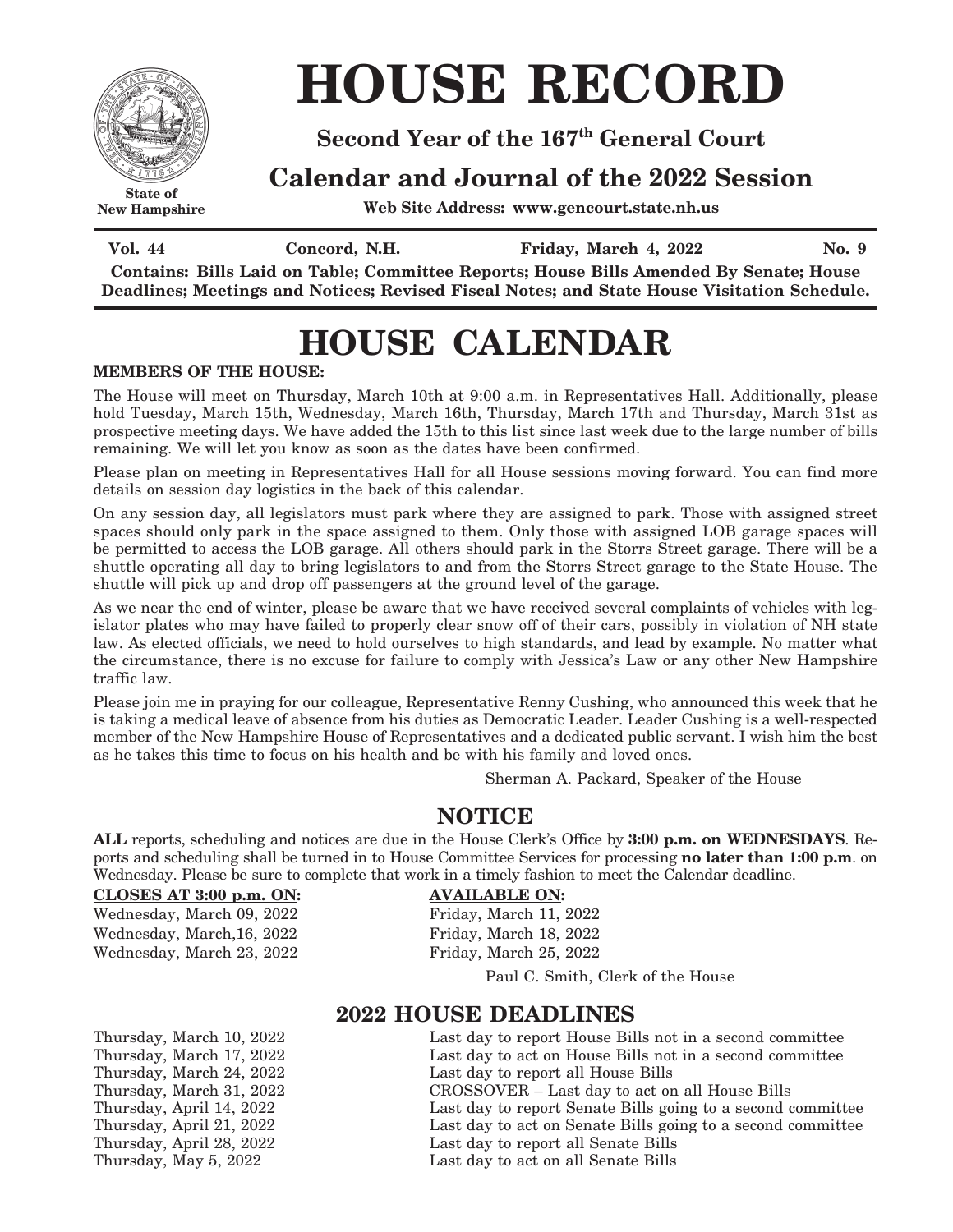Thursday, May 12, 2022 Last day to form committees of conference Thursday, May 19, 2022 Last day to sign committee of conference reports (4:00 p.m.) Thursday, May 26, 2022 Last day to act on committee of conference reports

### **NOTICE**

Please note that all streaming videos of committee meetings can be found at the NH House of Representatives YouTube channel. The link to the YouTube channel: www.youtube.com/c/NHHouseofRepresentativesCommitteeStreaming

### **GOVERNOR'S VETO MESSAGE REGARDING 319**

By the authority vested in me, pursuant to part II, Article 44 of the New Hampshire Constitution, on February 23, 2022, I have vetoed House Bill 319, requiring students in the University and Community College System of New Hampshire to pass the United States Citizenship and Immigration Services civics naturalization test.

We all can agree that an education in civics is fundamental to our students. Last year I signed House Bill 320, which implements a similar civics competency exam for high school students. That requirement goes into effect in 2023 and will help continue the Granite State tradition of a citizenry actively engaged in selfgovernment. As such, House Bill 319 would serve to address the lack of civics education only in out-of-state public post-secondary students.

House Bill 319 would also represent the first time the legislature has imposed a universal graduation requirement for students at our public colleges and universities. I am concerned that this would create a precedent for future legislatures to mandate extreme requirements.

There is no lesson more important than understanding our individual responsibility to uphold democracy. Nevertheless, I believe the legislature's passage of House Bill 320 already addresses the important concerns of an engaged citizenry and an understanding of the fundamentals of democracy without some of the challenges House Bill 319 may unintentionally create.

For the reasons stated above, I have vetoed House Bill 319.

 Respectfully submitted, Christopher T. Sununu Governor

### **BILLS LAID ON TABLE**

**HB 20-FN-A-L,** establishing the Richard "Dick" Hinch education freedom account program. (Pending question: Refer for Interim Study)

**HB 136,** requiring schools to update documents and software to include the option of identifying a student as non-binary. (Pending question: Inexpedient to Legislate)

**HB 147-FN,** relative to assault against an elderly person. (Pending question: Ought to Pass)

**HB 153,** establishing a committee to study universal Internet access for New Hampshire. (Pending question: Inexpedient to Legislate)

**HB 167-FN,** relative to net energy metering limits for customer generators and the purchase of output of limited electrical energy producers. (Pending question: Inexpedient to Legislate)

**HB 172,** establishing greenhouse as emission reduction goals for the state and establishing a climate action plan. (Pending question: Inexpedient to Legislate)

**HB 204,** proclaiming January 24 as "Granny D" day. (Pending question: Inexpedient to Legislate)

**HB 237-FN-A,** relative to the legalization and regulation of cannabis and making appropriations therefor. (No pending question)

**HB 255,** relative to limited liability for institutions of higher education and businesses. (Pending question: adoption of the Majority Committee amendment)

**HB 359,** creating a private cause of action for discrimination based on hairstyles relative to a person's ethnicity. (Pending question: Inexpedient to Legislate)

**HB 362,** relative to domicile of students for voting purposes. (Pending question: Inexpedient to Legislate)

**HB 376,** establishing a committee to study applications of microgrids in electricity supply. (Pending question: Inexpedient to Legislate)

**HB 382,** establishing a commission to study the utility rate structure of demand charges. (Pending question: Inexpedient to Legislate)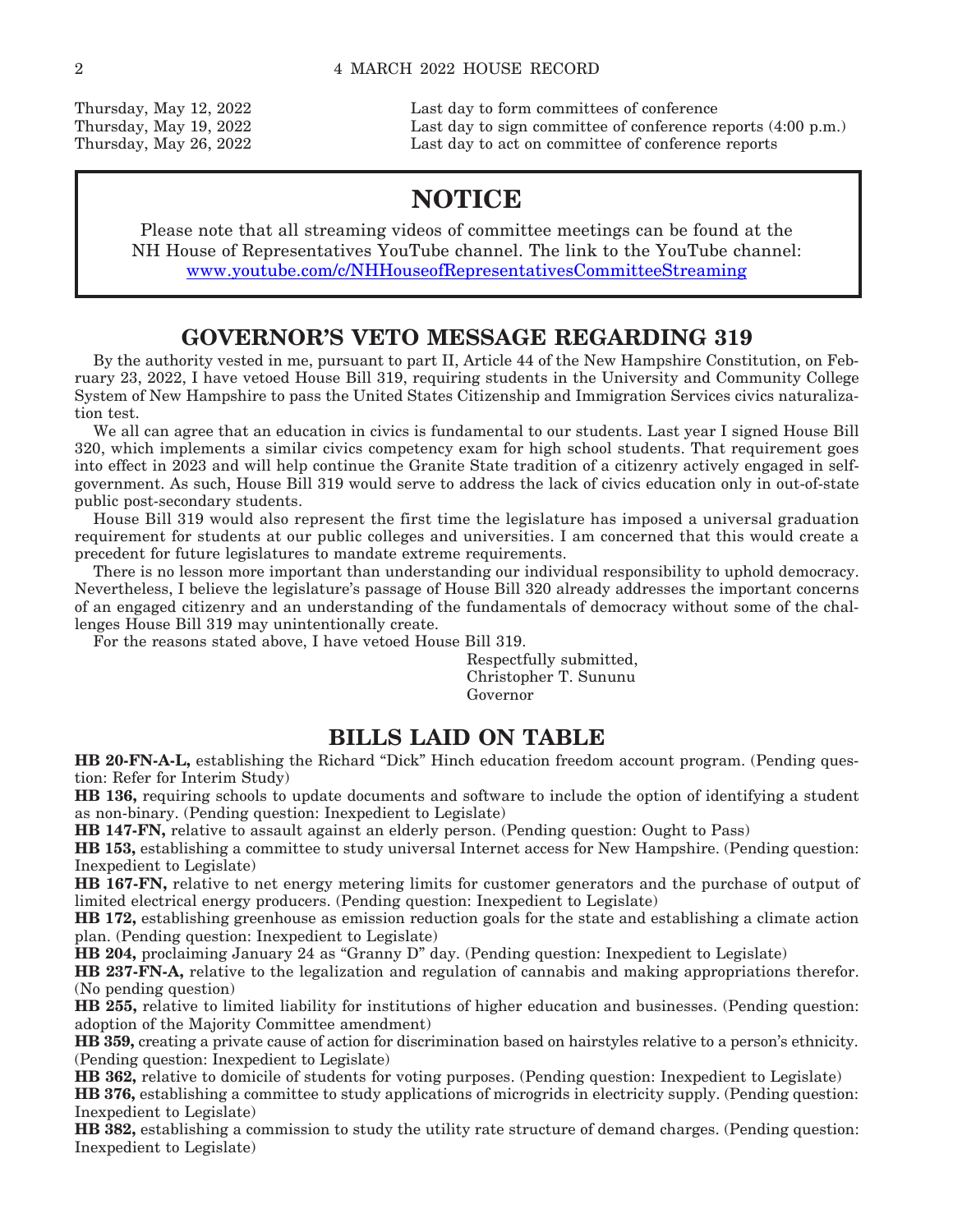**HB 394,** establishing a commission to study the short and long term impacts of pending national and regional carbon pricing mechanisms on New Hampshire's residents, agriculture, wildlife and natural resources-based tourism sector, and commercial enterprises. Inexpedient to Legislate)

**HB 517-FN,** relative to the state minimum hourly rate. (Pending question: Inexpedient to Legislate)

**HB 531-FN-L,** relative to determining the qualifications of voters and establishing provisional voter registration and provisional ballots. (Pending question: Refer for Interim Study)

**HB 535,** relative to the qualified voter affidavit. (Pending question: Refer for Interim Study)

**HB 554,** relative to temporary absence from domicile for voting purposes. (Pending question: Refer for Interim Study)

**HB 607-FN,** establishing local education savings accounts for students. (Pending question: adoption of the Majority Committee amendment)

**HB 608-FN-A-L,** relative to the formula for determining funding for an adequate education. (Pending question: Inexpedient to Legislate)

**HB 611-FN,** abolishing fluoridation in water. (Pending question: adoption of the Majority Committee amendment) **HB 620-FN-L,** requiring law enforcement agencies to gather and analyze certain demographic information. (Pending question: Inexpedient to Legislate)

**HB 622-FN,** protecting nascent human life as a reasonable and valid state interest. (Pending question: adoption of the Majority Committee amendment)

**HB 1100-FN,** relative to changing the penalties for driving without a license. (Pending question: Inexpedient to Legislate)

**HB 1208-FN,** relative to driver education. (Pending question: Inexpedient to Legislate)

**HB 1419-FN,** relative to establishing a New Hampshire civilian climate corps advisory commission. (Pending question: Inexpedient to Legislate)

**HB 1465-FN,** relative to the appointment of counsel for juveniles. (Pending question: adoption of the Committee amendment)

**HB 1468-FN,** relative to the legalization of cannabis. (Pending question: Inexpedient to Legislate)

**HB 1484-FN,** requiring a forensic audit of the 2020 election results. (Pending question: Inexpedient to Legislate) **HB 1506-FN,** establishing a revolving clean energy accelerator fund in the department of energy. (Pending question: Inexpedient to Legislate)

**HB 1536-FN,** relative to expanding Medicaid to include certain postpartum health care services. (Pending question: Refer for Interim Study)

**HB 1578-FN,** relative to including certain children and pregnant people in Medicaid and the children's health insurance program. (Pending question: Inexpedient to Legislate)

**HB 1601-FN,** relative to funding of the NHsaves program. (Pending question: Inexpedient to Legislate)

**HB 1621-FN,** relative to reducing the rebates distributed by the energy efficiency fund. (Pending question: Inexpedient to Legislate)

**HB 1654-FN,** relative to termination of pregnancy statistics. (Pending question: Refer for Interim Study) **HB 1656-FN-A-L,** establishing a road usage registration fee and making an appropriation therefor. (Pending

question: Inexpedient to Legislate)

**SB 44,** establishing the New Hampshire workforce pathway program. (Pending question: Inexpedient to Legislate) **SB 69,** requiring employers to provide access to a sufficient space for nursing mothers and reasonable break time. (Pending question: adoption of the Majority Committee amendment)

**SB 92-FN,** relative to increasing the penalty for criminal mischief, the release of a defendant pending trial, and requiring law enforcement candidate background checks. (Pending question: adoption of the Majority Committee amendment)

### **2022 HOUSE BILLS AMENDED BY THE SENATE**

**HB 50,** apportioning state representative districts. (SJ 2/16/22)

**HB 55,** (New Title) apportioning delegates to state party conventions, and relative to the form for declarations of candidacy for delegates to state party conventions. (SJ 2/16/22)

**HB 95-FN,** relative to milk pasteurization. (House Concurs 2/16/22)

**HB 233-FN,** (New Title) establishing a committee to study the right of any infant born alive to medically appropriate and reasonable care and treatment. (SJ 1/5/22)

**HB 292,** relative to the absentee ballot application process. (SJ 1/5/22)

**HB 293,** relative to the procedure for adoption of a minor child. (SJ 1/5/22)

**HB 307,** relative to the state preemption of the regulation of firearms and ammunition. (SJ 1/5/22)

**HB 347-FN,** relative to driving with a suspended license. (SJ 1/5/22)

**HB 381-FN,** relative to laboratory testing. (SJ 1/5/22)

**HB 440,** (New Title) prohibiting the suspension of civil liberties during a state of emergency. (SJ 1/5/22)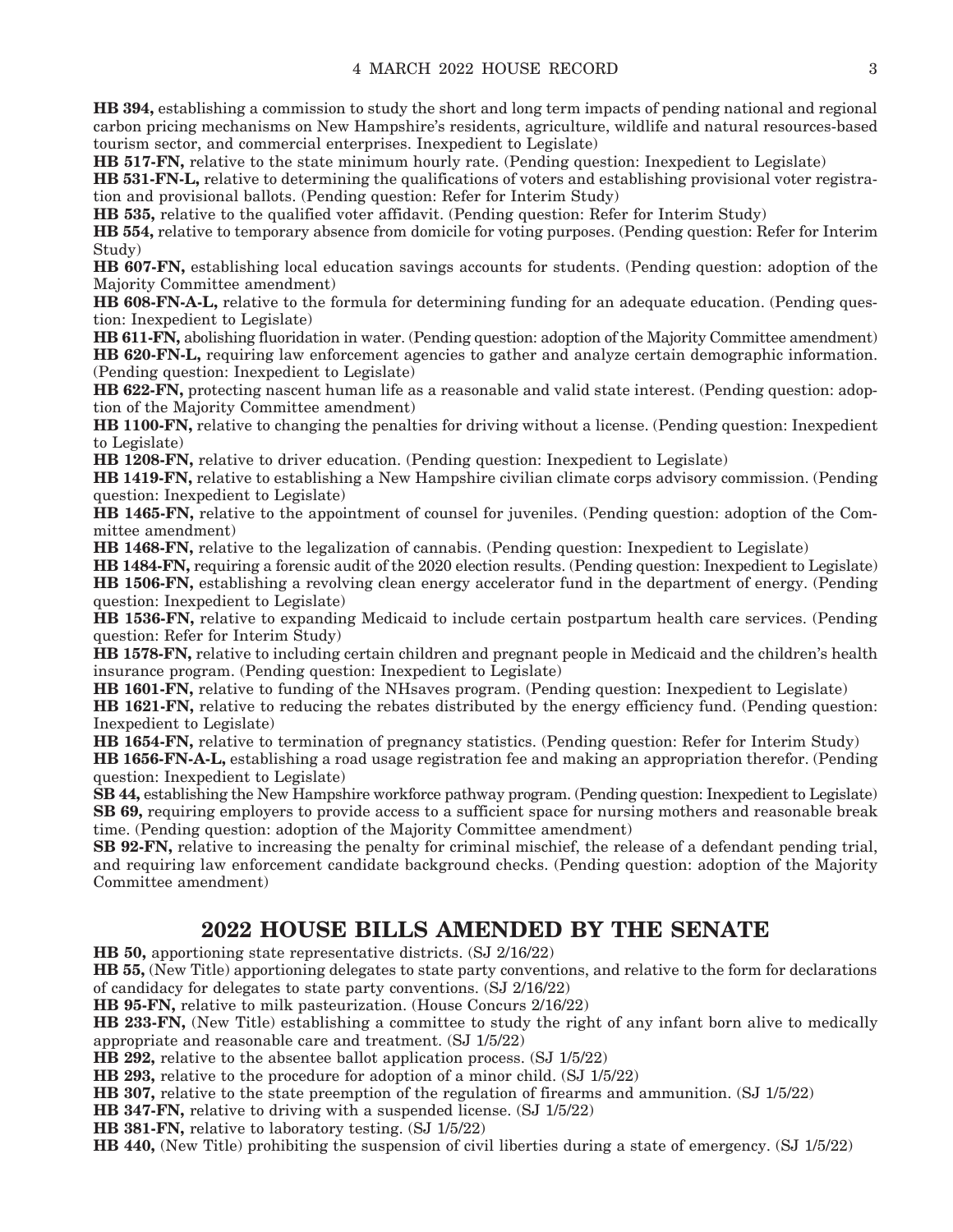**HB 503,** (Second New Title) codifying the council on housing stability and relative to telehealth and medically assisted treatment for substance use disorder. (SJ 1/5/22)

**HB 549,** (New Title) relative to the system benefits charge and the energy efficiency and sustainable energy board. (House Concurs 2/16/22)

### **THURSDAY, MARCH 10 CONSENT CALENDAR**

### **CHILDREN AND FAMILY LAW**

**HB 1142,** relative to the right to submit evidence and testimony in family court proceedings. **INEXPEDI-ENT TO LEGISLATE.**

Rep. Cody Belanger for Children and Family Law. It is the understanding of the committee that there are court rules that already allow for the submission of evidence. **Vote 14-0.**

#### **HB 1199,** prohibiting reunification therapy. **INEXPEDIENT TO LEGISLATE.**

Rep. Debra DeSimone for Children and Family Law. The committee discussed the pros and cons of reunification of children and parents. The conclusion was that this bill did not create a good process for families. The committee felt that reunification therapy is an important tool to strengthen a family. **Vote 14-0.**

**HB 1253,** relative to the choice of counselor to evaluate a child in family court proceedings. **INEXPEDIENT TO LEGISLATE.**

Rep. Debra DeSimone for Children and Family Law. The committee agreed that this bill did not resolve the choice-making process for counselors to treat children, and it could only create more conflict. **Vote 14-0.**

**HB 1265,** relative to a judge's discretion to set aside rules in family court proceedings. **OUGHT TO PASS WITH AMENDMENT.**

Rep. Josh Yokela for Children and Family Law. The majority of the committee found that, as amended, this bill would give the legislature necessary information to understand the scope of the issue surrounding family court judges waiving rules. There has been testimony that suggests that the waiving of rules may result in unjust decisions. Fairness is a significant part of justice and this bill will help us find injustices in the family court system. **Vote 14-0.**

**HB 1346,** establishing a commission to study the New Hampshire family court system. **OUGHT TO PASS WITH AMENDMENT.**

Rep. Josh Yokela for Children and Family Law. As amended, the bill forms a commission to study issues within the family court system. Many issues have been brought to the committee, but we need to dive deeper into the issue and get input from experts in the field to find a solution. **Vote 15-0.**

**HB 1436-FN,** relative to appeals of family court decisions. **INEXPEDIENT TO LEGISLATE.**

Rep. Jodi Nelson for Children and Family Law. This bill does not describe which decisions would be eligible for appeal. This bill would result in a significant increase in case load, requiring the appointment of new Superior Court judges and staff, and resulting in a substantial financial impact. **Vote 14-0.**

**HB 1458-FN,** limiting harassing or intimidating court filings in family court proceedings. **INEXPEDIENT TO LEGISLATE.**

Rep. Josh Yokela for Children and Family Law. The committee understands that people would prefer to not be in court more than necessary, however the court needs to consider the motions, and attendance is requried for that process. This legislation would be primarily used against Pro Se litigants and the committee doesn't want to penalize Pro Se for exercising their right to represent themselves with a wide range of knowledge of the law possible. **Vote 14-0.**

**HB 1511-FN,** relative to submitting officially authorized recordings of hearings for appeal of family court decisions. **INEXPEDIENT TO LEGISLATE.**

Rep. Jodi Nelson for Children and Family Law. This bill could result in disputes regarding the content of the record, as contents could be modified and different recordings and subsequent transcripts can differ from one another. The subject matter may not be confidential and could easily be shared to different outlets, such as social media which could have devastating results. **Vote 14-0.**

**HB 1515,** relative to procedures for guardians ad litem in family court proceedings. **OUGHT TO PASS WITH AMENDMENT.**

Rep. Josh Yokela for Children and Family Law. As amended the bill will ensure that the guardian ad litem is just a fact-finder and not recommending solutions to the judge, as that is not their role. **Vote 12-0.**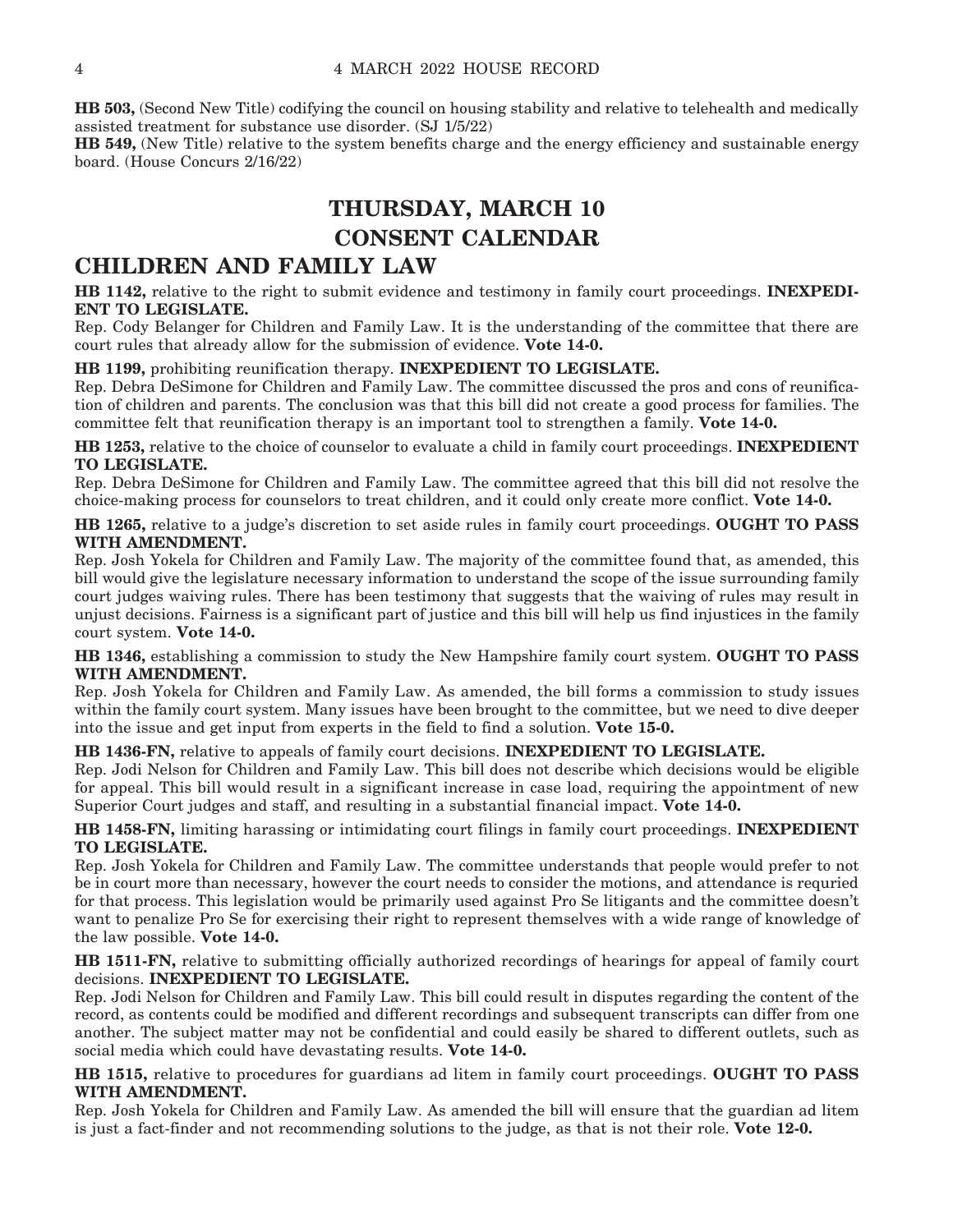**HB 1550-FN,** relative to the right of children and teenagers to testify in family court proceedings. **INEXPE-DIENT TO LEGISLATE.**

Rep. Debra DeSimone for Children and Family Law. The committee unanimously felt that this bill would only create issues. This bill would allow children as young as 12 to testify in family court and thus be crossexamined by opposing council which could be emotionally damaging to the child. **Vote 14-0.**

**HB 1551,** relative to the right of a party in a family court case to create their own written transcripts of court proceedings. **INEXPEDIENT TO LEGISLATE.**

Rep. Jodi Nelson for Children and Family Law. The reliability of transcripts is a tremendous concern if noncertified transcripts are allowed. As written, there is no criteria on standards as to format. **Vote 14-0.**

**HB 1651-FN,** adding sexual reassignment to the definition of child abuse. **INEXPEDIENT TO LEGISLATE.** Rep. Kimberly Rice for Children and Family Law. The committee believes this is a decision between the parents, child, doctor and mental health professionals. The legislature should not be making already difficult and trying times in a child's life even more difficult. **Vote 8-0.**

### **CRIMINAL JUSTICE AND PUBLIC SAFETY**

**HB 1025-FN,** relative to impeding, provoking, or harassing law enforcement officers. **INEXPEDIENT TO LEGISLATE.**

Rep. Linda Harriott-Gathright for Criminal Justice and Public Safety. This bill would not have prohibited the recording of police officers during a situation such as what occurred during the tragic death of George Floyd. The reason this bill was found to be inexpedient to legislate is because the intent of the bill was to protect police officers from being harassed when performing their duty. However, such conduct is already illegal under NH law so there was no need to pass this bill. The prime sponsor of the bill asked to find the bill inexpedient to legislate before it was even introduced because it was agreed that the bill was unnecessary and obstructing a police officer from carrying out their official duty is already a crime. **Vote 19-0.**

**HB 1027-FN,** establishing the crime of undermining legislative process by false claim of emergency. **INEX-PEDIENT TO LEGISLATE.**

Rep. Casey Conley for Criminal Justice and Public Safety. This bill would give the NH legislature the ability to pursue criminal charges against people who abuse a COVID-19 state of emergency. Regardless of how one feels about this, or the federalism questions involved, the US Supreme Court has already addressed this question. Therefore the issue is moot. The majority believes the bill should be defeated. **Vote 19-0.**

**HB 1145,** relative to a motor vehicle exception to criminal restraint or false imprisonment and relative to civil immunity and physical force in defense of a person. **INEXPEDIENT TO LEGISLATE.**

Rep. John Burt for Criminal Justice and Public Safety. The prime sponsor asked for this bill to be found inexpedient to legislate. Only one person spoke on the bill and they testified against this bill. The majority of the committee agreed. **Vote 18-1.**

**HB 1232-FN,** reducing the penalty for first offense drug possession and repealing certain mandatory minimum sentences. **REFER FOR INTERIM STUDY.**

Rep. Terry Roy for Criminal Justice and Public Safety. The majority, after having heard testimony from the sponsor and law enforcement, determined that this bill, while seemingly simple on its face, would have far reaching effects on the ability to reach plea agreements and also removes a strong deterrent to illegal drug activity near and around children. There are several other bills dealing with the same subject matter this term that the majority feels would be better vehicles for sentencing changes. Therefore, the majority recommends interim study of this bill. **Vote 17-1.**

**HB 1333-FN,** relative to previous convictions for driving while intoxicated. **OUGHT TO PASS WITH AMENDMENT.**

Rep. Daryl Abbas for Criminal Justice and Public Safety. Under the current law, to convict a person of a subsequent drunk driving charge, the prior conviction must have occurred within 10 years of the subsequent offense. This bill will extend the look-back period for third and fourth offenses to 20 years. Under the current law, it is unlikely that the third and fourth offenses would occur within the initial 10 year look-back period. People convicted of more than three offenses have not been rehabilitated and continue to engage in behavior that creates a serious risk to public safety and should not have such leniency under the law. **Vote 19-0.**

**HB 1577-FN,** relative to exemptions from prosecution for victims of human trafficking. **OUGHT TO PASS.** Rep. Daryl Abbas for Criminal Justice and Public Safety. This bill exempts victims of human trafficking from prosecution for non-violent offenses that are the direct result of the individual being trafficked. In addition, this bill allows a human trafficking victim to vacate criminal convictions that were closely related to their victimization. The committee believes that it is an injustice for victims of human trafficking to have criminal charges or criminal convictions that directly relate to being trafficked. This bill prevents this injustice from occurring in the future and gives victims the opportunity to correct this injustice. **Vote 20-0.**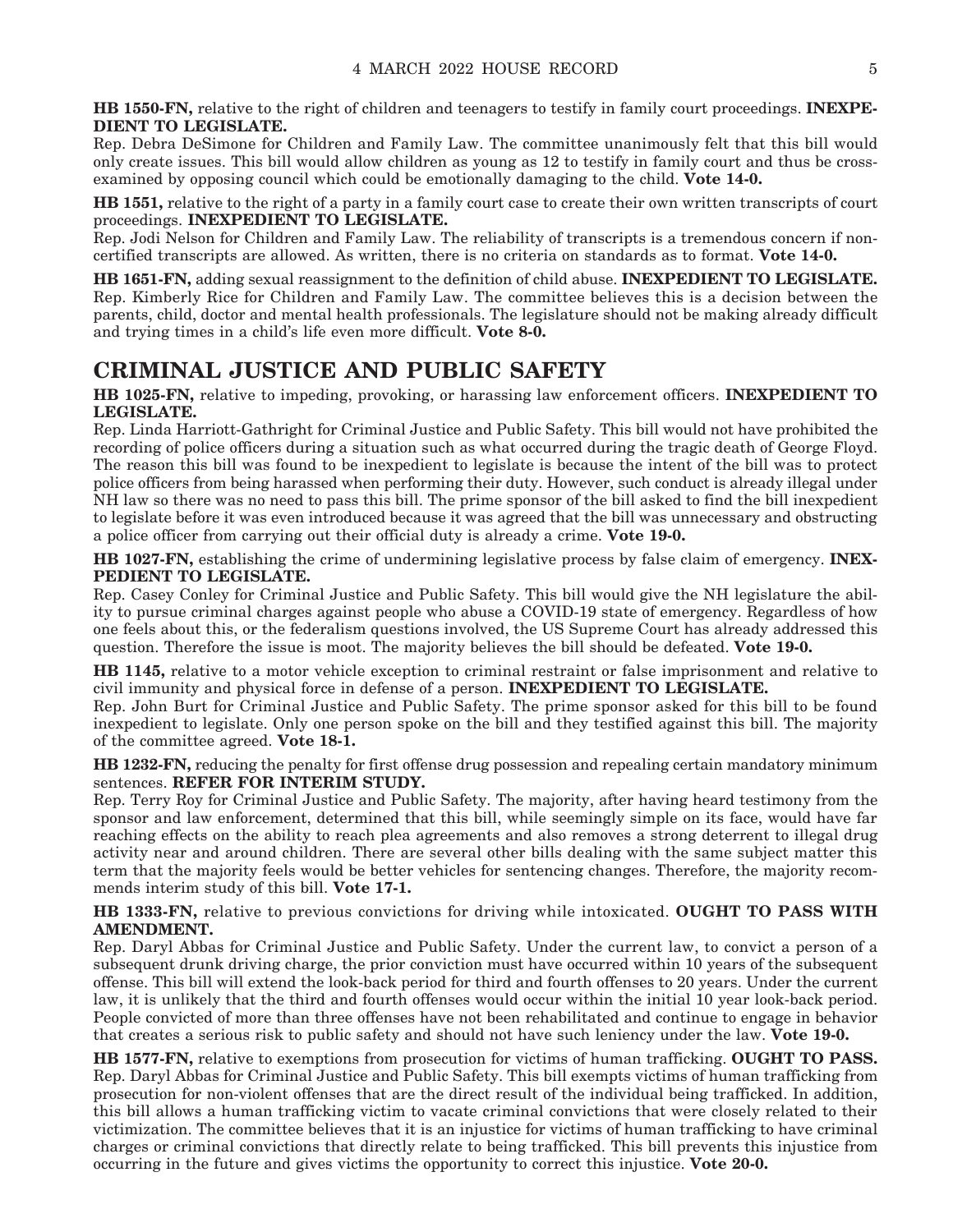### **ELECTION LAW**

**CACR 22,** relating to elections. Providing that all elections in New Hampshire shall be by ranked-choice voting. **INEXPEDIENT TO LEGISLATE.**

Rep. Fenton Groen for Election Law. This CACR proposes to amend the New Hampshire constitution to require that "All elections in New Hampshire shall be conducted by ranked-choice voting, the procedure of which shall be determined by the general court." While some members of the committee have interest in pursuing a rank choice voting methodology, this would require all elections to be conducted this way. Testimony indicated some questions on the process to get ballots to a tabulation site, where that would be, and how long it would take. While some states have utilized the process in non-federal elections, there are too many uncertainties and questions regarding the method to make this process of voting a constitutional requirement in all elections. **Vote 20-0.**

**HB 1008,** establishing a commission to study the structure and election calendar of New Hampshire municipal government. **INEXPEDIENT TO LEGISLATE.**

Rep. Ross Berry for Election Law.

This bill would establish a study committee to look at the municipal election calendar with the intent of increasing participation in local elections. While the committee agrees that local elections are very important and that turnout is low, it was found that there was little interest in forming a study committee at this time. The committee agreed that something like this is more appropriate in the beginning of the legislative season, not at the end. **Vote 20-0.**

**HB 1010-FN,** requiring municipal voter history to be made accessible in the statewide centralized voter registration database. **OUGHT TO PASS WITH AMENDMENT.**

Rep. Joe Sweeney for Election Law. This bill as amended clarifies the intent of current law and requires municipal voter history to be made accessible in the statewide, centralized voter registration database. This data is already available to the public on a local level and the state already has that information in its data record. This bill just requires the state to make it part of the statewide database information that can be viewed and made available to political organizations. This will enable persons interested in supporting high turnout in elections to identify those voters who need support to participate in local municipal elections, and allow local candidates to have that information in one set of records. **Vote 20-0.**

**HB 1149,** relative to the number of names required for nomination by nomination papers. **INEXPEDIENT TO LEGISLATE.**

Rep. Fenton Groen for Election Law. This bill proposes to reduce by 2/3's the number of names required to nominate a person for state and federal offices in NH. In addition, it would reduce from 3% to 1% the number of votes required in a statewide race for a political organization to be included on the ballot in the next general election. The committee heard testimony from the Secretary of State's office, and others, that making these substantial reductions to the threshold for getting a name on the ballot would have the likely affect of crowding the ballots and could cause the ballots to be printed on multiple pages. The committee believes that our current thresholds are reasonable and by a unanimous vote recommend that this bill be found inexpedient to legislate. **Vote 20-0.**

#### **HB 1157,** relative to electronic ballot counting devices. **OUGHT TO PASS.**

Rep. Peter Torosian for Election Law. This bill proposes to put in law what is current practice. It amends RSA 656:42 to prohibit electronic ballot devices from being connected to the internet. This will prevent any intentional or unintentional tampering or hacking into any of these ballot counting devices and help to maintain confidence in the accuracy of outcomes and our election integrity. At the current time there is consideration by some municipalities of replacing the current ballot counting machines. The devices currently available in the market all have enhanced capability which allows for the interface to public internet. This bill would prevent the use of machines with internet connection. By enacting this legislation New Hampshire is taking a step to ensure that our elections are accurate, secure, and without outside interference **Vote 20-0.**

#### **HB 1174,** relative to election challengers. **OUGHT TO PASS WITH AMENDMENT.**

Rep. Fenton Groen for Election Law. This bill provides for qualified election observers to observe the process tabulating the votes from a distance of not more than six feet from where the votes are tabulated. It also requires that such observers shall be permitted to maintain line of sight to any electronic ballot counting device. The amendment clarifies the language of the original bill regarding the right of observers to be not more than six feet from where votes are tabulated. The committee agreed that allowing visual access to qualified election observers is an essential component of election integrity. **Vote 20-0.**

**HB 1197,** relative to the definition of "party" for election purposes. **INEXPEDIENT TO LEGISLATE.** Rep. Joe Sweeney for Election Law. This bill proposes to lower the threshold to obtain party status in NH from 4% of the vote on the preceding statewide ballot to 1% of the vote. This would drastically lower the threshold for recognized party status, a privilege for political organizations that have demonstrated a history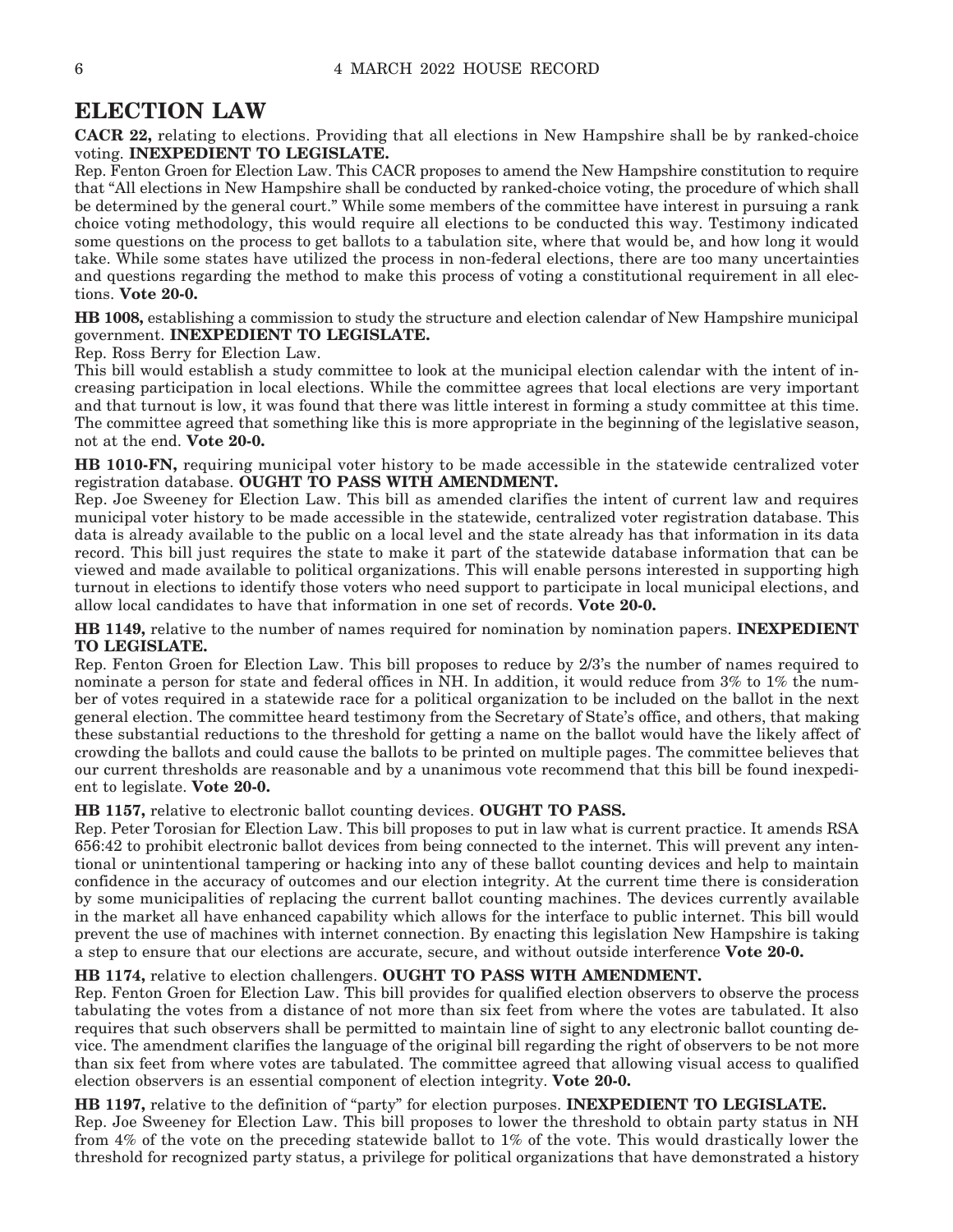of support in the state. Third-party candidates currently have generous access to the ballot via petitions and recently a third party had obtained the status to be placed on the statewide ballot. Any candidates unable to collect the requisite petitions are able to run write-in campaigns. **Vote 20-0.**

**HB 1252,** relative to political contributions made by certain business entities. **INEXPEDIENT TO LEGIS-LATE.**

Rep. Peter Torosian for Election Law. The bill prohibits any business organization that receives grants from the state of New Hampshire from making any contribution to any candidate or political committee. It is intended to prevent conflict of interest situations. While the majority of the committee feels it is important to safeguard against conflict of interests, testimony on the bill raised a number of issues. It was not clear what the impact would be on organizations that receive federal dollars that are passed through the state, or upon community grant recipients or American Rescue Plan Act (ARPA) money grantees. It was suggested that this might be better handled as a contractual issue. While it is important to ensure that there are defined rules for business contributions directly to NH state agencies, candidates, or PACs that are self serving in nature, this legislation is too broadly worded and could have unintended consequences on work outside of the state. **Vote 20-0.**

**HB 1324,** establishing a formula to allocate presidential electors to presidential nominees. **INEXPEDIENT TO LEGISLATE.**

Rep. Ross Berry for Election Law. This bill attempts to distribute New Hampshire's four electoral college votes based on the percentage each candidate received in the general election. It was discovered during the hearing that this distribution would lead to third parties getting 25% of the electoral college votes while only getting a minimal number of votes in the election. Furthermore the committee agrees that New Hampshire's winner-take-all system encourages presidential candidates to campaign in New Hampshire and boosts the state's voice on a national level. **Vote 20-0.**

**HB 1359,** relative to the election-day duties of incumbent election officials who also appear on the ballot. **INEXPEDIENT TO LEGISLATE.**

Rep. James Qualey for Election Law. This bill attempts to address the appearance of conflict presented when certain election officials (moderators, selectman, and supervisors of the checklist) and inspectors of elections perform election day duties for elections in which they also appear on the ballot. It proposes to do so by disqualifying said officials from performing election duties in such an election. The bill also would prohibit such officials from remaining inside the guardrail during the counting of votes for the offices for which they are candidates. Furthermore, the bill proposes that the presence of such officials in the vicinity of the polling place shall be confined to spaces designated for electioneering by the moderator. These proposed changes to existing state law raised several issues for the committee. For example, the committee is concerned about the constitutionality of the bill's proposal (in part 1) that, in order to prevent a potential for perceived conflict, the moderator will be deprived of his or her constitutionally-mandated authority and duty to govern elections and "receive the votes of the inhabitants" (NH Constitution Part 2, Article 32). In addition, the proposal to limit an official's presence to the designated electioneering spaces (Part 3) also raises First Amendment concerns. Also, the rationale for not imposing the bill's provisions on other election officials (town clerk, deputy moderator, assistant moderator, etc.) is unclear and was not discussed during the public hearing. Finally, during the hearings, practical concerns were raised by those giving testimony (and committee members as well) regarding the availability of knowledgeable and willing substitutes for moderators (in particular) and for selectmen in city wards, the sole duty of which is to conduct elections. **Vote 20-0.**

### **ENVIRONMENT AND AGRICULTURE**

**HB 1517-FN,** creating a pollinator solar scorecard. **INEXPEDIENT TO LEGISLATE.**

Rep. Peter Bixby for Environment and Agriculture. This bill sought to create a voluntary program for solar power facilities to be accredited as pollinator friendly by conforming to a set of planting and land use guidelines overseen by the NH Department of Environmental Services and Cooperative Extension. In consulting with Cooperative Extension, the prime sponsor learned that the bill as proposed would not work as intended, and requested that the committee deem it inexpedient to legislate. **Vote 14-2.**

### **EXECUTIVE DEPARTMENTS AND ADMINISTRATION**

#### **HB 314,** relative to homestead food operation licensure. **OUGHT TO PASS.**

Rep. Tony Lekas for Executive Departments and Administration. This bill changes the cap on "gross annual sales" for a homestead kitchen from \$20,000 to \$35,000 before the operation would be required to move into a commercial kitchen with the attendant regulation. This change reflects the dramatic increase in cost of goods sold, and gives homeowners more flexibility in generating revenue from their homestead kitchen before scaling up to a full commercial operation. Only foods that are not potentially hazardous may be sold. Potentially hazardous foods are those that are capable of supporting the rapid growth of dangerous microorganisms. **Vote 16-0.**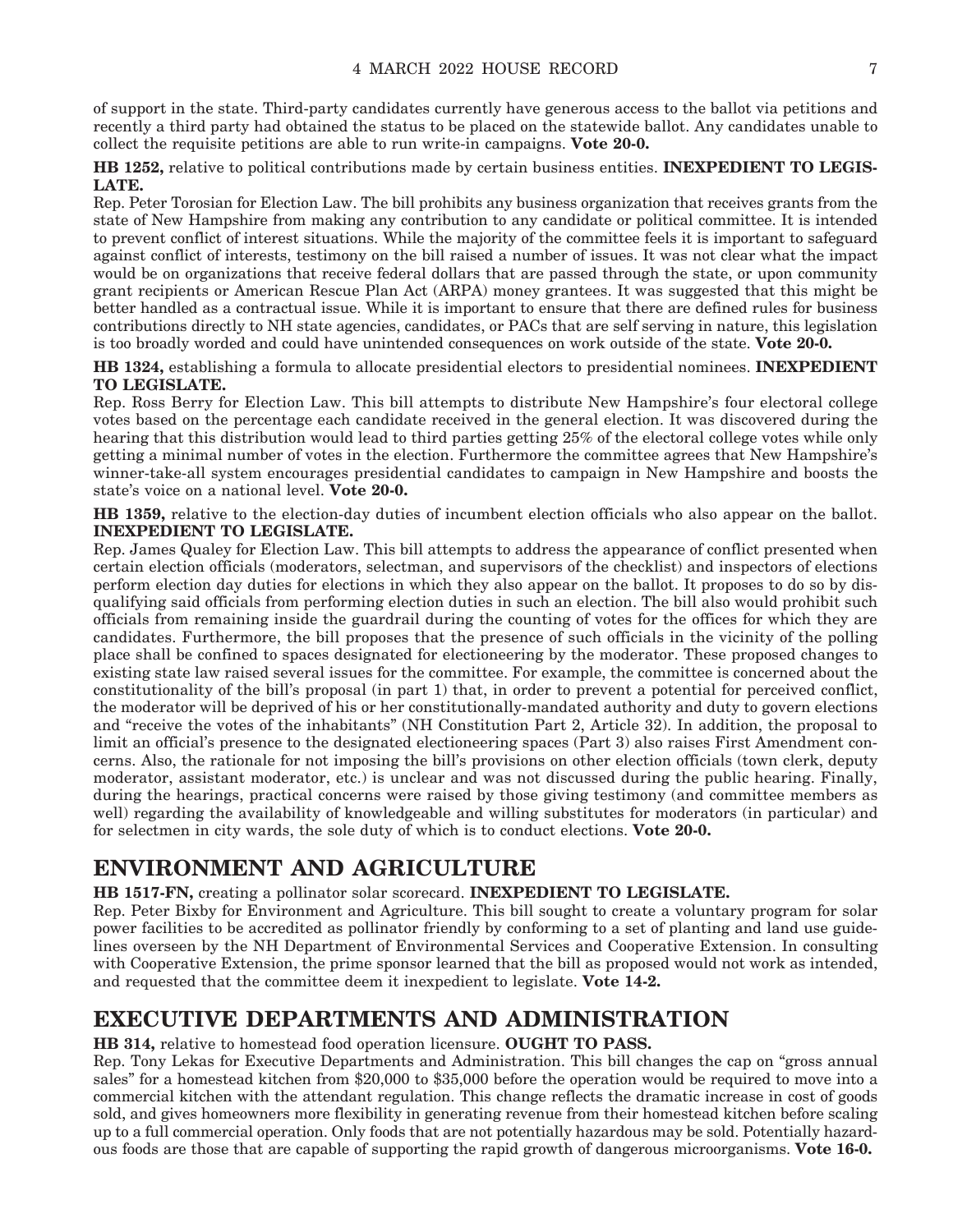#### **HB 1287,** proclaiming March as Sleep Awareness Month. **INEXPEDIENT TO LEGISLATE.**

Rep. Jeffrey Goley for Executive Departments and Administration. This bill is similar to many others that have come before the Executive Departments and Administration Committee (ED&A) looking to have placed into statute an important event or cause, many of which are already recognized nationally. The majority of the committee considers these types of bills ineffective because there are many of these types of events already in statute that are overlooked/unknown once the initial celebrations are completed. **Vote 15-0.**

**HB 1314,** establishing a committee to study the management and oversight of the New Hampshire veterans' home. **INEXPEDIENT TO LEGISLATE.**

Rep. Michael Yakubovich for Executive Departments and Administration. This bill created a study committee on management of the state veterans' home. The veterans' group behind the bill expressed needing more time to work on the language and open issues. The recent recommendations from the previous study committee on the veteran's home need to be implemented as well. Additionally, the management committee is going through membership changes, and newly elected members will be better suited to concentrate on legislation in the near future. The committee did not see the value in another study at this time. **Vote 18-0.**

**HB 1321,** relative to the governor's power to declare a state of emergency. **INEXPEDIENT TO LEGISLATE.** Rep. Jennifer Rhodes for Executive Departments and Administration. The commitee agreed that the aim of this legislation as conveyed by the prime sponsor was somewhat unclear. The commitee has already passed several bills that address state of emergency powers granted to the governor, and therefore the committee did not see a need for this legislation. **Vote 17-1.**

**HB 1354,** relative to regulation by the New Hampshire real estate commission. **OUGHT TO PASS WITH AMENDMENT.**

Rep. Tony Lekas for Executive Departments and Administration. This bill does two things regarding the licensure of real estate brokers and sales persons. First, currently, if a real estate broker or salesperson makes a referral for which their contract with the broker provides for future compensation (for example if a sale closes or a lease is renewed) statute prohibits the broker from paying that contractually agreed on compensation if the real estate broker's license becomes inactive in the meantime. Their license might go inactive if they stop working as a broker because they retired, became unable to do the work due to illness, or because they chose to pursue different work. This bill would not permit a real estate broker or salesperson from doing new work with an inactive license. However it would permit them to be paid for work which they did while their license was active. Second, currently, if a real estate broker or salesperson comes to New Hampshire and wishes to practice here they can get a New Hampshire license based on their active license from another jurisdiction only if that jurisdiction has previously entered into a licensing reciprocity agreement with New Hampshire. The problem is that many states don't join such agreements. As a result, real estate brokers or salespeople who come here must start the licensing procedure from the beginning even though they may have many years of experience. This bill as amended would grant such person a New Hampshire license so long as they hold an active real estate license from another jurisdiction, have passed the national portions of the licensing examination, and passed the New Hampshire portion of the licensing examination. If the license they have from another jurisdiction did not require passing the national portions of the licensing examination they would have to pass it prior to getting a New Hampshire license. The amendment makes the language in the bill consistent and changes the effective date from 60 to 90 days to provide enough time to implement these changes. **Vote 18-0.**

**HB 1443,** proclaiming the first Monday of March as COVID-19 Victims and Survivors Memorial Day. **IN-EXPEDIENT TO LEGISLATE.**

Rep. Jaci Grote for Executive Departments and Administration. As in previous bills presented to this committee, we consider other outlets more feasible and productive for commemorative days such as local programs and/or proclamations by the Governor. **Vote 14-1.**

**HB 1446-FN,** relative to the governing board of recreational therapists and relative to the governing board of respiratory care practitioners. **OUGHT TO PASS.**

Rep. Dianne Schuett for Executive Departments and Administration. This bill changes the governing boards of recreational therapists and respiratory care practitioners to advisory boards. The change was requested by the Office of Professional Licensure and Certification (OPLC) along with several others because of issues recruiting members to serve and having quorums at meetings. The bill does direct the executive director of OPLC to consult with the boards on decisions other than administrative duties. It is intended that the director should contact board members on decisions of practice, education and rules of practice even if the board cannot meet. **Vote 15-0.**

**HB 1549,** relative to special duty hours worked by retired police members in the retirement system. **INEX-PEDIENT TO LEGISLATE.**

Rep. Stephen Pearson for Executive Departments and Administration. This bill would increase the amount of retired hours a retiree can work by eliminating special duty law enforcement. The definition of special duty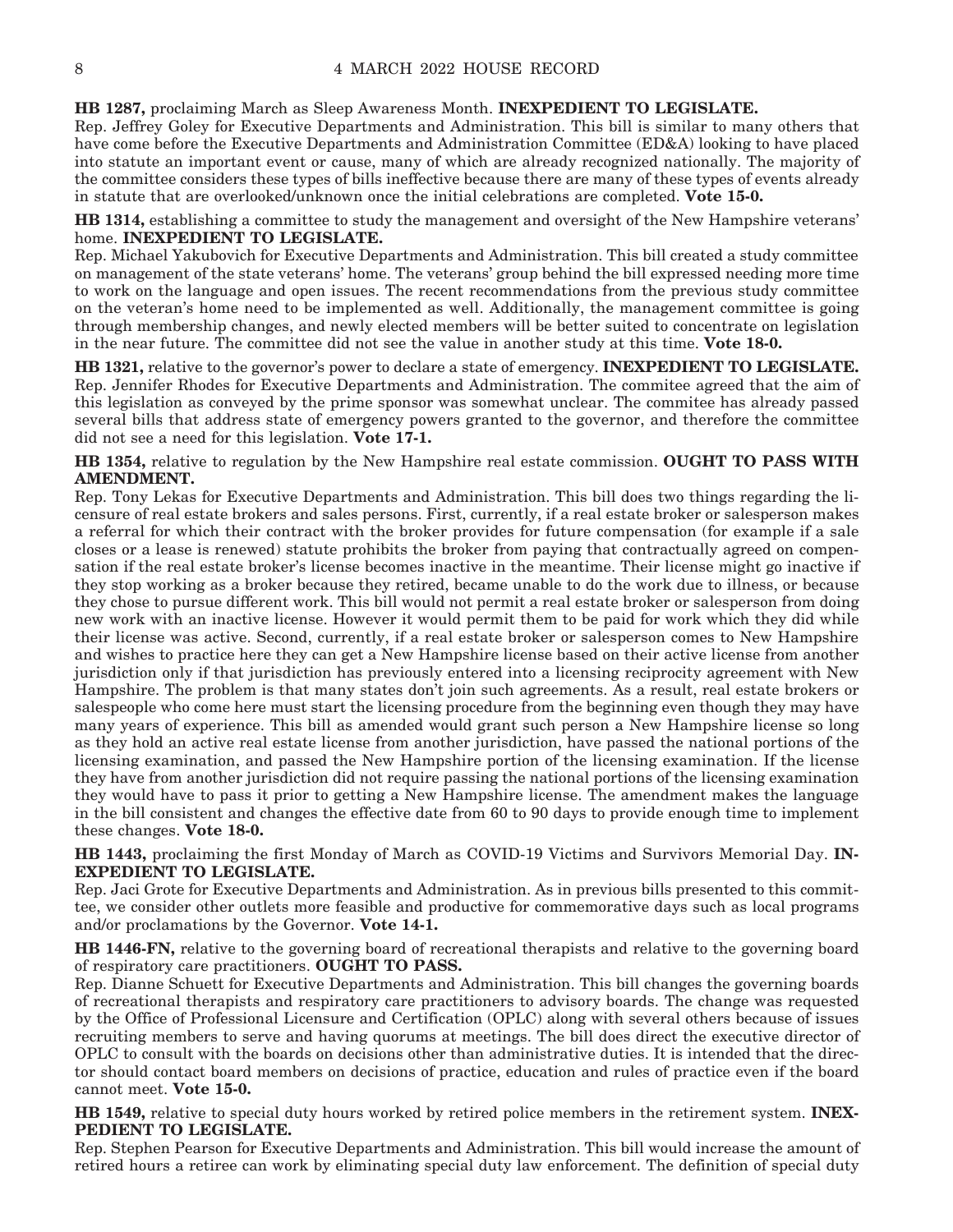law enforcement is not defined in statute. This would allow retired members to completely work full time while retired. This has several problems. The primary one involves retirees going over weekly hours under the Affordable Care Act, thus requiring the municipality to provide health insurance. The current yearly hour limitation exists to also prevent double dipping in the retirement system. This bill would allow double dipping and thus be detrimental to the retirement system. **Vote 17-0.**

#### **HB 1681-FN,** relative to the state building code. **OUGHT TO PASS WITH AMENDMENT.**

Rep. Stephen Pearson for Executive Departments and Administration. This bill as amended brings NH into the 2018 set of national codes. This includes the building code, plumbing code, mechanical code, energy conservation code, swimming pool and spa code and residential code. The amendment adds in the inadvertently omitted Fire Code. These codes work in conjunction with each other. This bill would put NH one code cycle behind, which has been common practice for the State of NH for many years. The committee heard testimony from all of the various trade organizations who all testified in favor of the adoption of this code set. **Vote 18-0.**

### **HEALTH, HUMAN SERVICES AND ELDERLY AFFAIRS**

**HB 1003,** prohibiting health care providers from refusing to provide care or services based on patient vaccination status. **OUGHT TO PASS WITH AMENDMENT.**

Rep. Leah Cushman for Health, Human Services and Elderly Affairs. As amended, this one-line bill inserts the following into the Patient Bill of Rights statute: "The patient shall not be denied admission, care, or services based solely on the patient's vaccination status." The Patient Bill of Rights is outlined in RSA 151:21 and applies to patients admitted to medical facilities such as hospitals. No patient should be denied medical care based solely on vaccination status. **Vote 21-0.**

**HB 1099,** prohibiting the department of health and human services from requiring vaccine passports for services. **OUGHT TO PASS WITH AMENDMENT.**

Rep. Leah Cushman for Health, Human Services and Elderly Affairs. This bill serves to clarify that the Department of Health and Human Services (DHHS) is included in entities prohibited from requiring the Medical Freedom in Immunizations Act. It further ensures that DHHS shall not require proof of vaccination for any of the programs, benefits or services it provides. **Vote 21-0.**

**HB 1320,** relative to public exposure of deceased human bodies. **OUGHT TO PASS.**

Rep. Jerry Knirk for Health, Human Services and Elderly Affairs. This bill repeals the current embalming statute, RSA 325:40-a, which states "No dead human body shall be exposed to the public for a period in excess of 24 hours unless said body is properly embalmed." That is our only embalming statute and is prone to misinterpretation by funeral professionals and lay people alike, suggesting that embalming is required when it is not. Embalming is not necessary from a public health point of view and may be contraindicated in death from certain diseases. Refrigeration can take the place of embalming if preservation is needed or desired due to a delay in viewing or burial. This bill does not prohibit embalming. Embalming would still be an option. Funeral homes would still be able to set their own policies for embalming or refrigeration and advertise their policies. This would allow the consumer to choose what they desire regarding embalming under a free market, giving the deceased and their family a choice unfettered by an outdated and confusing statute. **Vote 20-0.**

**HB 1334,** relative to the definition of vaccination. **INEXPEDIENT TO LEGISLATE.**

Rep. Mark Pearson for Health, Human Services and Elderly Affairs. The bill's sponsor testified the bill was not ready, in part because the medical world is in flux due to the pandemic. The committee unanimously agreed. **Vote 19-0.**

**HB 1466,** relative to the off-label use of prescription drugs and relative to pharmacy prescriptions. **OUGHT TO PASS WITH AMENDMENT.**

Rep. Erica Layon for Health, Human Services and Elderly Affairs. The committee agrees that the use of off-label medications is common and important. Off-label treatments can be commonplace or cutting edge, and the amendment provides a pathway for a physician, a surgeon, a nurse practitioner or a physician's assistant to document that they have provided and documented informed consent including a disclosure that a prescription is for off-label use. It also provides for routine off-label use that is well supported by scientific evidence to happen as it does today. The amended bill further states that in any disciplinary hearing, the prescriber should be held to the same standard of care as if he or she is prescribing a drug for an FDA approved indication. It also protects pharmacists from action from the licensing board for filling a valid off-label prescription. **Vote 21-0.**

**HB 1507,** requiring childcare investigatory findings to be timely published. **OUGHT TO PASS.**

Rep. Jerry Knirk for Health, Human Services and Elderly Affairs. This bill requires childcare investigatory findings to be published in a timely fashion. It amends the process of posting for the public on the Department of Health and Human Services (DHHS) website the findings of investigatory and monitoring visits and final decisions regarding licensing of childcare agencies. At least 15 business days before the posting, DHHS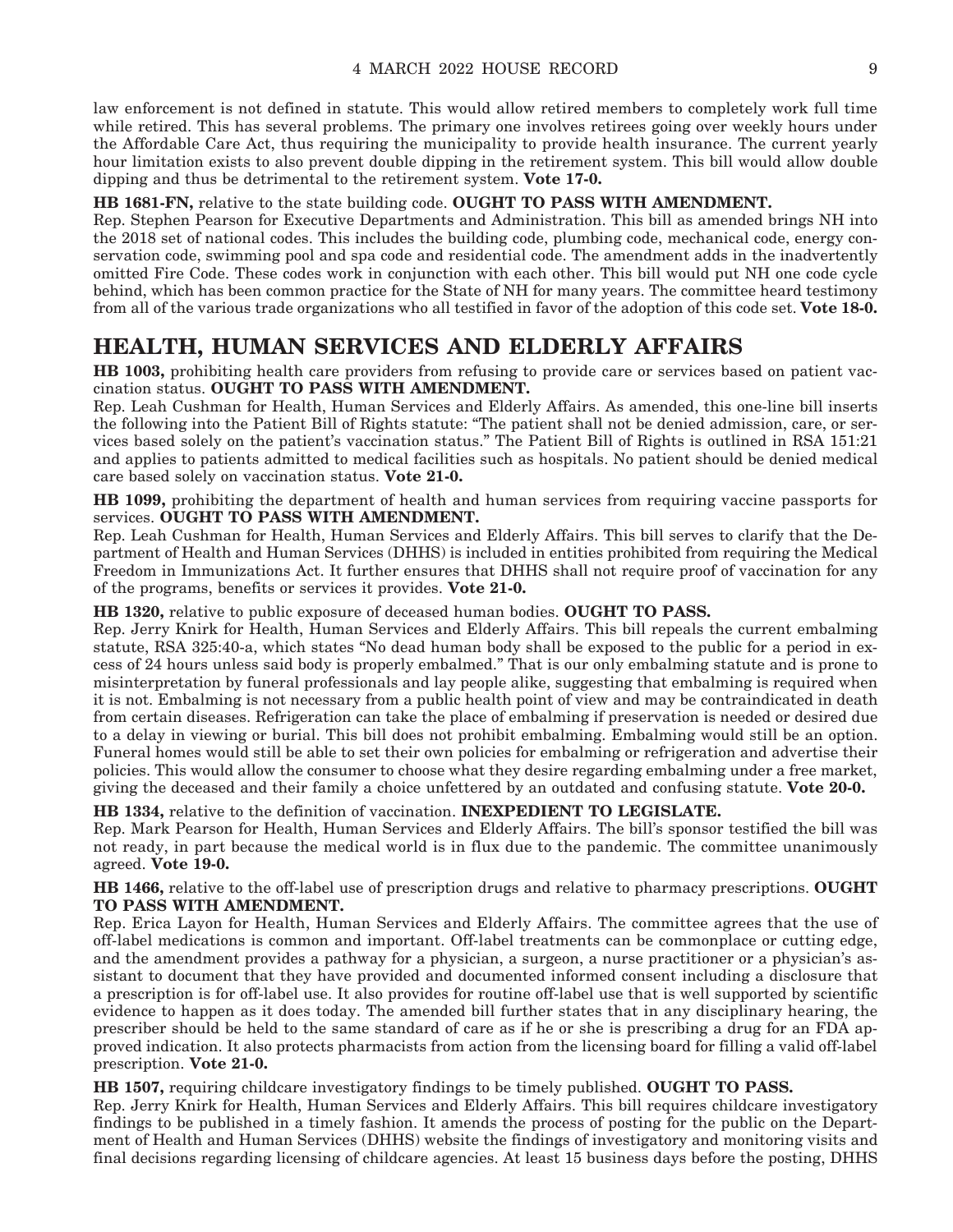must provide notification to the child daycare agency of its findings. If the agency responds before the posting, their response will be posted as well. It gives DHHS 21 business days to post the findings. This information shall remain on the website for a period of 3 years. **Vote 19-0.**

**HB 1616-FN,** relative to the prohibition against a minor's possession of hypodermic needles without a prescription. **INEXPEDIENT TO LEGISLATE.**

Rep. Beth Folsom for Health, Human Services and Elderly Affairs. This bill represents a concern raised by a constituent focusing upon what instances a minor would be allowed to be in legal possession of a hypodermic needle. In discussions with the sponsor of this bill, a decision was made that rather than have a study committee formed, a group of stakeholders should gather to produce a bill to present possible policy recommendations. Doing this would alleviate the need to staff another committee. Moreover, doing this would more quickly address the need this bill. **Vote 20-0.**

### **JUDICIARY**

**HB 1140,** relative to probate procedures for small estates. **INEXPEDIENT TO LEGISLATE.**

Rep. Kurt Wuelper for Judiciary. This bill would establish a simple probate procedure for small estates. Unfortunately, the process proposed involves paper documents for which the all-electronic probate court is not equipped to handle. Further, the bill provided no process to notify debtors, including the state, who testified we could lose a million dollars or more annually from this failure. **Vote 20-1.**

**HB 1147,** relative to governmental records available upon request. **INEXPEDIENT TO LEGISLATE.**

Rep. Mark McLean for Judiciary. This bill explicitly requires public bodies or agencies to make available for inspection or copying; school curricula, reading lists, and student survey dates and questions. The sponsor felt that there was a need for this legislation because requests for this type of information are often denied, and that making the requirement explicit would address the issue. However, transparency watchdogs including New Hampshire Right to Know, were opposed to the bill because it takes the broad language in the existing statute and markedly narrows it down. The concern, therefore, is that the bill may have the unintended consequence of reducing transparency in other areas in the future. **Vote 21-0.**

**HB 1181-FN,** allowing the biological father of an unborn child to petition the court for an injunction prohibiting the biological mother from having an abortion. **REFER FOR INTERIM STUDY.**

Rep. Kurt Wuelper for Judiciary. This bill seeks to establish that the father of a pre-born child has legal rights when the mother seeks to abort their child. While this right has been tacitly acknowledged under the current *Roe v. Wade* framework, it hasn't been codified anywhere. The majority commends the sponsor for his work to protect the life of fathers and the pre-born, but the complexity of addressing what are necessarily third tier rights was more than we could overcome and so recommend the bill for Interim Study. **Vote 18-1.**

**HB 1195,** relative to public comment periods at public meetings. **OUGHT TO PASS WITH AMENDMENT.** Rep. Edward Gordon for Judiciary. This bill, as amended, provides that there must be a public comment period at the beginning of each public meeting of a school board or school administrative unit (SAU) board. The public comment period would be held before any substantive business is conducted. Individual comment could be limited to three minutes and the comment period need be no longer than one hour. The period would need to be no longer than necessary to hear all those who wish to speak. This would not limit a board from receiving public comments during other times during a meeting. The original bill required all public bodies to have a fixed public comment period. The amendment provides only for school boards and SAU boards as that is where the testimony heard by the committee indicated that a problem exists. **Vote 21-0.**

**HB 1206-FN,** relative to the source of funding for appointment of counsel or other services for indigent persons. **OUGHT TO PASS.**

Rep. Edward Gordon for Judiciary. This bill provides that when an indigent person who has been convicted of a crime is subject to DNA or biological testing and is entitled to be represented by court appointed counsel, the cost of the appointed counsel shall be paid from the Indigent Defense Fund. **Vote 21-0.**

#### **HB 1315,** relative to immunity from civil liability for sports officials. **INEXPEDIENT TO LEGISLATE.**

Rep. Kurt Wuelper for Judiciary. This bill would grant immunity from civil liability for any qualified individual who officiates any sporting event for any act or omission resulting in damage or injury to another person absent willful or gross negligence by the official. Proponents fear that a referee or coach could be sued over an accident or injury for which that person had no responsibility or control. The committee, in concert with our historic practice, felt such an unlikely suit is a small risk alongside many others commonly accepted and unanimously recommended the bill Inexpedient to Legislate. **Vote 21-0.**

**HB 1322,** modifying the governmental records exempted from RSA 91-A. **INEXPEDIENT TO LEGISLATE.** Rep. Marjorie Smith for Judiciary. While perhaps well-intentioned, this bill lacks definition of key terms such as "governmental agency." It would permit personnel records to be widely shared and could be detrimental to the individual and the agency. There are statutes in the area of labor and law enforcement that address in a more appropriate manner the issues raised by the bill. **Vote 19-2.**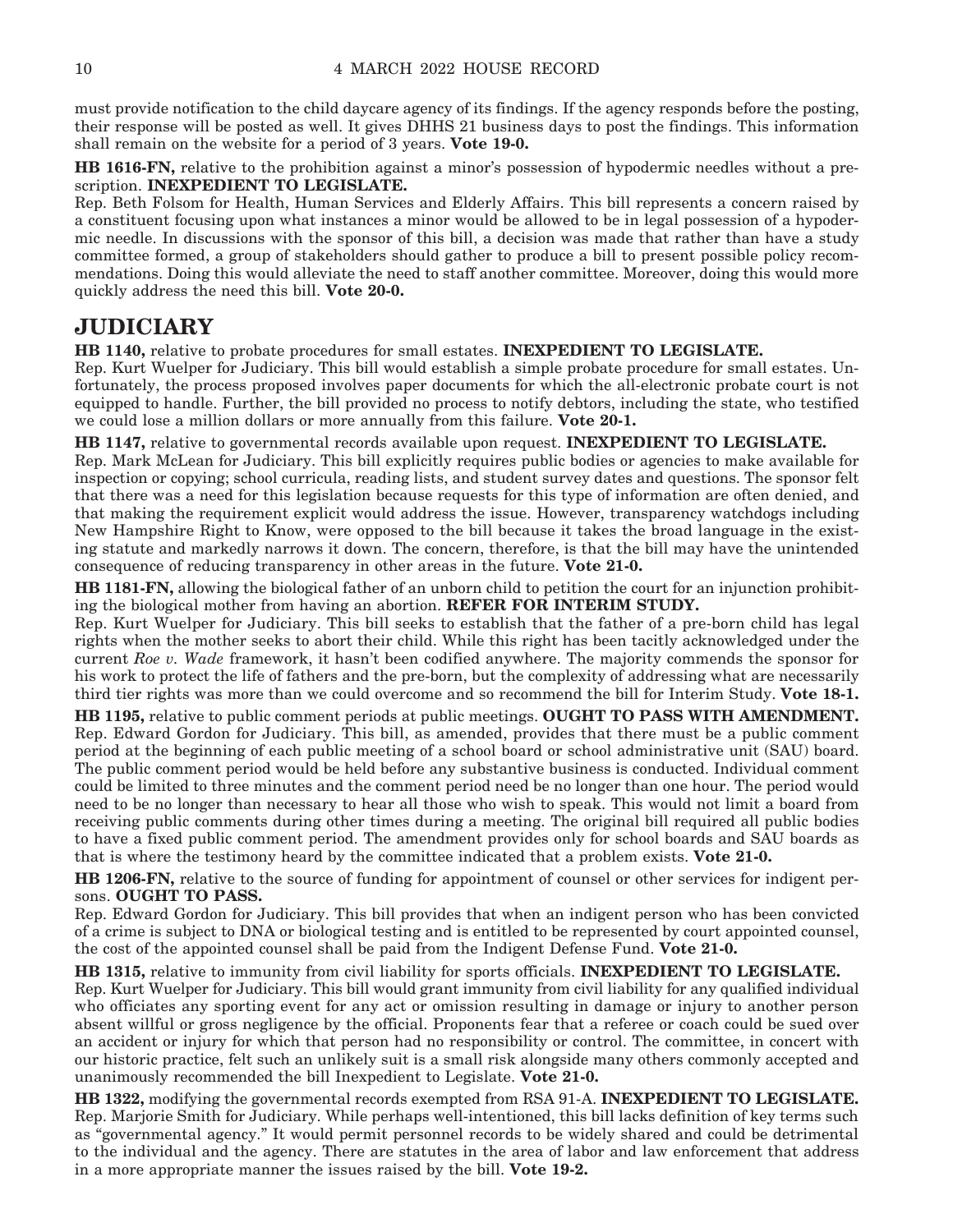**HB 1325,** relative to release of confidential records of a person appointed a guardian. **OUGHT TO PASS WITH AMENDMENT.**

Rep. Kurt Wuelper for Judiciary. This bill, as amended, will ensure a guardian will release medical, financial, or other confidential records of a ward to that ward when the ward seeks to amend or terminate the guardianship. The bill both establishes the ward's right to such records and, by the amendment, the guardian's responsibility to provide them to the ward unless the guardian can demonstrate to the court such release would not be in the ward's best interests. The committee sees this as another step in our continuing effort to empower people to have as much control over their own lives as possible. **Vote 21-0.**

**HB 1343,** allowing limited legal services to be provided by certain paraprofessionals. **OUGHT TO PASS.** Rep. Edward Gordon for Judiciary. This bill will establish a pilot program, allowing, under limited circumstances, qualified paraprofessionals to represent clients in certain family division and landlord-tenant matters. The paraprofessional must be employed or retained by a licensed attorney who carries professional liability insurance. The paraprofessional must meet certain educational and professional experience requirements. At the commencement of any representation, the paraprofessional must notify the client and the court of their non-attorney status and the name of the attorney who is supervising them. The pilot would be limited to two Circuit Court locations – Manchester and Berlin. The pilot will remain in effect for a two-year period and a sunset is provided in this legislation. **Vote 21-0.**

**HB 1435,** relative to the right of a victim of domestic violence to have a support person present when testifying or being deposed. **REFER FOR INTERIM STUDY.**

Rep. Edward Gordon for Judiciary. The purpose of this bill is to allow parties in family court proceedings to have a support person. The committee fully supports the intention behind this bill and agrees that victims of domestic violence should be supported. However, there are issues with the bill. The testimony described the need for specialized support, but the bill is general and does not address special circumstances. The bill provides, as written, for either party, not just victims, to be supported. Should we be advocating for support for perpetrators? It also restricts the judge with regard to the courtroom behavior of the support person. There are support services currently available throughout the state and persons filing domestic violence petitions are referred to those agencies by the court. While the committee might be able to work on this bill, it also knows that a Domestic Violence Task Force has been empaneled and is currently developing recommendations. The committee finds that it would be best to wait for their recommendations before taking further action on this bill. Therefore, the committee has recommended Interim Study. **Vote 20-0.**

### **LABOR, INDUSTRIAL AND REHABILITATIVE SERVICES**

**HB 1124,** requiring businesses to use the federal E-Verify system of the United States Citizenship and Immigration Services. **INEXPEDIENT TO LEGISLATE.**

Rep. Brian Sullivan for Labor, Industrial and Rehabilitative Services. The majority of the committee believes that the E-Verify system for determining an employment candidate's eligibility to work in New Hampshire is unreliable and an unnecessary mandate on employers. Testimony in committee indicated that non-typical names could trip up the system and identify an eligible candidate as ineligible. Correcting the error is often a lengthy process and would prevent an individual from working for that time period. The majority of the committee also feels that the I-9 process for determining eligibility is effective and more accurate. **Vote 20-1.**

#### **HB 1143,** relative to medical mandates adopted by employers. **INEXPEDIENT TO LEGISLATE.**

Rep. Mark Warden for Labor, Industrial and Rehabilitative Services. This bill would require employers who implement a "medical mandate" (undefined) and then terminate an employee for opting out of said requirement, would be forced by law to pay up to six months of severance pay to the employee. The amount of the severance pay is stipulated as two-thirds of the employee's "salary and any benefits received while employed." While salary is mentioned in the bill, there is no allowance for commissions, bonuses, or tips, which often are a sizable portion of a worker's compensation. The committee believes this flaw, along with a lack of definition of "medical mandate," makes the legislation impractical and overly burdensome on employers. **Vote 21-0.**

**HB 1156-FN,** requiring certain public servants to receive a copy of a pre-employment background investigation. **INEXPEDIENT TO LEGISLATE.**

Rep. William Infantine for Labor, Industrial and Rehabilitative Services. The majority of the committee feels that this bill is not necessary. The bill would require that certain public servants receive copies of preemployment background investigations. The sponsor felt that these should be provided in cases where employment was denied. The sponsor felt that providing them was a better solution to having to file a court case and bringing the request to a judge. The committee heard compelling testimony from law enforcement who perform most of the employment background investigations for new officers and officers looking to advance their positions. The two law enforcement officers that testified mentioned that, in their long career, only one candidate who was denied a position requested to see the investigation and took the case to a court. They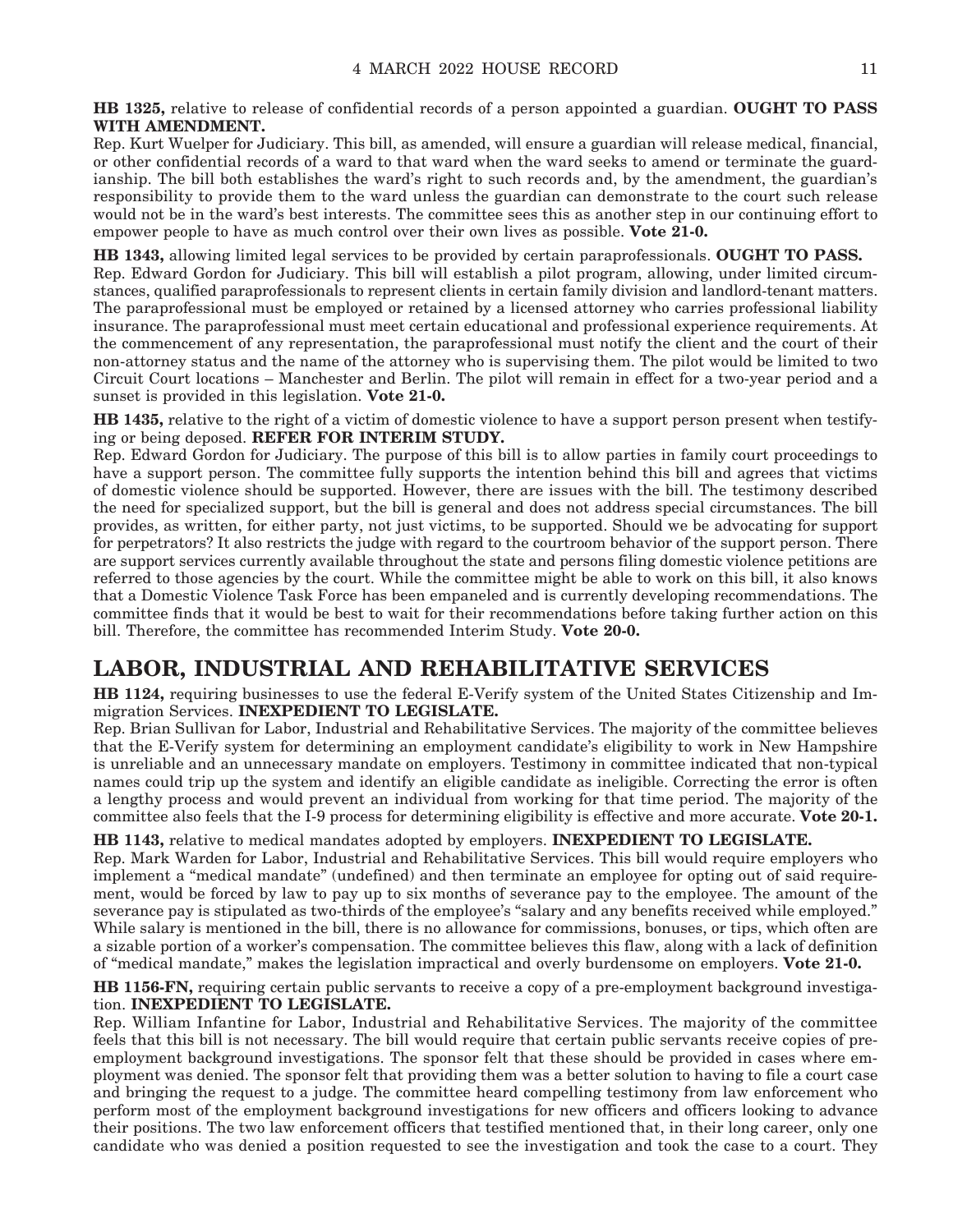further explained that the candidates are aware of the issues that resulted in the denial of the employment. Lastly, they were concerned that it was important to protect individuals who were interviewed as part of the investigation that may have provided damaging information. **Vote 19-2.**

**HB 1351,** prohibiting certain employers from requiring a COVID-19 vaccination as a condition of employment. **INEXPEDIENT TO LEGISLATE.**

Rep. Brian Seaworth for Labor, Industrial and Rehabilitative Services. This bill is similar to several other bills before this committee. The committee prefers to combine the best ideas into an amendment to HB 1210, making this bill redundant. **Vote 21-0.**

**HB 1358,** requiring public and private employers to establish procedures and exceptions for the use of mandatory intrusive testing as a condition of new or continued employment. **INEXPEDIENT TO LEGISLATE.** Rep. Andrew Prout for Labor, Industrial and Rehabilitative Services. This well-intentioned bill sought to protect employees from excessive medical testing requirements. However, several issues were raised about how to draw a clear line between excessive and reasonable testing requirements, such as for an annual physical or post-accident drug testing as required in some industries. For those reasons and a few more, we recommend this bill be found Inexpedient to Legislate. **Vote 21-0.**

**HB 1363,** relative to the enforceability of noncompete agreements in areas in which there is determined to be a critical shortage of workers. **INEXPEDIENT TO LEGISLATE.**

Rep. Brian Seaworth for Labor, Industrial and Rehabilitative Services. This is the second of two bills before the committee this year to address a problem related to non-compete agreements. The committee has decided to use HB 1089 to address the subject matter, making this bill redundant. **Vote 20-0.**

**HB 1377,** relative to unemployment benefits for employees terminated for refusing to comply with a vaccine mandate. **INEXPEDIENT TO LEGISLATE.**

Rep. Lino Avellani for Labor, Industrial and Rehabilitative Services. This bill seeks to add an additional six moths of unemployment compensation to a certain segment of the workforce beyond the maximum amount currently allowed. While well-intentioned, it will place an additional financial burden on all businesses that contribute to the unemployment security fund. For this reason, the committee recommends this bill be found Inexpedient to Legislate. **Vote 20-1.**

**HB 1410,** relative to causes of action involving private business entity policies requiring employees or customers to receive medical treatment. **INEXPEDIENT TO LEGISLATE.**

Rep. Gregg Hough for Labor, Industrial and Rehabilitative Services. This bill was one of several bills in the committee that had dealt with fallout from COVID-19 and situations that arose in the NH business communities both in the public and private sectors. As such, a sub-committee was formed where portions of these bills were used to help draft positive legislation to address these issues. This was one of these bills, and the prime sponsor agreed to the purpose and scope of the appointed sub-committee. As a result, this bill is recommended as Inexpedient to Legislate. **Vote 20-0.**

**HB 1415,** relative to employer health screening reimbursement. **INEXPEDIENT TO LEGISLATE.** Rep. Brian Seaworth for Labor, Industrial and Rehabilitative Services. The language of this bill restates a requirement already in law (RSA 275:3), but tailors it specifically to "health screening." The committee believes that the intent of this bill is already fully enforced by the NH Department of Labor and that an additional law would not add value. **Vote 20-0.**

**HB 1569-FN,** relative to the status of "totally unemployed" for purposes of unemployment compensation. **INEXPEDIENT TO LEGISLATE.**

Rep. Leonard Turcotte for Labor, Industrial and Rehabilitative Services. The prime sponsor of this bill requested that the committee recommend Inexpedient to Legislate at its initial hearing and as such we unanimously do so. **Vote 21-0.**

### **MUNICIPAL AND COUNTY GOVERNMENT**

**HB 1026,** relative to budget information provided to a budget committee. **OUGHT TO PASS.**

Rep. Tony Piemonte for Municipal and County Government. This bill increases the transparency of public budgets and will increase the confidence in the budgeting process. A line item active spreadsheet will give instant results of recommendations to the committee and will empower officials to do a better job scrutinizing public budgets. **Vote 19-0.**

**HB 1068,** relative to building codes for tiny houses. **INEXPEDIENT TO LEGISLATE.**

Rep. Jim Maggiore for Municipal and County Government. Currently, a small home, greater than 400 square feet, can be built on a foundation and comply with state building code standards. A "tiny home" as defined in Appendix Q of the 2018 International Building Code can also be constructed on a foundation in compliance with state building codes. Universally acceptable standards do not currently exist for "tiny homes" on wheels.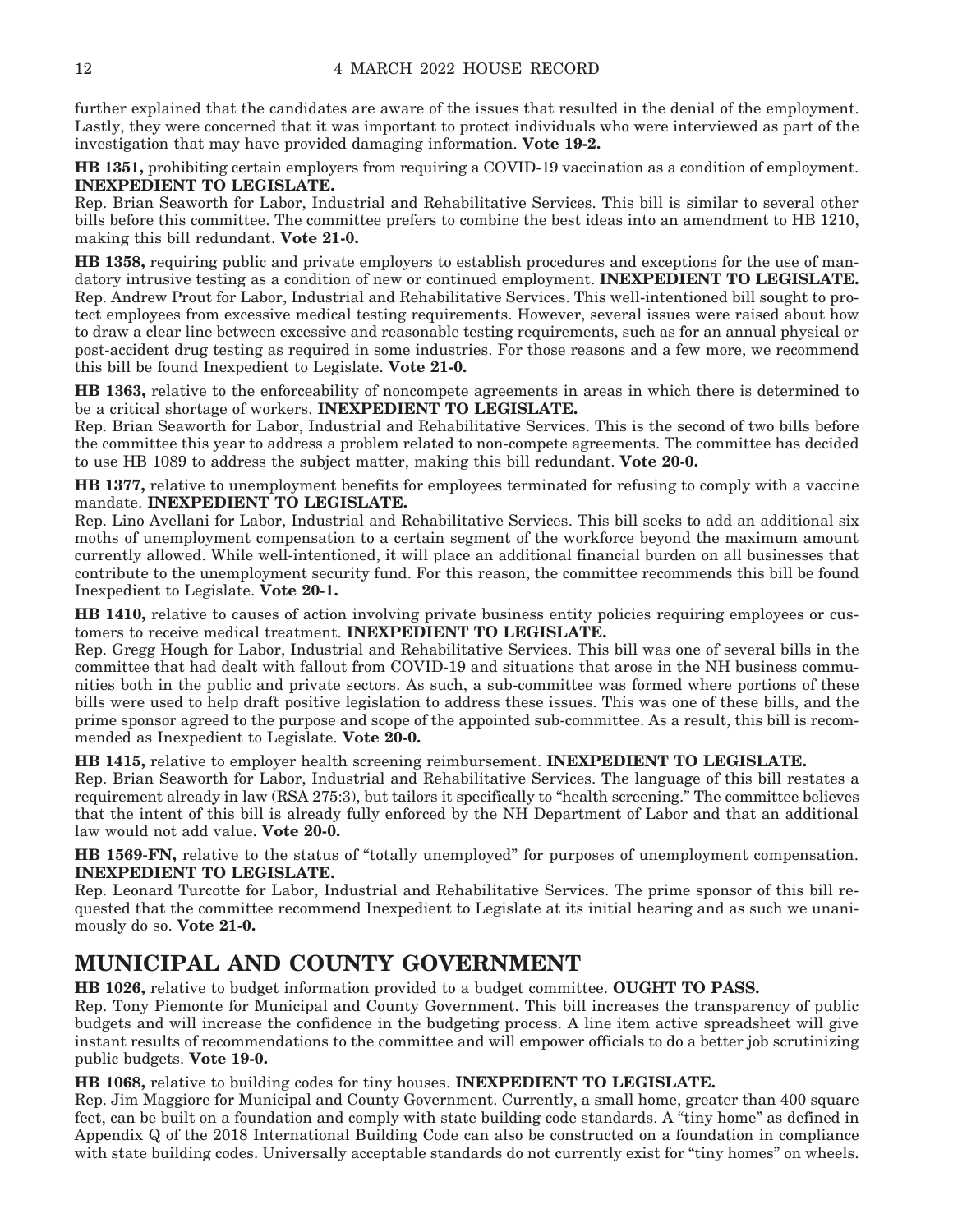National industry experts expressed concerns that this bill would not have created a comprehensive standard for tiny homes on wheels. Standards are being developed for the American Society for Testing and Materials (ASTM) that will standardize the process for engineering requirements for "tiny homes" on wheels, expand on Appendix Q for tiny houses in the International Residential Code (IRC) certification, provide regulations for tiny house communities, and establish the potential for micro-grid utilities that connect multiple tiny houses in cluster communities. It will be better to wait for a comprehensive bill than to pass a bill that may prove to be flawed. **Vote 15-0.**

**HB 1122,** authorizing municipalities to collect and resell construction and demolition debris. **OUGHT TO PASS.** Rep. Diane Pauer for Municipal and County Government. This bill authorizes municipalities to collect and resell construction and demolition debris. Solid waste management is a significant and growing concern across the New Hampshire. Presently, municipalities may collect such refuse; but they are not permitted to resell it. By allowing municipalities to both collect and resell construction materials and demolition debris, the tipping fees that towns must pay in order to dispose of the trash, as well as, the amount of waste that goes into landfills is significantly reduced. Additionally, the sale of these waste items to either individuals or to third parties for reuse generates additional revenues for the town. Both increased revenues and decreased spending at the municipal level translates to lower local property taxes. Lastly, this bill facilitates reducing, reusing and recycling within our communities which helps to protect and preserve the landscape and the natural beauty of the granite state. **Vote 18-0.**

**HB 1183,** relative to the calculation of property taxes for residents 75 years of age and older. **INEXPEDI-ENT TO LEGISLATE.**

Rep. Richard Lascelles for Municipal and County Government. Although the goal of lessening the impact of taxes on the elderly is indeed laudable, the committee felt that decreasing the taxes on one group causes the taxes on others to go up. In some cases, older citizens are more able to afford taxes than younger families. **Vote 18-0.**

**HB 1277,** relative to the reporting of cybersecurity incidents. **OUGHT TO PASS.**

Rep. Richard Tripp for Municipal and County Government. This bill establishes the requirement for entities which interact with the Department of Information Technology to report any cybersecurity incidents immediately in order to minimize any adverse effects resulting from the incident. **Vote 19-0.**

### **PUBLIC WORKS AND HIGHWAYS**

**HB 1032-LOCAL,** relative to the sale of the Lakes Region facility. **INEXPEDIENT TO LEGISLATE.** Rep. John Graham for Public Works and Highways. This bill would repeal RSA 10:11 which became law last year as part of HB 2, and gives the Governor and Council the sole authority to sell the Lakes Region Facility. The Governor and Council have already instructed the Department of Administrative Services (DAS) to begin marketing the property. DAS has begun this process. Additionally the Mayor of Laconia testified that he and the city are satisfied with this process. While there was some sentiment on the committee to reinsert legislative participation in the sale (RSA 4:40) it was determined that the process was too far advanced to take this step. Therefore the committee recommends that this bill be found to be inexpedient to legislate. **Vote 23-0.**

**HB 1548-LOCAL,** relating to the sale of the Lakes Region Facility. **OUGHT TO PASS WITH AMENDMENT.** Rep. Mark McConkey for Public Works and Highways. The process for the sale of the Lakes Region Facility is contained in RSA 10:11, enacted as part of HB 2 last year. The property is currently being marketed. A portion of the property includes the parcel identified as 5-67 Communication Drive which contains a 911 call center and Lakes Region Mutual Aid. If the sale of the property includes this parcel then this bill, as amended, states that some of the proceeds of the sale will be used to relocate the facility to a new location. **Vote 23-0.**

**HB 1593-FN,** requiring the department of transportation to erect sound barriers on Interstate Route 95 in the city of Portsmouth. **INEXPEDIENT TO LEGISLATE.**

Rep. John Graham for Public Works and Highways. This bill requires the Department of Transportation to erect sound barriers along sections of I-95 in Portsmouth. The committee has historically been consistent about not approving highway or turnpike funded projects outside of the Ten-Year Plan process. In fact, the draft Ten-Year Plan includes funding for sound walls along I-95 in Portsmouth. **Vote 18-0.**

### **RESOURCES, RECREATION AND DEVELOPMENT**

**HB 1066,** establishing a commission to investigate and analyze the environmental and human and animal health impacts relating to cyanobacteria blooms in New Hampshire water bodies. **OUGHT TO PASS WITH AMENDMENT.**

Rep. Jim Creighton for Resources, Recreation and Development. This bill as introduced sought to establish a commission to investigate and analyze the environmental and human and animal health impacts relating to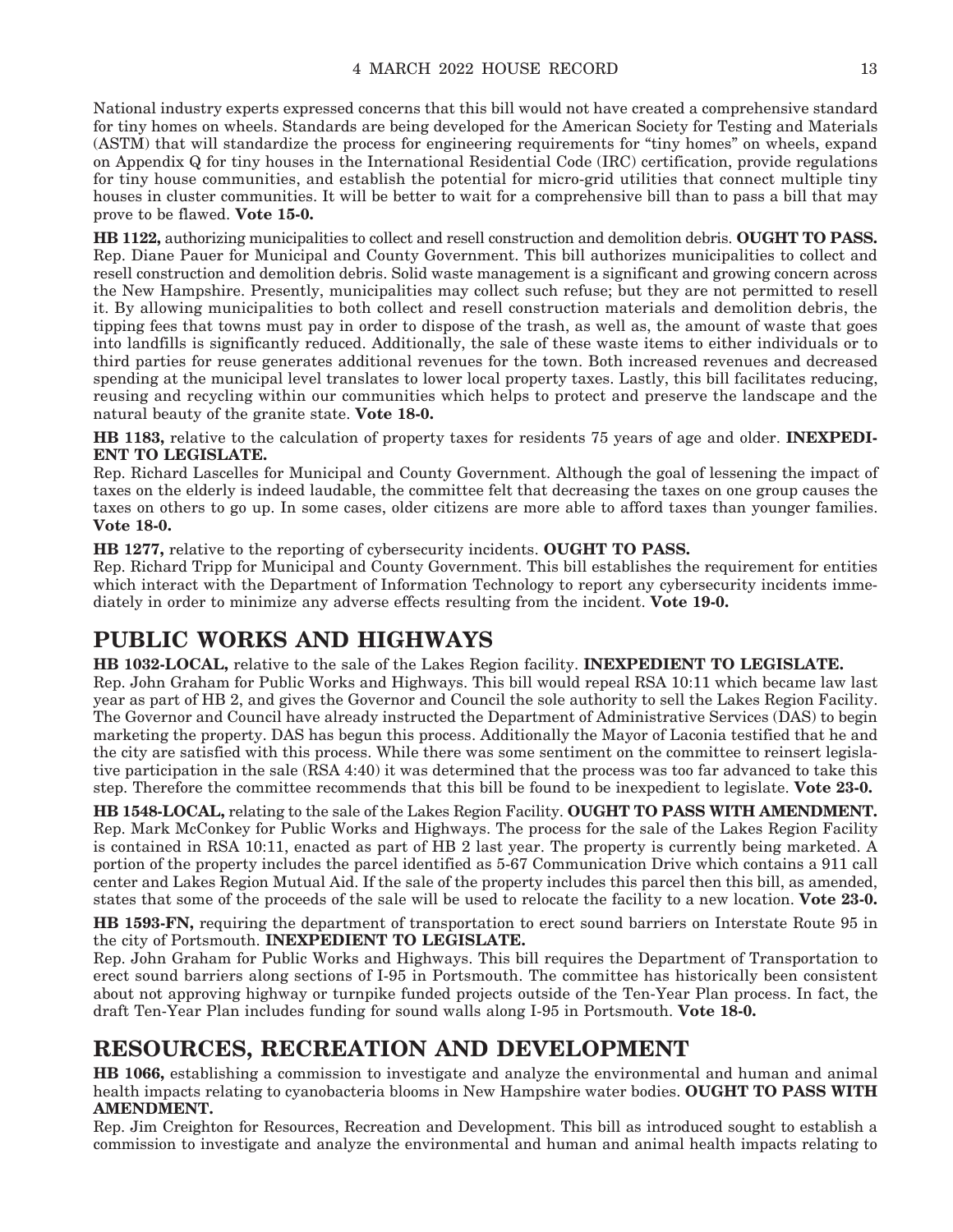cyanobacteria blooms in New Hampshire water bodies. The bill as amended forgoes the commission establishment and instead directs the Department of Environmental Services (DES) to develop a plan, in coordination with appropriate stakeholders, to combat and mitigate the growth and expansion of cyanobacteria in New Hampshire. This amendment to the original bill quickens the process by directing department action against this emerging challenge to the Granite State environment. DES supports the bill as amended. **Vote 21-0.**

#### **HB 1109,** relative to approval for off highway recreational vehicles use on class V and class VI roads. **OUGHT TO PASS WITH AMENDMENT.**

Rep. Andrew Renzullo for Resources, Recreation and Development. This bill, as introduced, is an act relative to the approval for off highway recreational vehicles (OHRV's) use on class 5 and class 6 roads. Presently the authority for such approvals rests with the Boards of Selectmen. This bill transfers the approval authority to the legislative body of the municipal entity (i.e, town meeting for Towns, etc.) The committee has been involved, for several sessions, in the issue of OHRV use being allowed on public roads. The committee feels that the legislative deliberations (like town meetings) are best suited for this approval process due to (among other items) the level of public notice, the attendance of town voters and the number of residents involved in the decision making process. The amendment added class  $4$  roads to the class  $5 \&$  class 6 roads affected, as enumerated in the original bill. Class 6 roads are not maintained by the town, class 5 roads are maintained town roads, and class 4 roads are roads in a compact area. The amendment also clarified the wording of the approval process and the rescission process; making it clear that the approval authority rests with the legislative body and the rescission authority also rests with the legislative body. **Vote 21-0.**

**HB 1128,** relative to financial liability for damage caused by OHRV use of class VI roads. **INEXPEDIENT TO LEGISLATE.**

Rep. Andrew Renzullo for Resources, Recreation and Development. This is an act relative to the financial liability for damage caused by OHRV use on class 6 roads. Presently the law allows that class 6 roads, which are not required to be maintained by the town, can be repaired by the abutters at the abutters expense and with the permission of the town. This bill would have required the town, should they authorize OHRV use on a class 6 road, to be responsible for damages to the road caused by the use of the OHRVs. The committee has previously passed HB1188, a bill proposing a commission, to study OHRV use in the state. Part of that commission's duties would be to study "the positive and adverse effects of OHRV use on state and town roads." Also to study "the effects of dust, noise and careless or reckless behavior of riders on abutters to trails and roads where OHRV's are used." The committee would like to see where the HB1188 commission might consider the actions proposed by HB1128 to be part of the solutions to the issues the commission is charged to remedy. The prime sponsor agrees. **Vote 21-0.**

**HB 1167,** establishing a maximum contaminant level for perfluorinated chemicals in surface water. **REFER FOR INTERIM STUDY.**

Rep. Eamon Kelley for Resources, Recreation and Development. Awareness of the dangers of perfluorochemicals (PFCs) is on the rise in New Hampshire and around the country. This group of compounds is often referred to as "forever chemicals" because of their ability to withstand natural degradation. New Hampshire has already established standards for the presence of some of these chemicals in drinking water. Drinking water is an important pathway, but it only represents some of the ways these chemicals can enter the human body. Protecting our surface waters from contamination is important to making sure that our streams, rivers, ponds, and lakes remain available for all uses by future generations. Although this bill attempts to deal with the dangers presented by these chemicals, it comes precisely as the Department of Environmental Services (DES) prepares to release their own standards for these chemicals. Those standards will be based on a comprehensive process that involves input from prominent stake holders, leading scientists, and the greater public. The committee feels that the best course of action is to allow that process to reach completion. At the same time, the committee recognizes that there are issues surrounding PFCs raised in this bill and others this session that may require legislative action. The committee's recommendation of interim study will allow us to evaluate those bills together along with the new DES standards and return to the body with the necessary legislation to best protect New Hampshire's pristine waters. **Vote 21-0.**

#### **HB 1185,** relative to treatment of water contaminated with perfluorinated chemicals. **OUGHT TO PASS WITH AMENDMENT.**

Rep. Robert Healey for Resources, Recreation and Development. This bill provides the statutory authority to allow a wastewater treatment plant to have septage coming from industrial or commercial sites be tested for perfluoroalkyl substances (PFAS) prior to acceptance. This bill was amended to provide an exemption for residential septic waste. As an example, the town of Merrimack accepts septage loads from 16 New Hampshire communities. They take this septage and turn it into compost, thereby eliminating having to send off the septage to a biohazard wastewater facility that handles septage which is an expensive proposition at \$400/ ton. When the septage is turned to compost we are helping the environment by returning the compost to the soil as fertilizer. If we limit the PFAS in the incoming septage loads, then we can continue to create compost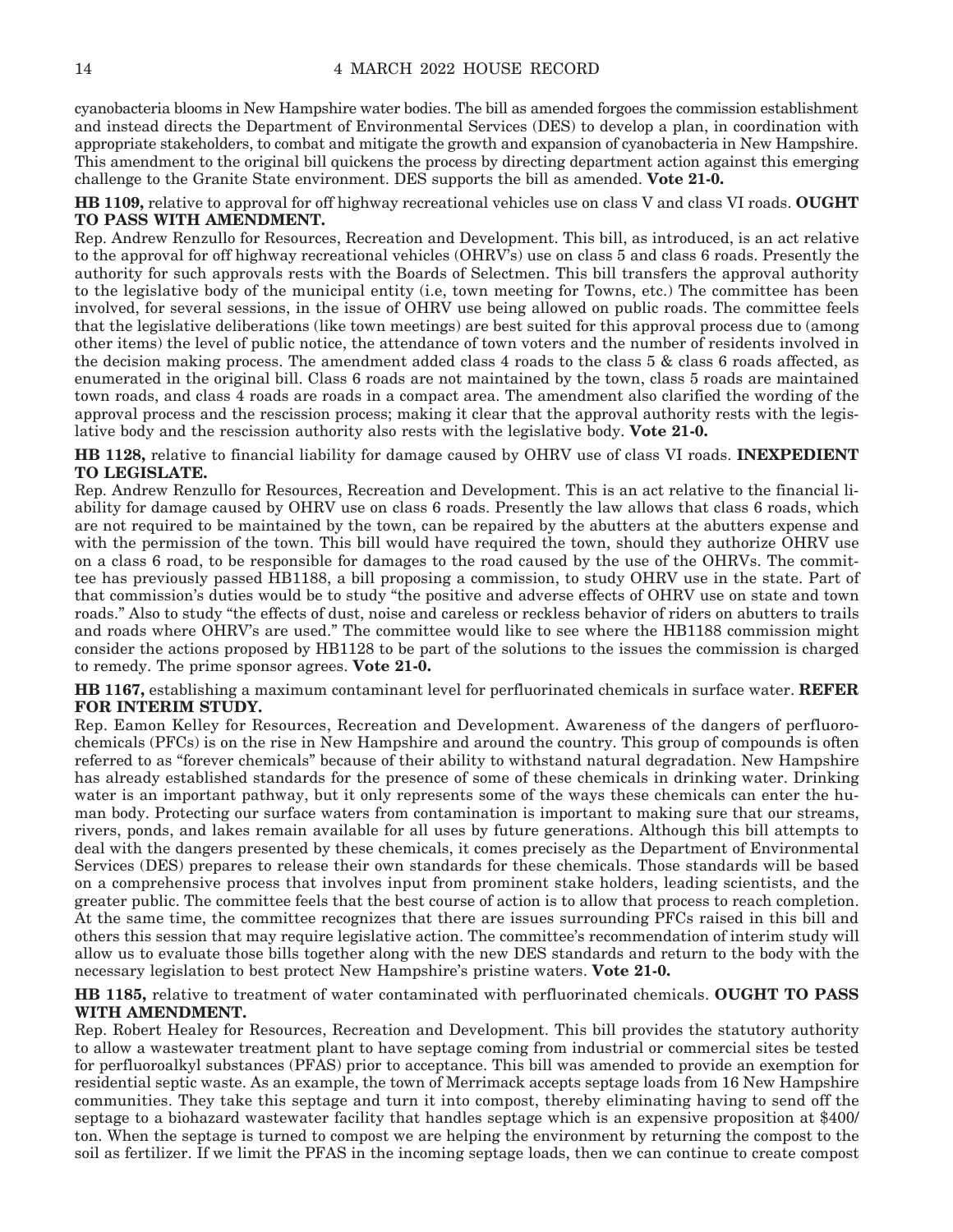that is safe for use in regulated situations. If we do not act, then the composting could be rendered useless due to PFAS contamination and it will cost approximately \$2 million/year to dispose of this septic waste, most likely in another state. Also, should PFAS contaminated septage enter the treatment facility, the treatment facility is not equipped to treat the resulting water for PFAS, therefore releasing treated water containing PFAS back into the environment and rivers. A town's waste water treatment facility and the townspeople should not have to pay to treat PFAS Contaminated wastewater. The committee unanimously recommended that this bill as amended, ought to pass. **Vote 21-0.**

**HB 1188,** establishing a commission to study OHRV use in the state. **OUGHT TO PASS WITH AMENDMENT.** Rep. Suzanne Smith for Resources, Recreation and Development. This bill will form a commission to study all things related to off highway recreational vehicles (OHRVs). Since 1989 when the first OHRV bill was introduced in the NH legislature, this activity has grown exponentially leading to conflicts between those who use trails, an increase in serious accidents, (most caused by inexperienced riders) and conflicts between landowners whose properties or homes abut trails or roads used for OHRVs. The amendment adjusted the membership to provide a better balance of membership. It now includes representation from OHRV associations, fish and game department, NH bureau of trails, landowners and abutters and public members as well as legislators. Its charge is to review all statutes related to OHRVs; work with various law enforcement agencies to provide consistency in enforcement; study the positive and negative effects of OHRV use on roads; effects of noise, dust and careless behavior of riders on abutters to trails and roads where OHRVs are used; and improve education and safety requirements for OHRV users. No one testified in opposition to this bill at the public hearing and the committee voted unanimously ought to pass as amended. **Vote 21-0.**

**HB 1292,** permitting the use of drones or unmanned aerial vehicles on the statewide trail system. **INEXPE-DIENT TO LEGISLATE.**

Rep. Suzanne Smith for Resources, Recreation and Development. This bill would allow the launching and landing of unmanned aircraft weighing up to 55 pounds anywhere on the statewide trail system. No permit or permission would be required if the person is a certified remote pilot. If an operator does not have this certificate, a phone call to the commissioner's office between 30 minutes and 24 hours of launch is all that would be required. This time frame would make enforcement almost impossible. Testimony from supporters of the bill focused their attention on flying drones in state parks. However, this bill makes no mention of parks, only the statewide trail system. NH's statewide trail system is comprised of both public lands and private property. Property owners sign easements which opens their land to the public for designated uses such as OHRVs, snowmobiles, and equestrians. Property owners are not paid for these easements. Those opposed to the bill, including representatives of the NH Farm Bureau and the NH Timberland Owners who stated that passage of this bill would necessitate the rewriting of all easement contracts and lead to property owners closing their land to the public. Committee members voiced strong concerns about the privacy of those utilizing the trails as well as the privacy of the property owners who have donated easements to the state for trail use. The committee was unanimous in its agreement that the use of drones is growing among all age groups but this legislation will cause more problems than it will solve. **Vote 21-0.**

**HB 1316,** directing the director of the state police to develop requirements for eFoil and electric hydrofoil surfboard watercraft. **OUGHT TO PASS.**

Rep. Suzanne Gottling for Resources, Recreation and Development. This bill directs the director of the state police to make rules relative to safety requirements of eFoil and electric hydrofoil surfboard watercraft. An eFoil is a surfboard with motor, propeller and hydrofoil powered by a lithium-ion battery. The rider usually rides the board standing up which enables the eFoil to travel 2 to 3 feet above water level at 25 to 30 miles per hour. It is noiseless and wakeless. This watercraft is designated a boat at present but does not have appropriate safety requirements in rules. This bill enables the director of state police to make these rules. **Vote 20-0.**

**HB 1438-FN,** relative to the use of a mooring by person other than the permit holder. **INEXPEDIENT TO LEGISLATE.**

Rep. Eamon Kelley for Resources, Recreation and Development. This bill would allow for the temporary transfer of mooring permits. The sponsor testified that his intent was to allow permit holders of moorings in tidal waters to grant use of their moorings to whoever they chose at no charge for up to 30 days. However, that is not how the bill is written and the process for applying for mooring permits is different depending on whether a person is applying for a permit on an inland waterway or a tidal waterway. The state has longestablished systems for the dispensing of mooring permits. Marine Patrol regulates inland waterway permits and the Pease Port Authority regulates moorings in tidal areas. Due to our compact seacoast area, there is a limited amount of safe harbor available. The state has a long-established system of dispensing permits in tidal mooring areas. The Pease Port Authority is tasked by the state with administering this system. The Harbormaster for the Port Authority testified before the committee about the wait list for these mooring permits and the intensity with which people on the wait list track their position. It is only when a person chooses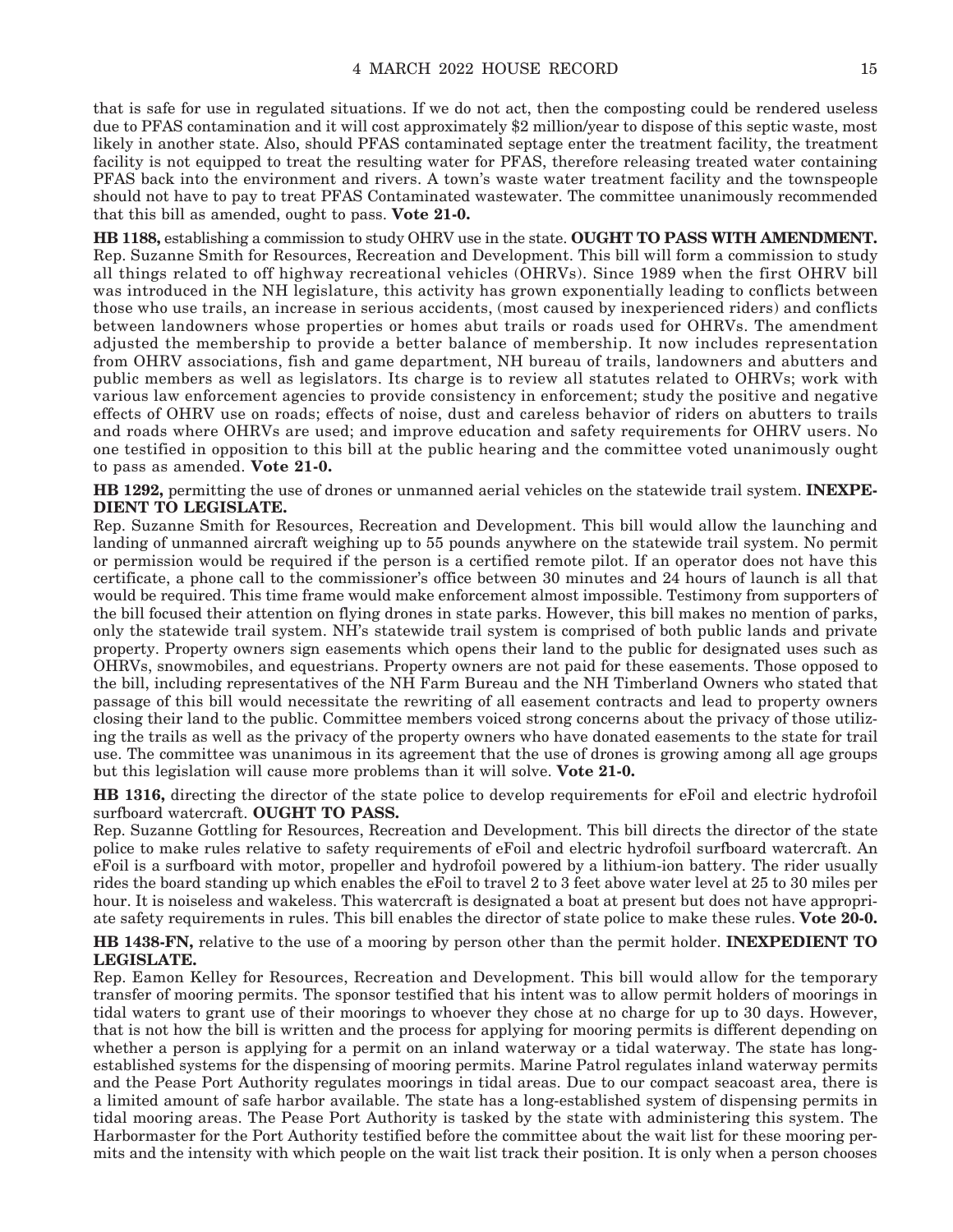not to renew their permit that it passes to the next person on the list. The current wait time for a mooring permit in a sought after area can be several years. There was serious reservation expressed about how a private leasing program could further exacerbate tensions in an already competitive process. Permit holders could continue to pay the permit fee, and allow a certain person to use it, effectively leapfrogging the others on the wait list. There were also liability concerns around the state permitting the use of private moorings by those other than the owner. The majority of the committee felt most comfortable with the current system that does allow the Port Authority to issue permits for seasonal use when a permit holder notifies them that their mooring will be unused. **Vote 19-2.**

**HB 1440,** relative to surface water quality standards for perfluorinated chemicals. **REFER FOR INTERIM STUDY.**

Rep. Jim Creighton for Resources, Recreation and Development. This bill is an act relative to quality standards for certain perfluorinated chemicals in the surface waters of the state. The bill addresses the safety of surface water due to contamination from perfluorooctanoic acid (PFOA), perfluorooctanoic sulfonic acid (PFOS), perfluorohexane sulfonic acid (PFHxS), and perfluorononanoic acid (PFNA). The committee is determined to ensure that the surface waters in New Hampshire remain clean and safe. The Department of Environmental Services (DES) has been conducting a detailed analysis of surface waters and testified that the chemicals highlighted in this bill will be addressed in their report. DES will take appropriate action when the analysis is complete. The committee believes that our interim study recommendation will allow this bill to be informed by the results of the DES analysis. **Vote 20-0.**

**HB 1498-FN,** establishing a safety program for off highway recreational vehicles and snowmobiles. **REFER FOR INTERIM STUDY.**

Rep. Timothy Egan for Resources, Recreation and Development. The committee agreed unanimously to recommend this bill for interim Study in establishing a safety program for off highway recreational vehicles and snowmobiles, as the importance of safety for riders and impact on the industry needs to be refined in the bill's execution of safety program activations. The committee was unanimous in support of a need for action of a bill on safety training of all riders, to safeguard our younger riders, training new riders enjoying NH tourism options and allowing Fish and Game (F&G) conservation officers more assistance in educating the riding community. However, the time line for execution, the grand fathering of age groups and the promotion of the program by rental agents needs refinement by the community and local business audiences that participate. Additionally, the training license fee impact on consumers and operational costs for F&G needs further review. Thus the F&G Director will hold a series of meetings with the community, industry and the committee to determine what is needed for further legislation. With the unanimous approval of a commission to study OHRV's passing this same committee, the vote of interim study made sense, as safety issues could be better studied and dealt with in that commission. **Vote 21-0.**

**HB 1532,** permitting a dam to be constructed on Big Pea Porridge Pond. **INEXPEDIENT TO LEGISLATE.** Rep. Suzanne Smith for Resources, Recreation and Development. This bill would authorize the Pea Porridge Pond Association (PPPA) to construct a dam at the natural outlet of Big Pea Porridge Pond in the town of Madison. During testimony the committee learned that there are 3 Pea Porridge Ponds, only one of which falls under state jurisdiction. Also, due to communication or lack thereof, the Pea PPPA may not necessarily reflect the views of the majority of shore land property owners on Big Pea Porridge Pond or the two ponds downstream. The committee heard conflicting opinions both as to the scope of the problem and how to best address the problems facing the protection of the areas' shore land, wetlands, nesting loons and other wildlife. Department of Environmental Services Dam Bureau expressed a desire to work with the property owners. The committee believes that a better solution to this legislation is for property owners to work together with the department, the Loon Preservation Committee and other experts to best protect the area's interests. The bill's sponsor has requested the committee deem the bill inexpedient to legislate, to allow the property owners time to better organize and reach a consensus as to how to proceed. **Vote 21-0.**

**HB 1554-FN,** relative to online payment of fees and fines relating to the operation of off highway recreational vehicles and snowmobiles. **OUGHT TO PASS WITH AMENDMENT.**

Rep. Timothy Egan for Resources, Recreation and Development. The committee was unanimous in support of the need for a bill on allowing instate residents and visitors from out of state enjoying our tourism options, to easily renew their OHRV and snowmobile using internet commerce. This enabling legislation allows Fish and Game to work to ensure all OHRV and snowmobiles are registered; better track the registration data - thus better manage staffing demands; support the demand on local dealers who face registration pressures; and work with the OHRV and snowmobile riding clubs to make sure all riders are operating safe machines. The amendment clarifies that the bill will only affect registration fees and not the payment of fines. **Vote 20-1.**

**HB 1555-FN,** repealing the permit required for fires at campgrounds. **REFER FOR INTERIM STUDY.** Rep. Jim Creighton for Resources, Recreation and Development. This bill is relative to repealing the permit required for camp fires. The bill does attempt to remove regulations and government oversight. The testi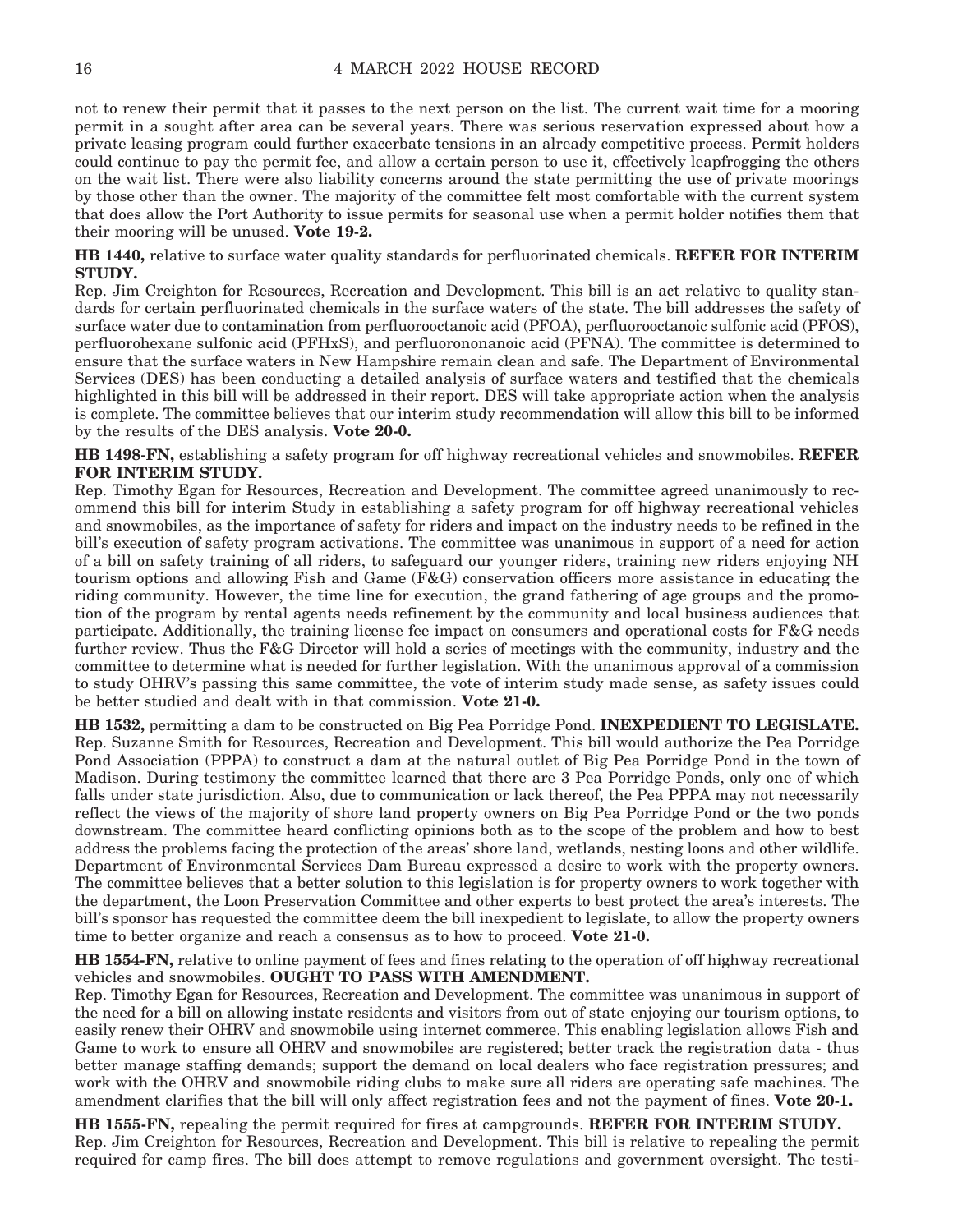mony of state and municipal fire and safety officials highlighted fire safety concerns that could be increased with the passage of HB 1555. While many on the committee agree with reducing government oversight, the recommendation is to study this issue further to ensure the safety of our citizens. **Vote 20-1.**

**HB 1602-FN,** relative to perfluorinated chemicals in drinking water. **REFER FOR INTERIM STUDY.** Rep. Chuck Grassie for Resources, Recreation and Development. This bill would require testing for PFAS in drinking water of childcare facilities and schools. The bill required the testing and reporting of results of PFAS testing for all licensed childcare facilities and schools in NH. The Department of Environmental Services has agreed to do much of the work addressed in this bill as part of their on-going testing program. The committee would like to study this issue further and follow-up with the DES program. **Vote 21-0.**

**HB 1620,** identifying part of the Merrimack River as a protected river. **REFER FOR INTERIM STUDY.** Rep. Suzanne Gottling for Resources, Recreation and Development. This bill proposes to identify a portion of the Merrimack River as a protected river through legislation. Many stakeholders pointed out that although they support the protection of the river, they believe the usual process calling for input from all stakeholders along the portion nominated for protection is vital. Interim study allows time for more input from the stakeholders, particularly the three towns that border this segment Perhaps there are improvements in the Rivers Management and Protection Program that would allow swifter designation of protection. **Vote 21-0.**

### **TRANSPORTATION**

#### **HB 1000,** prohibiting motorcycle profiling. **OUGHT TO PASS.**

Rep. Gregory Hill for Transportation. The committee unanimously agrees that discrimination of the individual is abhorrent. Making judgments and decisions based on another's appearance, and that includes clothing, cannot be a reason to hinder or restrict passage or engage in profiling. The legislation itself is only two sentences. It couldn't be more simple and clear and the committee recognized that fact. **Vote 14-0.**

**HB 1160,** relative to obedience to signals at railroad crossings. **OUGHT TO PASS WITH AMENDMENT.** Rep. Laura Telerski for Transportation. This bill modifies the circumstances when vehicles must stop at railroad crossings to include when workers are working on the track with maintenance of way on-track equipment. 34 other states have similar laws to protect rail workers and the bill has industry support. The amendment simply clarifies it applies only to track maintenance equipment. **Vote 19-0.**

#### **HB 1239-FN,** relative to habitual offender hearings. **OUGHT TO PASS WITH AMENDMENT.**

Rep. Travis O'Hara for Transportation. This bill allows the Department of Safety to send notice of a show cause hearing by first class mail. The committee amendment restores citizens' rights to a proper notice by making the default order served by hand. **Vote 19-0.**

**HB 1341,** relative to the definition of conviction in motor vehicle laws. **OUGHT TO PASS.**

Rep. Gregory Hill for Transportation. The definition of conviction under RSA 259:14 needed to be updated to eliminate section one dealing with a forfeiture of bail or collateral deposited to secure an appearance in court. **Vote 19-0.**

#### **HB 1426-FN,** eliminating the vehicle inspection mandate for non-commercial vehicles. **INEXPEDIENT TO LEGISLATE.**

Rep. Ted Gorski for Transportation. This bill would eliminate the vehicle inspection mandate for non-commercial vehicles. The committee felt that yearly vehicle inspections are important to road safety. These inspections help discover issues such as frame rust and other issues that can impact vehicle safety. In addition, the impact to state and local revenues is a minor factor as well. **Vote 18-0.**

#### **HB 1445-FN,** relative to the identification of police vehicles. **REFER FOR INTERIM STUDY.**

Rep. Travis O'Hara for Transportation. While this bill is well intended and recognized by the Department of Safety, the current language raised many questions and could lead to confusion in the statute. The committee agreed that this subject would be best served by further study. **Vote 19-0.**

**HB 1447,** prohibiting state agencies from using face recognition technology. **REFER FOR INTERIM STUDY.** Rep. Larry Gagne for Transportation. This bill, if passed, would prohibit the state from using technology that would be helpful in solving crimes. It is, however a well intentioned bill and should be studied to ensure that facial recognition should be used for appropriate purposes and in acceptable ways. However, blanket bans strip away the opportunity for policy makers to both limit potential uses of concern and preserve the benefits it provides. The committee did not approve this bill in its current form because of these issues. We felt that Interim Study will address these concerns. **Vote 19-0.**

**HB 1474,** relative to annual vehicle inspections. **OUGHT TO PASS.**

Rep. Steven Smith for Transportation. This bill provides that New Hampshire vehicles be inspected only once per year and divorces the month of inspection from a driver's birth month, if they so choose. This bill provides flexibility to people who want to separate the financial costs of registration and needed repairs. If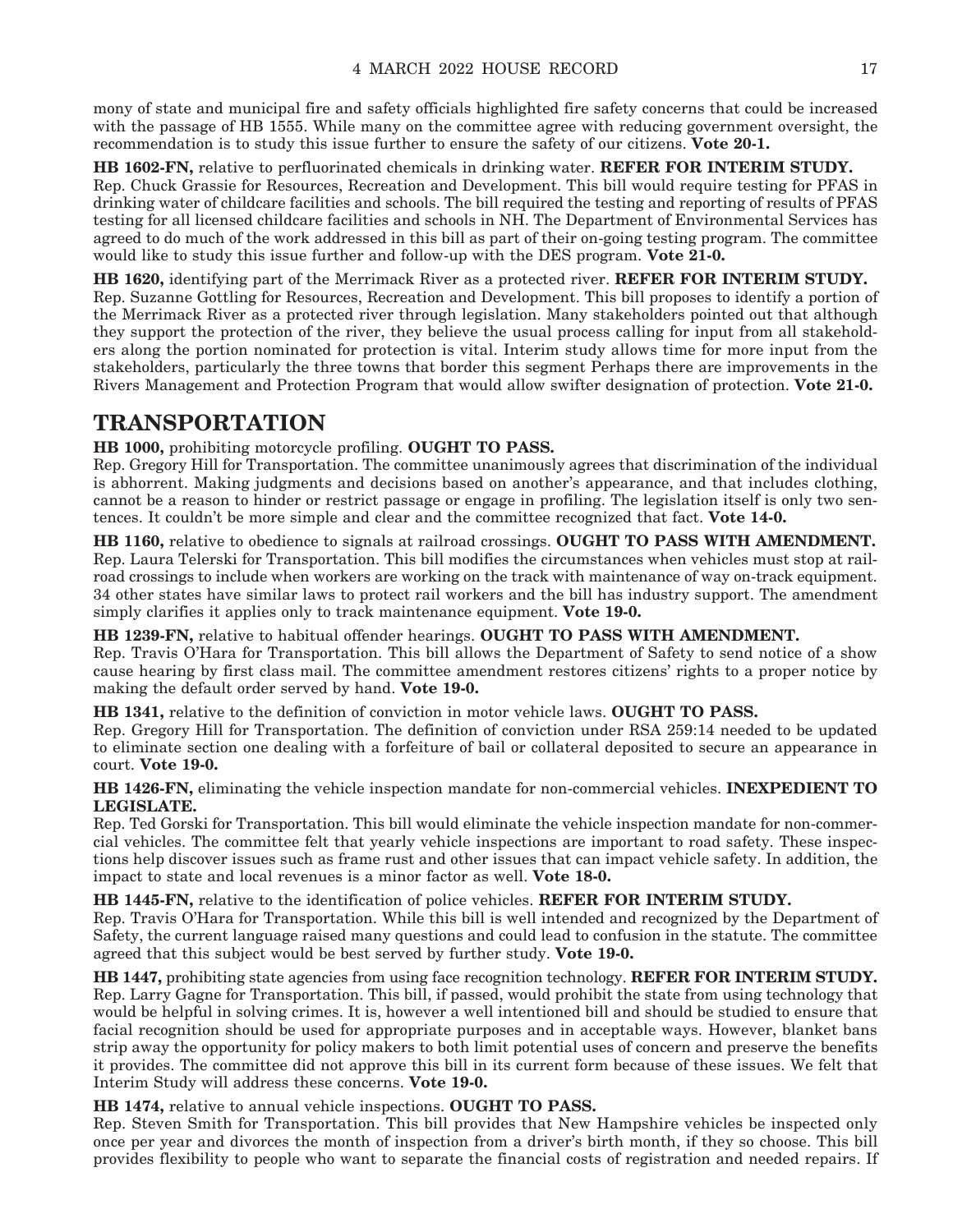your birthday is in December, and you want to have your inspection come due in June, you can do that under this bill. If you like having your registration and inspection come due in the same month, you can do that as well. Inspection stickers are simply good for one year from the date of issuance. **Vote 18-1.**

**HB 1492-FN,** relative to decal plates for the New Hampshire Council on the Arts. **INEXPEDIENT TO LEGISLATE.**

Rep. Travis O'Hara for Transportation. The purpose of chapter 261-b multi-use decal plates is to allow nonprofit organizations under 26 U.S.C. section 501c(3), 501c(8) and 501c(10) to display their logos on a decal plate. The only exception is a separate paragraph which allows firefighters to do the same. The committee agreed that allowing any or all state agencies is not and should not be the intent of this chapter. **Vote 19-0.**

**HB 1534,** authorizing the use of side exhausts for antique vehicles. **OUGHT TO PASS WITH AMENDMENT.** Rep. Thomas Walsh for Transportation. This bill simply allows the use of side exhausts for antique vehicles. The committee amendment clarifies where the discharge point is, depending on if the vehicle has two doors or four doors. **Vote 19-0.**

**HB 1562,** clarifying the prohibition on using an electronic or telecommunications device while driving. **OUGHT TO PASS.**

Rep. Larry Gagne for Transportation. This bill is a housekeeping bill that updates the RSA to reflect the fact that hands free communications are allowed (for example, bluetooth technology). The RSA that covers this is RSA 265:79-c. RSA 265:105-a, relative to prohibited text messages and device usage while operating a motor vehicle is repealed. This act shall take effect on January 1, 2023. **Vote 19-0.**

**HB 1570-FN,** relative to reducing vehicle registration fees. **INEXPEDIENT TO LEGISLATE.**

Rep. Aidan Ankarberg for Transportation. The New Hampshire Municipal Association testified to a loss of municipal revenue of between 82.5 to 90 million dollars yearly, statewide. This is too onerous a burden to place upon our towns and cities and as a result, the committee opposes this bill. **Vote 19-0.**

**HB 1573,** relative to prohibitions on drivers' licenses. **INEXPEDIENT TO LEGISLATE.**

Rep. Travis O'Hara for Transportation. The committee recognizes the intent of this bill and discovered that the Senate is working on a bill that deals with this subject in a more comprehensive manner. Therefore, it was agreed that this bill is not needed at this time. **Vote 19-0.**

**HB 1643-FN,** modifying the new resident drivers' license transfer requirement. **REFER FOR INTERIM STUDY.**

Rep. Karel Crawford for Transportation. Due to many unanswered questions, the committee voted to Interim Study this bill. These questions included whether new fines should be assessed on people without notification, conflicts with provisions of the interstate compact and the Driver Privacy Act. **Vote 19-0.**

**SB 307,** (New Title) relative to the issuance of safe boater education certificates and commercial driving instruction. **OUGHT TO PASS.**

Rep. Dennis Thompson for Transportation. The first part of the bill states that the commissioner can approve a proctored examination for a boater education course rather than administer it by an authorized person. Thus, allowing for an online version. The second part, with respect to the commercial driver's examination and examiners certification, will allow New Hampshire to come into line with 49 V.S.C. section 31136 by the Federal Motor Carrier Safety Administration. **Vote 19-0.**

### **WAYS AND MEANS**

**HB 1430-FN-A,** repealing the tax on rentals of motor vehicles under the meals and rooms tax. **INEXPEDI-ENT TO LEGISLATE.**

Rep. Patrick Abrami for Ways and Means. This bill repeals the application of the meals and rooms tax to the rentals of motor vehicles and the distribution of the revenues from the motor vehicles rental portion of this tax to the education trust fund. This tax went into effect in the early 2000's as part of the school funding agreement that was a result of the *Claremont* decision by the NH Supreme Court. Research shows that most states have a car rentals tax. Many also allow local taxes and fees. Our 8.5% tax is reasonable given there are no hidden local taxes or fees. This tax represents about \$6.6 million a year in revenues to the state. The committee heard testimony that much of our car rentals are by New Hampshire residents and not just by tourists and business travelers at our airports. However, it was determined that much of the cost of the local rentals was borne by insurance companies at car body repair shops and dealers for loaner cars, so in reality a very minimal amount of this tax is being paid by NH residents. The Ways and Means Committee heard at a recent economic briefing that our bond rating agencies like to see a diversity of taxes to buffer against the ups and downs in certain segments of our economy. With all of this, the committee felt it was the wrong time to even consider an elimination of this tax, given the unknowns of the impact of the Payroll Protection Program (PPP) refunds, the limits put on the credit carry forward provision refunds, and the phasing out of the federal stimulus money on future revenues. **Vote 19-0.**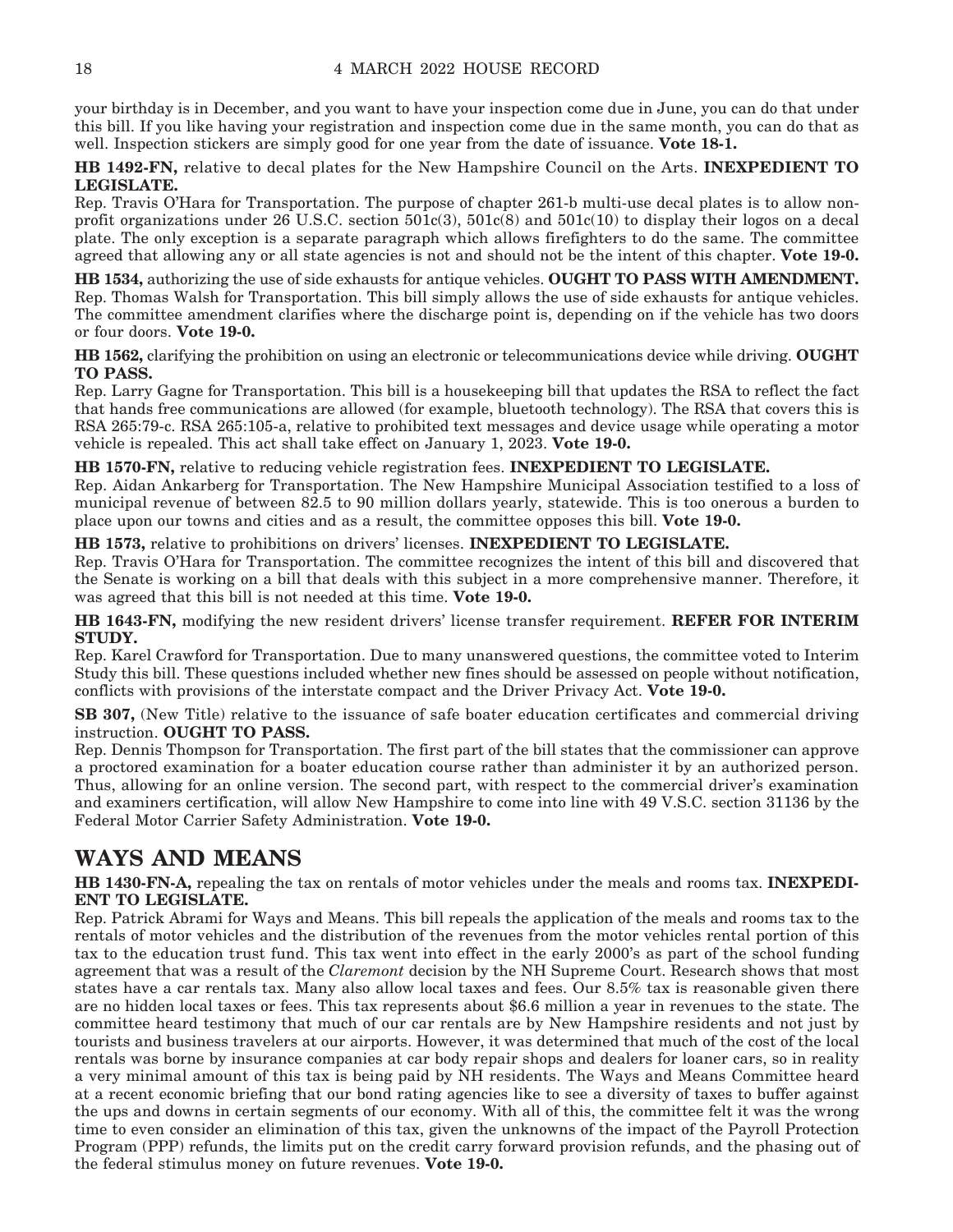**HB 1450-FN,** including agricultural resources under the land and community heritage investment program. **INEXPEDIENT TO LEGISLATE.**

Rep. Richard Ames for Ways and Means. This bill seeks to make explicit the commitment of the Land and Community Heritage Investment Program (LCHIP) to the conservation of farming across New Hampshire by adding the word "agriculture" to the LCHIP statement of purpose, by adding to the LCHIP board a member representing agricultural interests, and by providing additional revenue to LCHIP by transfer of one quarter of a percent of annual proceeds from the real estate transfer tax. Testimony on the bill affirmed both that agricultural conservation already is deemed in practice a central component of the LCHIP mission and that the LCHIP board over the years has done invaluable work within the limits of its available resources for farm conservation under its natural resources rubric. Given this history, and the affirmation at the committee's public hearing of LCHIP's continuing commitment to agricultural interests, the committee believes the proposed change in mission statement and board membership and additional tax transfer are unnecessary at this time. **Vote 19-0.**

**HB 1494,** relative to a property tax exemption concerning certain communications services leases. **INEXPE-DIENT TO LEGISLATE.**

Rep. John Janigian for Ways and Means. This bill exempts certain leases or other agreements for governmental property used for communications services purposes from requirements for the lessee to pay property taxes. While a case was made that money saved by the communication service provider could be used to expand broadband service, there is nothing in the bill that guarantees this would happen. In fact, the money saved by the communication service provider could be used for whatever the company deemed appropriate. In addition, the property tax not collected as a result of this bill would most likely mean that other taxpayers would have to pay more to make up the difference. Furthermore, this bill most likely will be found unconstitutional by the courts. Exempting a group of taxpayers who use governmental property, while others must pay the tax, almost certainly would be found unconstitutional. **Vote 19-0.**

**HB 1509-FN,** relative to termination of the FRM victims' contribution recovery fund. **INEXPEDIENT TO LEGISLATE.**

Rep. Patrick Abrami for Ways and Means. This bill calls for the repeal of the FRM Victims' Contribution Fund. This fund was approved and funded with \$5 million for the fiscal year ending June 30, 2022, and \$5 million for the fiscal year ending June 30, 2023. This fund and appropriation were approved by the legislature and signed into law by the governor in recognition in part of the failure of the state to properly regulate and oversee the Financial Resources Mortgage (FRM) operation, which led to its failure and significant harm to investors. The \$10 million in no way covers all the losses incurred by the investors in this company. From testimony in the committee, it is clear that the wheels are very much in motion to begin distribution of these appropriated funds to those who were wronged by FRM. For the legislature to reverse itself at this late date would only compound the harm done to these investors. The committee voted unanimously not to repeal the FRM victims' contribution recovery fund. To do so at this late date would be an embarrassment to the state. Some committee members, although initially opposed to establishing this fund without judicially assigned state culpability, also believed that the process set in motion by last year's legislature is too far advanced to stop without damage to the state's reputation. **Vote 19-0.**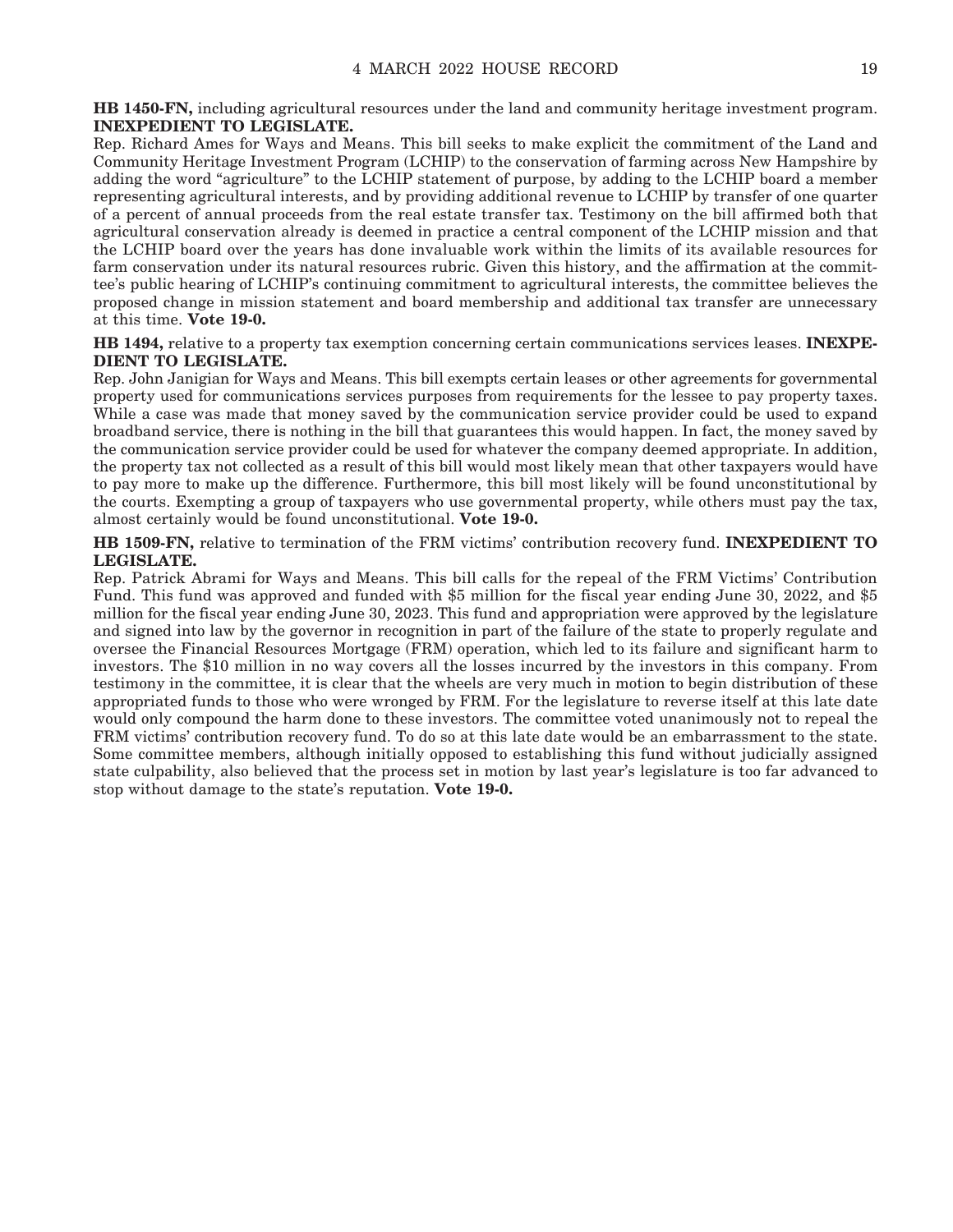### **THURSDAY, MARCH 10 REGULAR CALENDAR CRIMINAL JUSTICE AND PUBLIC SAFETY**

**HB 1011-FN,** relative to the penalty for criminal mischief. **OUGHT TO PASS.**

Rep. David Welch for Criminal Justice and Public Safety. Currently under the existing statute an actor can vandalize, deface, destroy, tamper with or alter public property either in a temporary or permanent manner. The actor shall make restitution but there is no way to incentivize the payment because it is only a violation. Raising the penalty to a class A misdemeanor likely would make paying restitution preferable to spending a year incarcerated. If payment is made for the damage caused by the actor there would be no taxpayer expenditure. Public property is paid for by tax dollars and when there is damage the repairs are also paid by tax dollars. Some time ago there was significant damage done at the front plaza of the state house and while the vandals were identified there was no restitution. The language was crafted by the New Hampshire Attorney General and an actor may be charged with a class A offense or a lessor offense depending upon the damage resulting. **Vote 16-5.**

**HB 1031,** prohibiting law enforcement from encrypting public frequencies. **INEXPEDIENT TO LEGISLATE.** Rep. David Welch for Criminal Justice and Public Safety. Currently, according to testimony, only one jurisdiction encrypts all of its public safety communications. Some law enforcement organizations may encrypt during emergencies to both protect the first responders as well as the general public. News organizations may have difficulty reporting in a timely manner but overall, there seems to be no great problem identified. In these troublesome times with all the technology available we seem to want everything to be instantaneous. There have been instances in other states where criminal activity was successful because of the devices used to monitor police communications. We should be grateful that New Hampshire is the safest state and should not jeopardize our unique position by not practicing common sense. After some debate the majority of the committee decided that the bill was not worthy of passage. **Vote 12-5.**

**HB 1151-FN,** prohibiting the display of a deadly weapon at a parade, funeral procession, picket line, march, rally, vigil, or demonstration. **MAJORITY: INEXPEDIENT TO LEGISLATE. MINORITY: OUGHT TO PASS.** Rep. John Burt for the **Majority** of Criminal Justice and Public Safety. This bill creates a new offense of openly carrying or displaying a firearm on "public property", such as sidewalks, driveways, parking lots, parks, walkways, recreational fields, greenways, plazas, rights-of-way, and other public grounds. The bill does not strictly limit the gun free zones to these places. New Hampshire residents and visitors have been carrying arms at these places for hundreds of years without incident. Even though violation level offenses carry no risk of incarceration, a person can still be arrested for such an offense and thusly have their name and reputation smeared. Furthermore, subsequent offenses can be charged as misdemeanors. Openly carrying arms, without any other conduct, has never been a crime in New Hampshire and the majority of the committee felt that citizens have an excellent track record of responsibility and this bill is not needed. The bill even has a provision that could cause traveling gun owners to unwittingly violate the law because it includes moving vehicles. A majority of the committee felt that this bill creates a crime for conduct that has been inarguably legal in New Hampshire for centuries and recommends that this bill be voted Inexpedient to Legislate. **Vote 13-6.** Rep. David Meuse for the **Minority** of Criminal Justice and Public Safety. This bill would ban the open carrying of firearms within 100 feet of a protest, rally, march, or any First Amendment related activity that takes place upon any public property. It seeks to reduce the risk of armed intimidation of people expressing their First Amendment rights. It also seeks to reduce the risk of the sort of tragedies that have resulted from the volatile mix of protests and firearms since 2020 in places like Kenosha, Portland, Austin, and Las Vegas. According to the Armed Conflict Location & Event Data Project—a group that collects data and reports on political violence worldwide—over 610 armed demonstrations have been reported around the country since the start of 2020. The group also reports that armed demonstrations are 6.5 times more likely to turn violent or destructive than demonstrations where no firearms are present. These risks are unacceptable and preventable. While the bill safeguards First Amendment rights, it also protects the Second Amendment right to self-defense. While prohibiting open carry at protests, this bill has a specific exemption for concealed carry. This means that participants and spectators who feel the need to bring a weapon to a demonstration, rally or protest, will be free to do so as long as the weapon is concealed from the sight of others. This is a bill that protects First and Second Amendment right, and will save lives.

#### **HB 1175,** relative to recording interactions with public officials. **MAJORITY: INEXPEDIENT TO LEGIS-LATE. MINORITY: OUGHT TO PASS.**

Rep. Amy Bradley for the **Majority** of Criminal Justice and Public Safety. The majority disagrees with the bill's proposal that would allow a person to record interactions with public officials during the performance of their duties. The bill does not cover the problematic issue of children being captured by video while a person is recording an interaction with a teacher, who is considered a public official. Parents have the choice to opt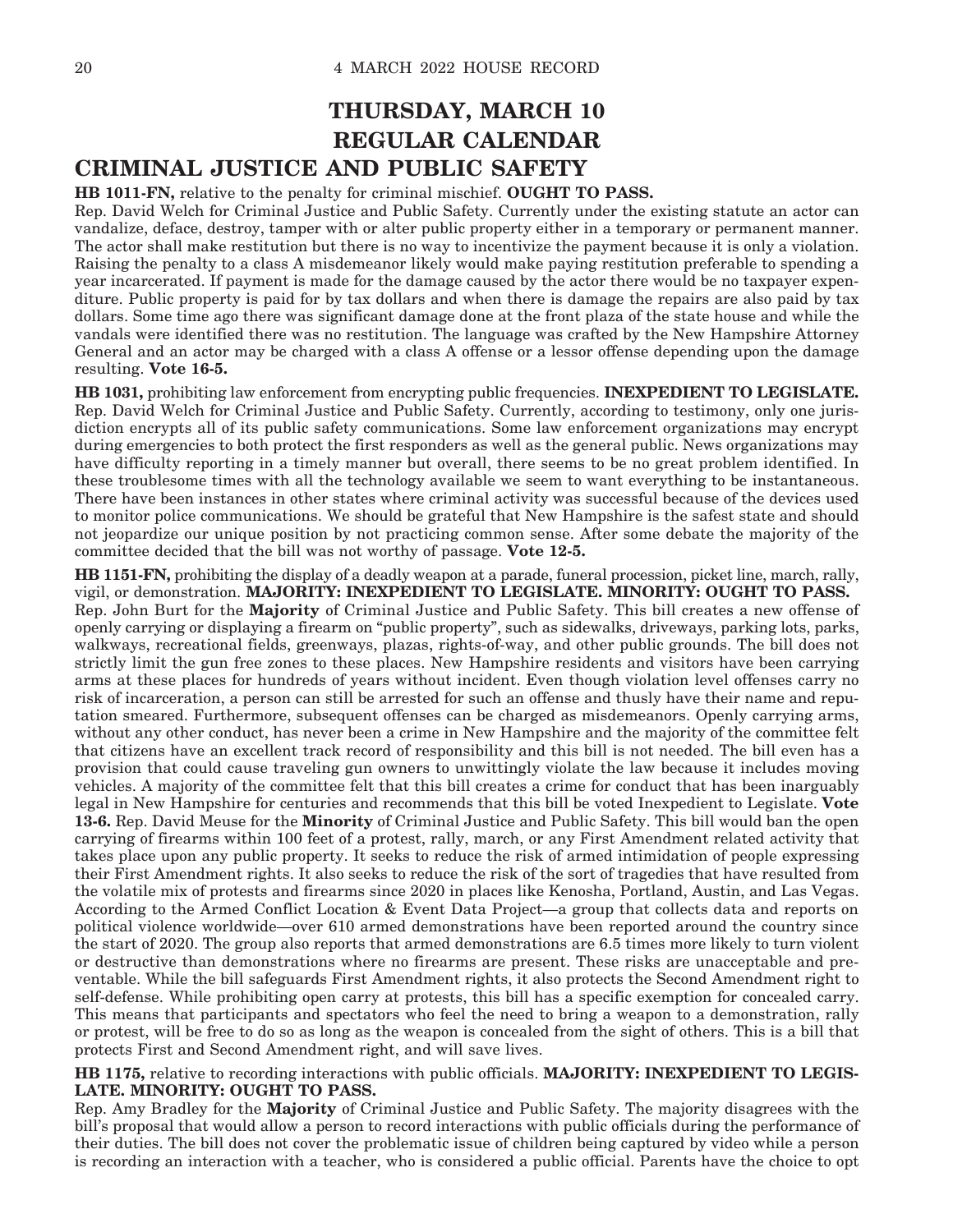their child or children out of being recorded or filmed, and this bill would negate parental choice. In addition, "the performance of public duties" is not clearly defined and for many could pose situations that would invite people to record interactions of their personal life. The majority agrees that public officials should be held accountable, but this bill poses more issues than it would solve. **Vote 17-3.** Rep. Chris True for the **Minority** of Criminal Justice and Public Safety. This bill simply states that the people have the right to record a public official in public, while they are performing their duties. Many US Circuit Courts of Appeals have ruled that the people have a first amendment right to record what public officials do while they are performing their jobs. The US Supreme Court has refused to overturn any of these first amendment decisions by the Circuit Courts. The minority of the committee believes that public officials, while performing their public duties, must be accountable to the NH Constitution and be accountable to the people so that our government is open, accessible, and accountable to the people.

**HB 1281-FN,** relative to access to firearms confiscated from a person who is subject to a protective order. **REFER FOR INTERIM STUDY.**

Rep. Terry Roy for Criminal Justice and Public Safety. The majority agreed with a request from the sponsor to send this bill to interim study. The bill subject has merit but the sponsor felt that, after speaking with domestic violence advocates, closer review and research is required to ensure that there are no negative repercussions on the victims of domestic violence. **Vote 12-8.**

#### **HB 1282,** relative to the records of communication common carriers. **MAJORITY: OUGHT TO PASS. MI-NORITY: INEXPEDIENT TO LEGISLATE.**

Rep. Terry Roy for the **Majority** of Criminal Justice and Public Safety. The committee heard from the bill's sponsor and members of law enforcement. This bill was passed by the House last year but was found inexpedient to legislate in the other body. The majority of the committee found that like last year, the bill is good for New Hampshire citizens. After recently passing a New Hampshire Constitutional Amendment guaranteeing the privacy of the citizenry, it is all the more important that the people feel that their private communications be free of government viewing without having first established probable cause to believe that a crime has, is or is about to, be committed. Accordingly, the majority, once again recommends the bill Ought to Pass. **Vote 14-6.** Rep. David Meuse for the **Minority** of Criminal Justice and Public Safety. While the minority agrees that protecting individual privacy from state intrusion is an obligation under the New Hampshire Constitution, this bill does little to add additional protections. Currently, during child pornography investigations, the Attorney General's office uses an administrative warrant process to quickly request carriers to confirm whether traffic from a suspect IP address involves a customer. If there is a match, a search warrant, which typically takes more time to get, is sought from the court for additional information that can include the customer's identity, websites visited, and other data. This bill, with exceptions for emergency situations or cases where informed consent is provided by the device owner or with the informed consent of a parent, would require a search warrant for all customer information sought from a carrier. This has the potential to result in unintended consequences. Eliminating the ability to quickly confirm matches has the potential to slow down child pornography investigations. Moreover, providing the most sensitive customer information as a first step has the potential to compromise sensitive personal information. In the end, this bill is a bill that won't do much and is not necessary.

**HB 1483,** relative to the use of physical force by a law enforcement officer. **INEXPEDIENT TO LEGISLATE.** Rep. Daryl Abbas for Criminal Justice and Public Safety. This bill seeks to prohibit police officers from using deadly force when effecting an arrest when the suspect "has committed or is committing a felony involving the use of force or violence, is using a deadly weapon in attempting to escape, or otherwise indicates that he is likely to seriously endanger human life or inflict serious bodily injury unless apprehended without delay" when the officer " had made reasonable efforts to advise the person that he is a law enforcement officer attempting to effect an arrest and has reasonable grounds to believe that the person is aware of these facts." RSA 627:5 II (b)(1)-(2). The sponsor of the bill provided testimony that he believed that a police officer should not be allowed to shoot an unarmed fleeing suspect who has stolen clothes from a department store. If that example were to play out as described by the bill's sponsor, a police officer's use of deadly force to effect the arrest would be an illegal use of force under New Hampshire's existing law. With the exception of the sponsor of the bill, no member of the public testified in support of this bill. Therefore, the committee was not presented with any legitimate reason to prohibit a police officer from using deadly force to protect the lives of other police officers and the public when arresting a suspect who is using a deadly weapon to escape or create a danger to human life. It should be noted that RSA 627:5 was previously amended after the Supreme Court of the United States' decision in the *Tennessee v. Garner* case that established the fleeing felon doctrine. For such reason, the majority of the committee supported the motion of inexpedient to legislate. **Vote 14-3.**

**HB 1636,** relative to prohibitions on carrying a loaded firearm on an OHRV or snowmobile. **OUGHT TO PASS.** Rep. John Burt for Criminal Justice and Public Safety. Due to a clerical oversight, when Constitutional Carry (SB 12) was enacted in 2017, the General Court neglected to repeal the prohibition on carrying a loaded pistol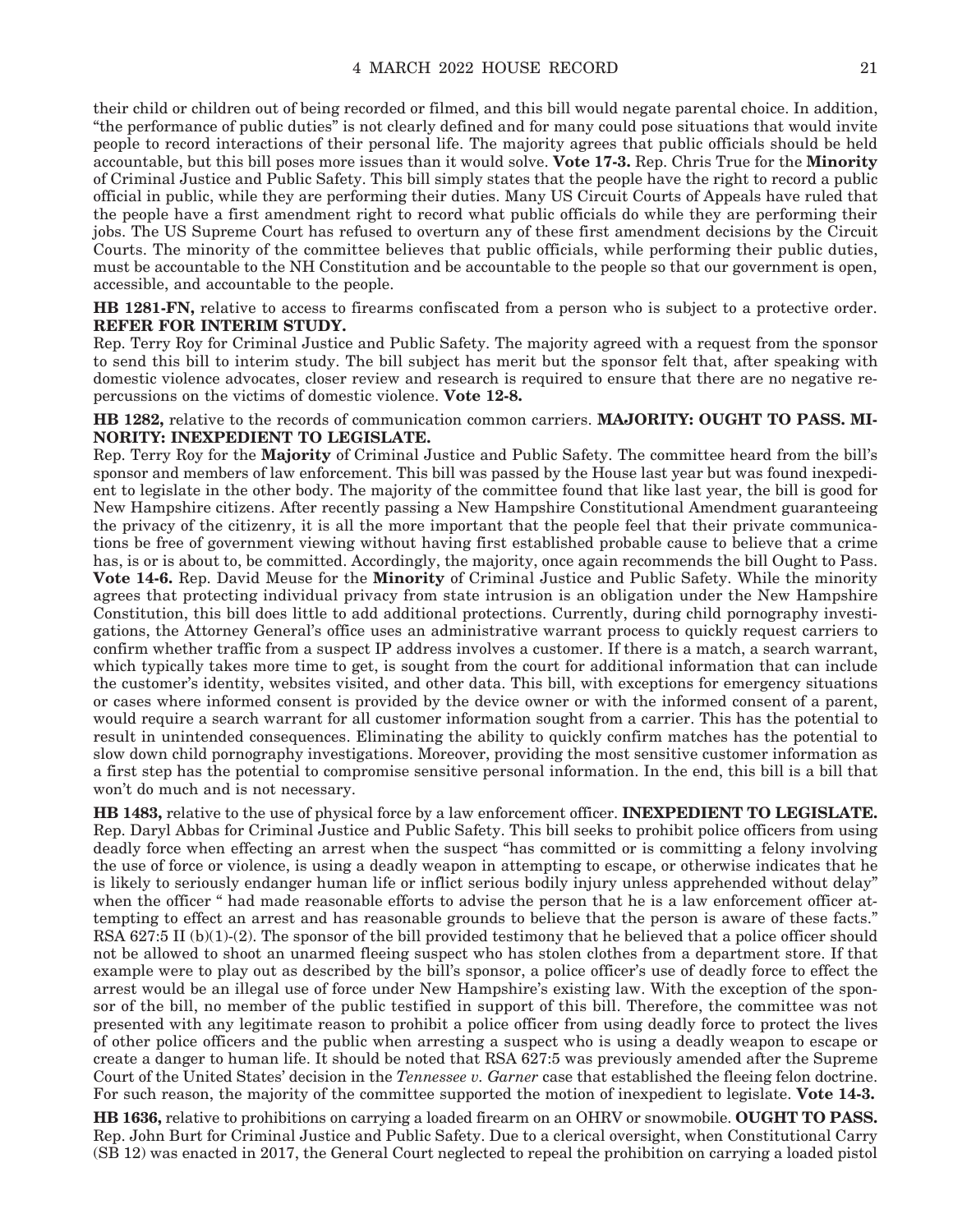or revolver on a snowmobile or ATV unless the gun carrier first obtained a pistol/revolver license pursuant to R.S.A. 159:6. This bill is a simple clerical bill to make the firearms carry law for snowmobiles and ATVs consistent with the laws for cars, motorcycles, pickup trucks and boats. New Hampshire will soon observe the fifth anniversary of being a constitutional carry state which means that a license or permit is not required to carry a gun. When SB 12 became law many naysayers were predicting crime and violence. But none of that happened. New Hampshire is one of the safest places to live, work and raise a family. People who ride snowmobiles and ATVs should be able to freely exercise their Second Amendment rights just like those who drive cars, pickup trucks or boats and the majority of the committee recommends that this bill be voted Ought to Pass. **Vote 11-6.**

### **EXECUTIVE DEPARTMENTS AND ADMINISTRATION**

**HB 1037,** relative to the governor's duties during a state of emergency. **OUGHT TO PASS WITH AMENDMENT.** Rep. Dianne Schuett for Executive Departments and Administration. This bill sought to remove two superfluous phrases from the statute regulating the reporting of expenditures by the governor during a state of emergency. The majority of the Executive Departments and Administration (ED&A) committee also felt the second phrase "in order to ensure transparency" should be left intact. As amended, the bill restores that language. **Vote 11-6.**

#### **HB 1059,** clarifying limits on licensure by operation of law. **MAJORITY: OUGHT TO PASS. MINORITY: INEXPEDIENT TO LEGISLATE.**

Rep. Jeffrey Goley for the **Majority** of Executive Departments and Administration. Under current law someone would submit an application for a licensed profession in NH to the appropriate board for review to make sure all of the criteria is met prior to a license being issued. However, when that application is submitted boards have a certain amount of time to review the application and approve or deny it. If the board is unable to meet in that set time frame an applicant is automatically granted a license even if they do not meet all the qualifications needed for licensure. This bill allows the Executive Director of the Office of Professional Licensure to review and make sure applicants meet the appropriate requirements prior to licensing should a board be unable to meet in that time frame. An example the committee heard was that if someone had filed an application to be an audiologist, the board had 60 days to review and approve or deny an application, after the 60 days if the board was unable to meet and act, a license was granted, even if all the criteria for licensing was not met. This bill would make sure all applications are reviewed and meet the appropriate requirements prior to a license being issued. **Vote 11-5.** Rep. Tony Lekas for the **Minority** of Executive Departments and Administration. This bill would permit the Executive Director of the Office of Professional Licensure and Certification (OPLC) to make decisions on granting licenses in some circumstances if the relevant licensing board does not act within 60 days. This bill was requested by OPLC because some boards are unable to act, either because there are so many vacancies that the board cannot achieve the quorum required to meet, or because not enough board members will attend a meeting in order to achieve a quorum. While the minority understands the concern about licenses being granted automatically, the underlying problem is that New Hampshire requires licenses for too many professions. We require more professions to be licensed than many other states which do not appear to have significant public safety problems caused by that lack of licensure. If there are not enough people either willing to serve on a licensure board or who are willing to meet in order to perform their duties the requirement for a license for such professions should be repealed.

#### **HB 1159,** recognizing November 7 as Victims of Communism Memorial Day. **MAJORITY: INEXPEDIENT TO LEGISLATE. MINORITY: OUGHT TO PASS.**

Rep. Matthew Santonastaso for the **Majority** of Executive Departments and Administration. All members of the committee expressed support for the memorializing the over 100 million victims of communism, and expressed support for education and awareness of the atrocities resulted from communism. We have no disagreement that communism is a terrible ideology and that should be remembered as such. The majority of the committee continues to maintain that proclamations of this kind are not best served through the legislature. By adding this day to the countless pages of statute memorializing different days for different reasons it becomes watered down and blurred in the background. We believe this does nothing for the remembrance of the victims of communism. Also by forcing the Governor to make a proclamation in law it disables him from being able to make a similar proclamation of his own free will. This puts the citizens of New Hampshire in the unfortunate position of speculating if their governor is making this proclamation because he supports the cause or only because he is compelled to by law. Additionally the federal government has already declared November 7th as a national day for the victims of communism therefore this would be a unnecessary redundancy. **Vote 12-5.** Rep. Michael Yakubovich for the **Minority** of Executive Departments and Administration. Karl Marx died in the 1880s. 40 years after that, the Bolsheviks finally seized absolute power and began experimenting with his ideas of communism on the conquered subjects. Within another half a century, again under the guise of Marx's teachings, various socialist/communist regimes around the world had successfully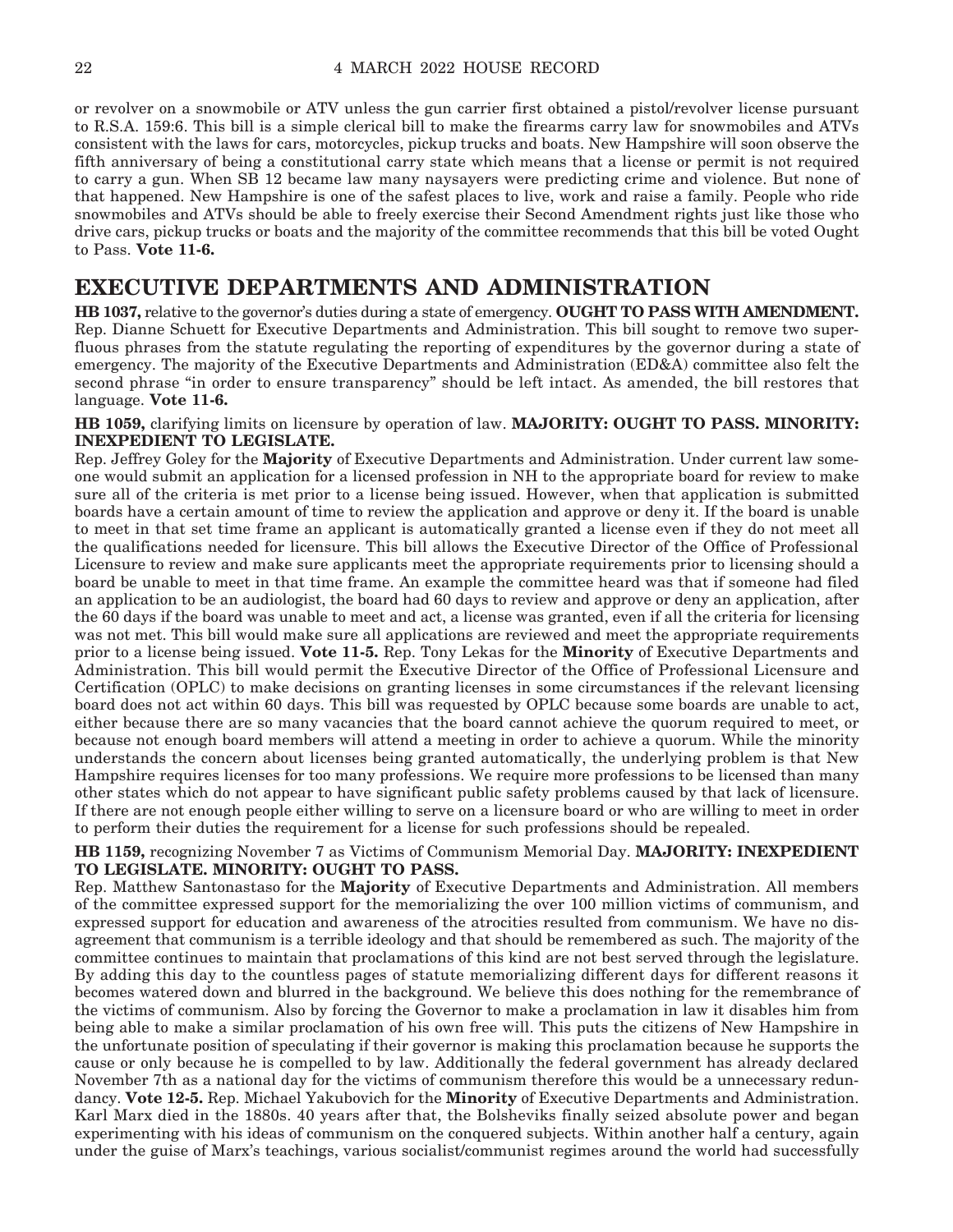exterminated one hundred million human beings. Today, various states & countries are starting to recognize November 7th (the day of the original Soviet Revolution) as the Victims of Communism Memorial Day. The murder of 100 million humans is an important event of the 20th century. Let us honor the victims by passing this legislation. Most importantly, let us speak about this often, as a terrible warning to future generations.

**HB 1257-FN,** requiring the retirement system to divest from investment in companies located in China. **MAJORITY: INEXPEDIENT TO LEGISLATE. MINORITY: OUGHT TO PASS.**

Rep. Jaci Grote for the **Majority** of Executive Departments and Administration. This bill requires that the New Hampshire Retirement System (NHRS) divest investments in companies that have direct holdings in active business operations located in China. If the bill was narrowly focused on those companies who are domiciled in China, NHRS would have to divest from companies which represent less than 1% of the portfolio. However, if the intent is to divest all companies with holdings in China, as written, it would be a significant impact. Therefore, the NHRS Board voted in opposition to this bill, as it would conflict with their fiduciary duty to NHRS beneficiaries. Although the committee sympathizes with the opposition to human rights violations in China, this is an ineffective tactic not harmful to those we wish to penalize. **Vote 12-3.** Rep. Sallie Fellows for the **Minority** of Executive Departments and Administration. The New Hampshire Retirement System's (NHRS) \$10 million investment in companies headquartered in China is less than one-tenth of one percent of its holdings. There is no need to invest in companies that help their government spy on citizens, steal American intellectual property, and send minorities to forced labor internment camps. Presidents Trump and Biden have both called China's treatment of Muslim Uyghurs "genocide." Both Presidents banned the federal civil and military retiree system (TSP) from investing in China. Furthermore, Senators Rubio and Shaheen have cosponsored a bill to make the ban permanent. Passing this bill is a statement that profit doesn't always supersede ethical principles; the two can coexist. This bill also has no impact on US companies that are buying goods and services from China.

**HB 1460-FN,** relative to minimum age requirements for certain occupational licenses. **INEXPEDIENT TO LEGISLATE.**

Rep. William Marsh for Executive Departments and Administration. People are issued occupational licenses in order to work in licensed professions. So long as the child labor law remains in statute it would be illegal for licensees under age 18 to practice their profession, and likely they would not be able to maintain either their skills or their licenses. There are also technical issues with the bill. It would be impossible to perform criminal background checks on under 18 year old licensees in professions that require criminal background checks for licensure. There is also the specific concern that repealing the age requirement for temporary massage therapists and for massage therapists would be likely to encourage human trafficking of minors and prostitution. For these various reasons, the committee recommends this bill inexpedient to legislate. **Vote 12-6.**

### **FISH AND GAME AND MARINE RESOURCES**

**HB 1299,** relative to the process for the importation of wildlife and creating an appeal process for denials of permits. **MAJORITY: OUGHT TO PASS WITH AMENDMENT. MINORITY: REFER FOR INTERIM STUDY.** Rep. Timothy Lang for the **Majority** of Fish and Game and Marine Resources. This bill does a few things: (1) requires Fish and Game (F&G) respond to a NH citizen within a timely manner (60 days); (2) requires permit requests that F&G does not respond to within 60 days to be deemed approved; and (3) creates an appeal process for NH citizens from the Executive Director's decision to the F&G Commission. The majority feels the buck should not stop at an single unelected state bureaucrat. NH citizens deserve better. The bill was amended based on the public hearing testimony which recommended a change to the 'timely manner' duration from 30 days to 60 days. This change would give F&G wildlife biologists enough time to conduct wildlife research aimed at protecting our indigenous wildlife, and to give F&G 541-A rule making authority to implement this bill. **Vote 13-6.** Rep. Cathryn Harvey for the **Minority** of Fish and Game and Marine Resources. This bill establishes a process for applying for a permit to import wildlife, and establishes an appeal process for such permits. The original bill allows for 30 days for the appeal process, but as amended the bill allows for a 60 day appeal process duration. The minority feels that an appeal process is necessary, but this bill has many unanswered questions. Are Fish and Game Commissioners the correct body to hear appeals? Should a denial of a permit be allowed to be overturned by commissioners who may not have the same information as the director? Is 60 days enough time for the appeal process to take place? In addition, current law does not list hearing appeals as a duty of a commissioner. Because these questions were brought forth in the hearing and no answers were determined, the minority believes this bill should go to interim study.

### **HEALTH, HUMAN SERVICES AND ELDERLY AFFAIRS**

**HB 1126,** permitting minors over the age of 16 to obtain a vaccination without parental consent. **MAJORITY: INEXPEDIENT TO LEGISLATE. MINORITY: OUGHT TO PASS.**

Rep. Bill King for the **Majority** of Health, Human Services and Elderly Affairs. This bill is intended to give those 16 years of age or older the ability to make their own choice to be vaccinated or not. This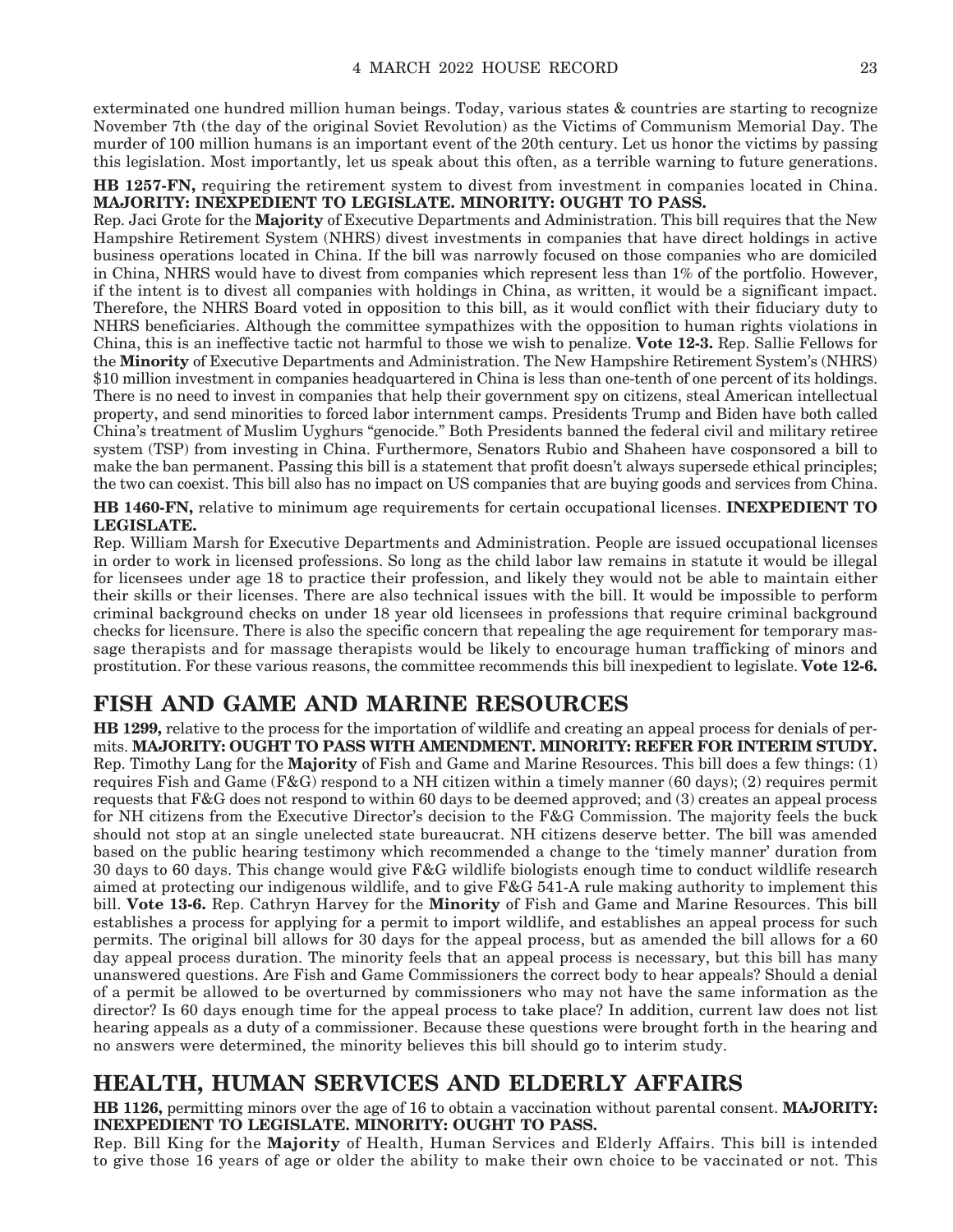would establish a dangerous precedent, since it takes away the requirement to keep the parents involved in the decision. Although there are some families missing the close relationship needed to have a healthy conversation between child and parent, if this bill is put into law, it would apply to all children 16 or older, both in those families with good family communication as well as with those that do not have this. The truth is, while there are some between the age of 16 and 18 years of age who could maturely consider the adverse effects and repercussions of being vaccinated, there are many more who could not, but rather require a parent or legal guardian to guide them through this decision. This bill, as it is written, should not become law and needs to be voted inexpedient to legislate. **Vote 12-7.** Rep. Joe Schapiro for the **Minority** of Health, Human Services and Elderly Affairs. This bill would allow adolescents 16 years and older to acquire vaccines without the consent of a parent or guardian. There are many parents who, beset by substance use or other significant life issues, are rendered unable to provide adequate structure, support, and guidance to their children. This causes some teens to end up homeless and subsisting on their own. New Hampshire statutes already provide for consent to diagnosis and treatment of STDs and substance use at 14 and 12 years of age respectively. Many states set the age of consent for mental health services at 16 or younger. Currently, minors while able to consent to sexual activity prior to 18 years of age, are not able to acquire the Human Papillomavirus Vaccines (HPV), putting them at greater risk of cervical cancer. The minority conceded that there are legitimate arguments to be made on both sides of this issue, but in the end, decided that allowing 16 year olds to consent to vaccines was a measured and reasonable change in statute that would increase access to essential preventive healthcare for a vulnerable population.

### **JUDICIARY**

**CACR 21,** relating to registers of probate. Providing that eliminating the office of register of probate and all references to such office. **MAJORITY: OUGHT TO PASS. MINORITY: INEXPEDIENT TO LEGISLATE.** Rep. Kurt Wuelper for the **Majority** of Judiciary. This CACR eliminates the office of register of probate and all references to such office in our constitution. Several years ago, we reformed our court system and established electronic filings for probate court matters. This made the register of probate office redundant. The clerk of the Probate Court took over the duties of the register by default. Ever since, the registers, while still being elected each term, have had no or few duties and, basically, just get a check for getting elected. This CACR updates the constitution to remove what is, and has been for years, a nominal office. **Vote 20-1.** Rep. Timothy Horrigan for the **Minority** of Judiciary. The register of probate is a constitutional office which has been elected by the people of each county since 1877, and has existed in one form or another throughout our state's history. The minority believes that now is not the time to eliminate this office. Most of the functions of this office were eliminated in 2009 when the probate courts became part of the new circuit court system along with the family courts and the local district courts. But, the registers still have some duties and obligations. In particular, the registers are still responsible for preserving historically significant probate documents. The judicial branch has not been very supportive of the registers since 2009, but they have been able to work with the Department of State, especially the state archivist. In 2017, HB 259 was passed into law, clarifying and slightly expanding the registers' duties. That bill has been just one of several legislative initiatives aimed toward strengthening the powers of the registers of probate. The minority feels that this elective office still has value and recommends this CACR be deemed Inexpedient to Legislate. The minority also points out that the title "eliminating the office of register of probate and all references to such office" is misleading. This CACR only addresses Part 2nd Article 71 of the state constitution, and fails to eliminate a second reference to the office of register of probate in Part 2nd Article 81. And, also, a CACR cannot eliminate the many references to the office in statute.

#### **HB 1013,** relative to meetings of the New Hampshire rare disease advisory council. **INEXPEDIENT TO LEGISLATE.**

Rep. Michael Sylvia for Judiciary. This bill would make a special provision for one public body, the Rare Disease Advisory Council, to meet remotely. The majority of the committee believes that RSA 91-A should apply uniformly with respect to all public bodies. Having a variety of differing laws for public bodies would be chaotic and make it difficult to maintain transparency. **Vote 15-6.**

**HB 1021,** prohibiting regulation of religious land use based on the religious nature of the assembly or speech taking place on the land or in the structure. **OUGHT TO PASS.**

Rep. Kurt Wuelper for Judiciary. This bill prohibits regulation of land use based on the religious nature of an assembly or of speech taking place on the land or in the structure. The committee heard about people being denied the right to have prayer meetings in their home and churches subjected to additional restrictions compared to other similar uses. The bill simply requires that land use laws be applied equally to all permitted uses without additional requirements based on religious use of the property. The majority sees this as a non-discrimination provision and recommends passage. **Vote 14-7.**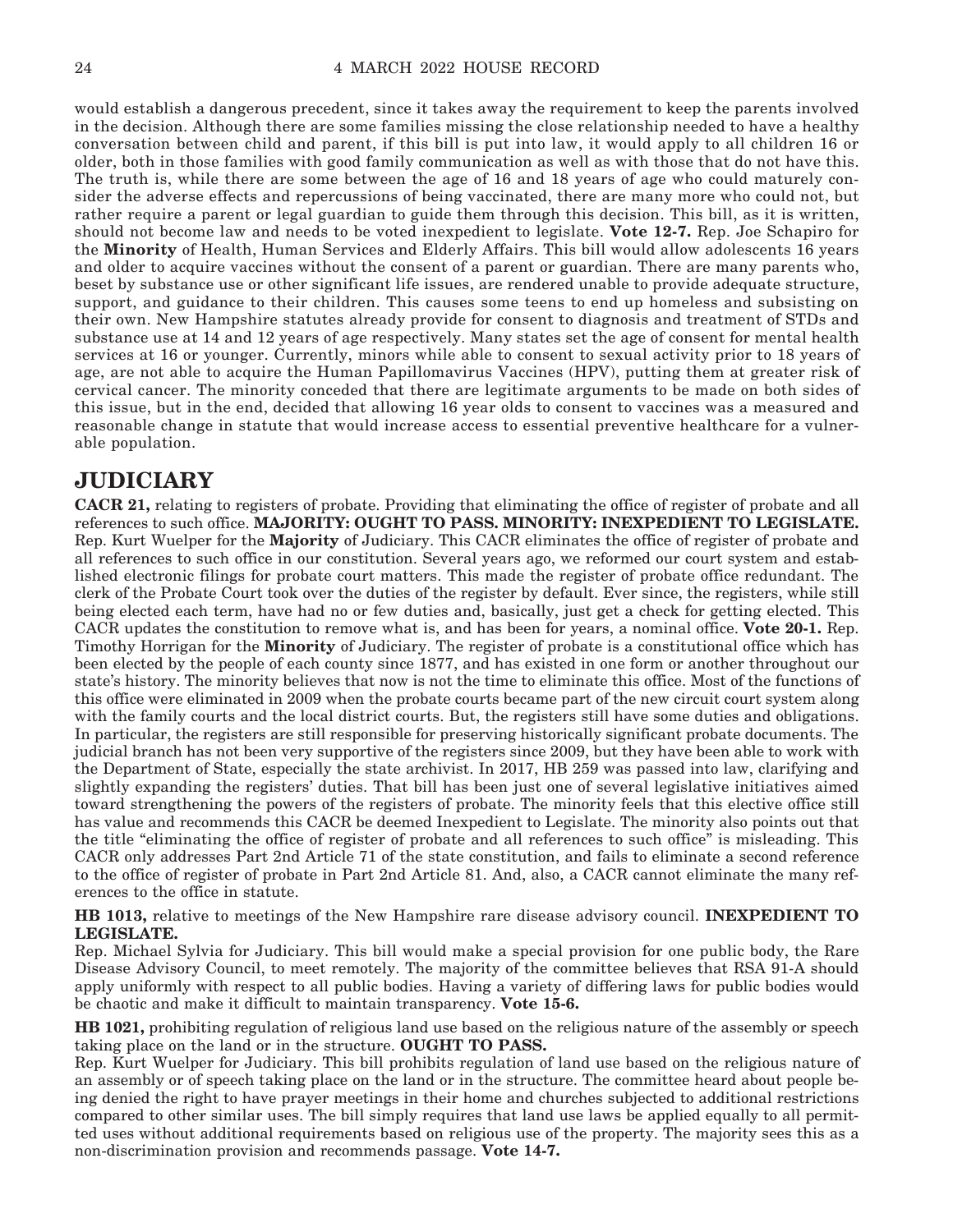**HB 1205,** allowing the department of environmental services to have access to enhanced 911 information. **OUGHT TO PASS WITH AMENDMENT.**

Rep. Edward Gordon for Judiciary. Currently, the Department of Safety, through the enhanced 911 system, does detailed mapping of locations throughout New Hampshire. That mapping information is not available to the public and is not subject to the right-to-know Law. However, it is used for law enforcement purposes and has been released on a limited basis to the Department of Environmental Services (DES) to locate wells. This bill would allow DES to have access to the mapping information for creating and maintaining an inventory of drinking water sampling sites and to comply with the Federal Safe Drinking Water Act. If this information were not made available to the Department of Environmental Services, it would have to purchase it from a private company at substantial cost to the state. The amendment strictly limits the use of the information received by DES to the application they requested and indicates that the information is still exempt from RSA 91-A. **Vote 17-4.**

#### **HB 1216-FN,** repealing the housing appeals board. **INEXPEDIENT TO LEGISLATE.**

Rep. Marjorie Smith for Judiciary. In 2019, after being thoroughly vetted by the legislature, the housing appeals board was created and charged with ensuring that local ordinances are fairly applied. Since then, the board has heard 15 cases and carefully reached decisions, some of which favored the towns and some of which favored the developers. Well-qualified individuals are making appropriate decisions sooner than would have happened before the creation of the board. The Judiciary Committee overwhelmingly opposes the elimination of the housing appeals board. In these  $2 \frac{1}{2}$  years, the board has accomplished exactly what the legislature hoped it would. It has heard cases in a timely way and reached fair and balanced decisions. **Vote 17-3.**

#### **HB 1254,** relative to the housing appeals board. **INEXPEDIENT TO LEGISLATE.**

Rep. Marjorie Smith for Judiciary. A broad group of stakeholders helped draft the legislation creating the housing appeals board in 2019. There now is evidence that the board has accomplished the anticipated goals. The appeals process has sped up and the decisions made by the well-qualified, well-vetted board members have demonstrated a careful, thorough evaluation of each case. The Judiciary Committee's bipartisan vote reflects confidence in the work of the board. **Vote 18-3.**

#### **HB 1260,** making immunization status a protected class. **INEXPEDIENT TO LEGISLATE.**

Rep. Charlotte DiLorenzo for Judiciary. This bill seeks to make immunization status a protected class under the state's anti-discrimination law. If passed, this proposed law would apply to all immunizations, even the CDC-recommended disease prevention protocols and laws requiring children to be vaccinated before attending public schools. In the case of the COVID-19 vaccination, immunization is a choice. There are no laws; federal, state, or local, that mandate COVID-19 vaccinations. Because there are no laws that mandate COVID-19 vaccination, it would be an error to add immunization status protection to RSA 354-A, New Hampshire's Human Rights Statute. If passed, this bill would allow citizens to file a civil rights complaint with the New Hampshire Human Rights Commission if they were denied a job, housing, or entrance to public accommodation sectors, based on immunization status. If this bill were to pass, this could place a heavy burden on the staff of the Human Rights Commission and prevent work on serious matters from being adjudicated. **Vote 17-4.**

**HB 1408,** requiring the refund of residential tenancy application fees. **INEXPEDIENT TO LEGISLATE.** Rep. Michael Sylvia for Judiciary. This bill would require landlords to refund all but the landlord's actual out-of-pocket costs for specific services such as credit reports or criminal background checks, to people whose application has been denied. The purpose of application fees is to offset actual costs, time and effort incurred processing the application. Although the bill would allow landlords to retain the actual out-of-pocket costs incurred for credit reports or criminal background checks, it does not allow for other real costs, time spent calling landlord references or confirming employment, or for office overhead. Applicants agree up front to a non-refundable application fee to cover costs and processing. Application fees are often nearly the same or even less than the costs paid by the landlord, so the tenant would be refunded very little or nothing. **Vote 14-7.**

### **LABOR, INDUSTRIAL AND REHABILITATIVE SERVICES**

#### **CACR 14,** relating to unions. Providing that all workers have the right to join a union. **MAJORITY: INEX-PEDIENT TO LEGISLATE. MINORITY: OUGHT TO PASS.**

Rep. Leonard Turcotte for the **Majority** of Labor, Industrial and Rehabilitative Services. This proposed constitutional amendment would require that "All workers within this state shall have the right to join a union." The proposed change is both confusing and unnecessary. First, the wording would imply that anyone would have the right to join any union of their choosing, regardless of where they work or even if they worked where there is no union representation. Could one demand entry into the Teamsters while working at Dunkin' Donuts? Secondly, the sponsor was unable to provide a single example of an individual being denied entry into a union at a company where a union currently represents employees. **Vote 12-9.** Rep. Donald Bouchard for the **Minority** of Labor, Industrial and Rehabilitative Services. The minority of the committee support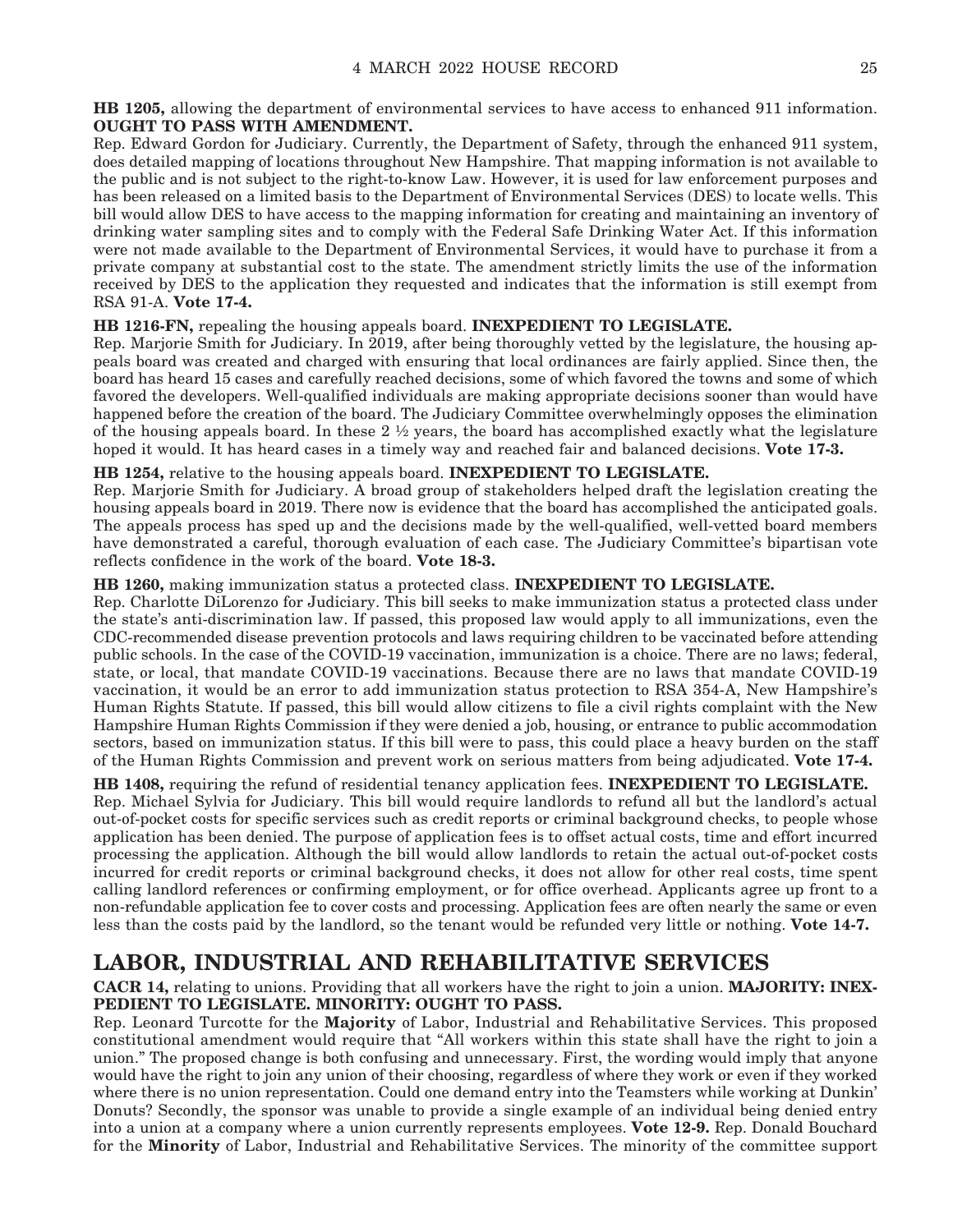the amendment to the constitution because it will ensure forever the collective rights that are necessary to protect our individual rights. The right to form a collective union will facilitate and enhance the ability of its members to exercise core civil liberties, such as the rights of association, speech, and petition. This amendment will protect the rights of individuals forever to come together over issues of mutual interest, protect the right to communicate forever with co-workers about workplace concerns that come from the statutory right to join a union and bargain collectively, as well as defend the rights of union members forever, including by lobbying the government to defend the interests of the overall membership and by going to court to protect the rights of individual members. The minority of the committee feels that this amendment will end anti-union crusades in New Hampshire forever.

**HB 1385,** prohibiting the use of credit history in employment decisions. **MAJORITY: INEXPEDIENT TO LEGISLATE. MINORITY: OUGHT TO PASS WITH AMENDMENT.**

Rep. Brian Seaworth for the **Majority** of Labor, Industrial and Rehabilitative Services. While the majority agrees that credit scores are sometimes used inappropriately by employers, we cannot support this legislation. The bill would prohibit the use of credit scores in employment decisions but, then, it must also begin making exceptions. While the committee is made aware of some specific organizations requiring exemptions, this points to the fact that such a prohibition impacts each business differently. The bill's language provides a broad exception for "bona fide" purposes that is bound to pit regulators against employers in defining a business's needs. The legislature should not be involved in the details of hiring decisions. The free market will reward those businesses who use rational criteria to select their employees. **Vote 17-4.** Rep. Michael Cahill for the **Minority** of Labor, Industrial and Rehabilitative Services. Although not an indication of dishonesty, a poor credit report is a barrier to employment. Even if you're not living paycheck to paycheck, unexpected events such as medical expenses, divorce or loss of employment lead to falling behind on bills. You're applying for a job, not a loan. You have the required skills but your credit report puts it out of reach; your creditors will have to wait and the hole gets deeper. This bill had several exceptions where a credit report was a reasonable requirement. An amendment was offered to address contract security workers at Nextera's Seabrook Station not specifically covered under federal law. Perhaps the use of credit checks should be the exception rather than the rule.

### **MUNICIPAL AND COUNTY GOVERNMENT**

**HB 1275,** relative to municipal representation on regional planning commissions. **MAJORITY: INEXPEDI-ENT TO LEGISLATE. MINORITY: OUGHT TO PASS.**

Rep. Richard Tripp for the **Majority** of Municipal and County Government. This bill would change the overall representation of municipalities on the regional planning commissions by increasing the number of commissioners from larger cities. It was determined that this action would be detrimental to the smaller towns as it would increase the already substantial influence of the larger cities at the expense of the smaller towns. **Vote 16-3.** Rep. Eric Gallager for the **Minority** of Municipal and County Government. With the bipartisan Federal Infrastructure Investment and Jobs Act of 2021 signed into law and in the anticipation of over one billion dollars in federal funds becoming available to New Hampshire in the coming decade, this bill attempts to bring more equitable representation to the cities of Manchester and Nashua on their respective regional planning commissions.

**HB 1387,** enabling municipalities to adopt a property tax homestead exemption. **MAJORITY: INEXPEDI-ENT TO LEGISLATE. MINORITY: OUGHT TO PASS.**

Rep. Richard Lascelles for the **Majority** of Municipal and County Government. This is a well-meaning bill that attempts to partially solve the hurdle that young people have when they attempt to purchase housing. The homestead provisions to the bill would assist in this regard but the application of the bill would be cumbersome and convoluted. In addition, the impact of removing such large portions of the taxable property from the roles would have a deleterious impact on all other taxpayers. **Vote 17-2.**

Rep. Ivy Vann for the **Minority** of Municipal and County Government. The minority believes that the current property tax structure is inequitable and regressive. A homestead exemption based on Area Median Income, which is available on the NH Housing Financial Authority (NHHFA) website, is one way to increase the possibility of homeownership for younger, working families by providing local property tax relief. Local property taxes are a barrier to homeownership because even when a mortgage is affordable, the addition of high property taxes makes home ownership unattainable. This was enabling legislation, which means that any jurisdiction which adopted it would have the opportunity to assess all the available property tax exemptions and decide which ones should be eliminated in favor of a homestead exemption. Homestead exemptions are used successfully in many other states, and shift property tax burdens from those earning less than the median income to those earning more, and from properties occupied by persons living and working in a community to properties which are not primary residences.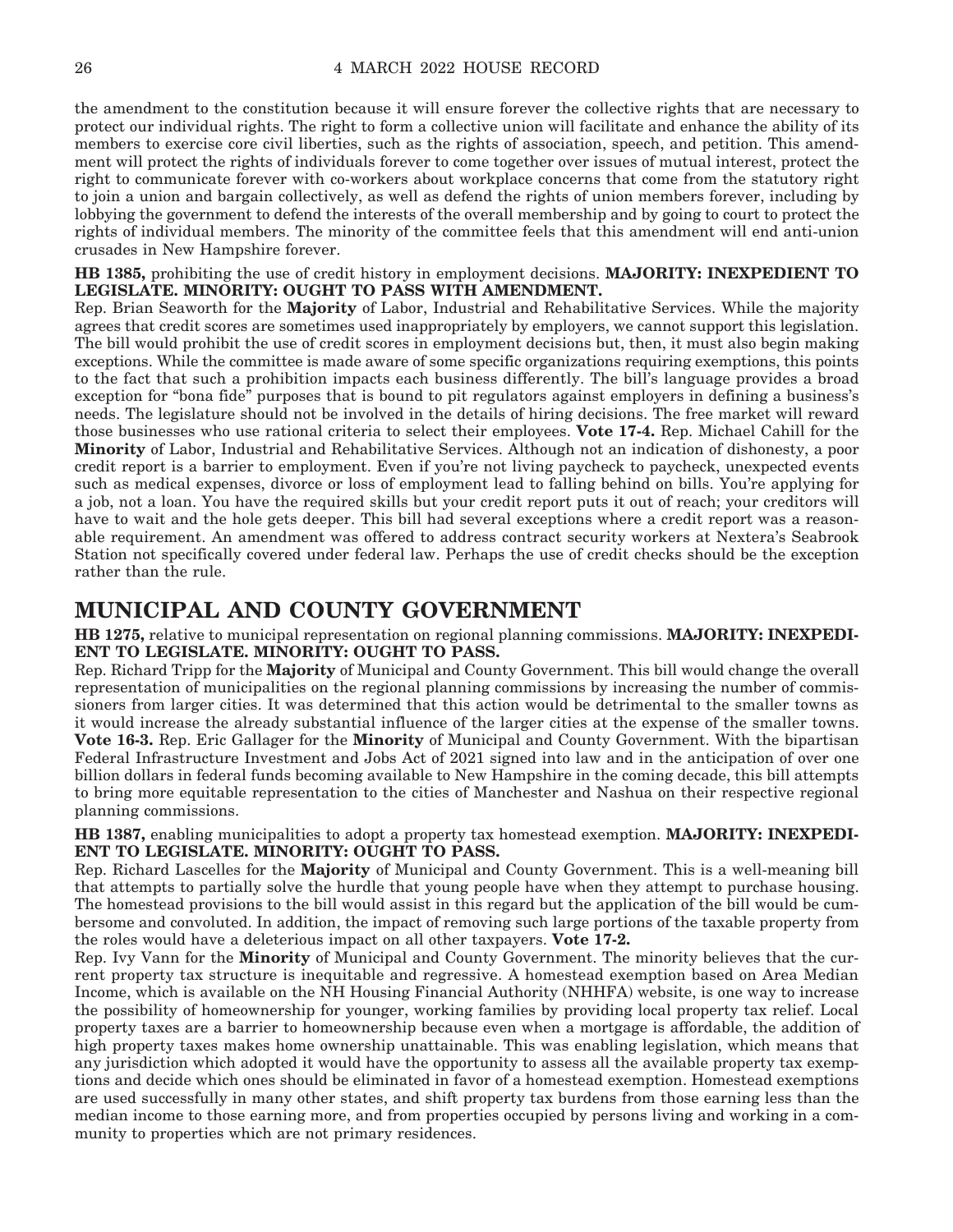### **PUBLIC WORKS AND HIGHWAYS**

**HB 1456-FN,** relative to the Hampton marine memorial. **OUGHT TO PASS WITH AMENDMENT.** Rep. Michael Edgar for Public Works and Highways. The Hampton Marine Memorial is located in Hampton on Ocean Boulevard and is to recognize those service members that were buried or lost at sea. The bill expands the period of eligibility to include Operation Desert Shield, Desert Storm and the Wars on Terrorism following September 11, 2001 attack. **Vote 17-0.**

### **STATE-FEDERAL RELATIONS AND VETERANS AFFAIRS**

**CACR 32,** relating to independence. Providing that the state peaceably declares independence from the United States and proceeds as a sovereign nation. **INEXPEDIENT TO LEGISLATE.**

Rep. Brodie Deshaies for State-Federal Relations and Veterans Affairs. The committee believes that articles of secession are unconstitutional and therefore impossible. Any attempt to make NH a "sovereign nation" only purports to do so and is illegitimate. There are three main arguments the committee heard. The first legal argument why states cannot secede from the union is reasonably understandable. The federal government is the only legitimate power to admit new states and to extend or retract territorial boundaries. Nowhere in our US Constitution does it allow the federal government to permit any state to secede, let alone for any state to decide unilaterally. Our constitution is quite clear on this issue (see Article IV, Section 3). No state constitution has ever suggested that states hold this power. Constitutions are implicit contracts with citizens that grant governments specific powers. With no power explicitly given allowing secession, no state can ever secede. Another argument lies in the US Supreme Court decision in *Texas v. White* (1869). In the court's majority decision, Chief Justice Salmon P. Chase explained that the union began during the Revolutionary War amongst the colonies. In his decision, he writes, the union "was confirmed and strengthened… and received definite form and character and sanction from the Articles of Confederation… [and] by these, the Union was solemnly declared to be perpetual." Justice Chase then says that our current Constitution was "ordained to form a more perfect Union," which intended to convey the idea of indissoluble unity…." Therefore, the union can never be dissolved. Our form of government and Constitution is predicated upon the union's "perpetual" existence. Without this "perpetual" existence, we would be throwing away the union, and with it, the US Constitution. The last constitutional argument is straightforward. It does not matter whether or not secession is illegal. What matters is that the union beat the confederacy in the Civil War. Once this happened, the illegality of unilateral secession was *de facto* established. The legality of secession was answered at Appomattox Court House in 1865 with the conclusion of the Civil War. It also means the repercussions for attempting unilateral secession have been decided too. The federal government must punish states and their leaders who try to secede. Which leads us to another question: can state leaders introduce or vote for articles of secession? This is currently an open question and the NH General Court would decide the answer. Nonetheless, the 14th Amendment, Article III, is very clear: "No State Legislator shall engage in rebellion against the Constitution." Voting for NH's proposed articles of secession could be determined by the NH House as rebellion against the US Constitution. It could be casting a vote to rebel against the union and, therefore, the same constitution establishing the perpetual union. Voting for CACR32 is not voting for a referendum. NH does not have referendum. We encourage fellow lawmakers to reject NH's articles of secession and protect constitutional government. Not only is CACR32 logistically and constitutionally impossible, but NH's articles of secession may require enforcement of the 14th Amendment by the NH House. **Vote 21-0.**

**HB 1411-FN,** relative to transparency of federal agency operations within New Hampshire. **OUGHT TO PASS WITH AMENDMENT.**

Rep. William Foster for State-Federal Relations and Veterans Affairs. This bill as amended increases transparency of federal agencies and provides a centralized location to the public for this information. This will help to reduce speculation and misconceptions and improve state and federal relations. **Vote 14-7.**

### **TRANSPORTATION**

**HB 1138-FN-A,** exempting the display of a front license plate on certain vehicles. **INEXPEDIENT TO LEGISLATE.**

Rep. Laura Telerski for Transportation. This bill would allow for the payment for a waiver of the requirement to display a front license plate if it would alter a vehicle's "historic character, its collectability, or devalue the vehicle." The bipartisan majority found this bill to have problems with undefined terms and ambiguous language, in addition to public safety concerns, and a fiscal impact. The Department of Motor Vehicles (DMV) stated the ambiguity of the bill makes it unenforceable due to the subjective nature of what is valuable and collectible. Law enforcement testified to the importance of front plates to identify vehicles for Amber Alerts, BOLO alerts, and identification by pedestrians, witnesses, and security cameras. Supporters of the bill have claimed that this is a cost saving bill, but the DMV would still need to produce plates in sets of two, a DMV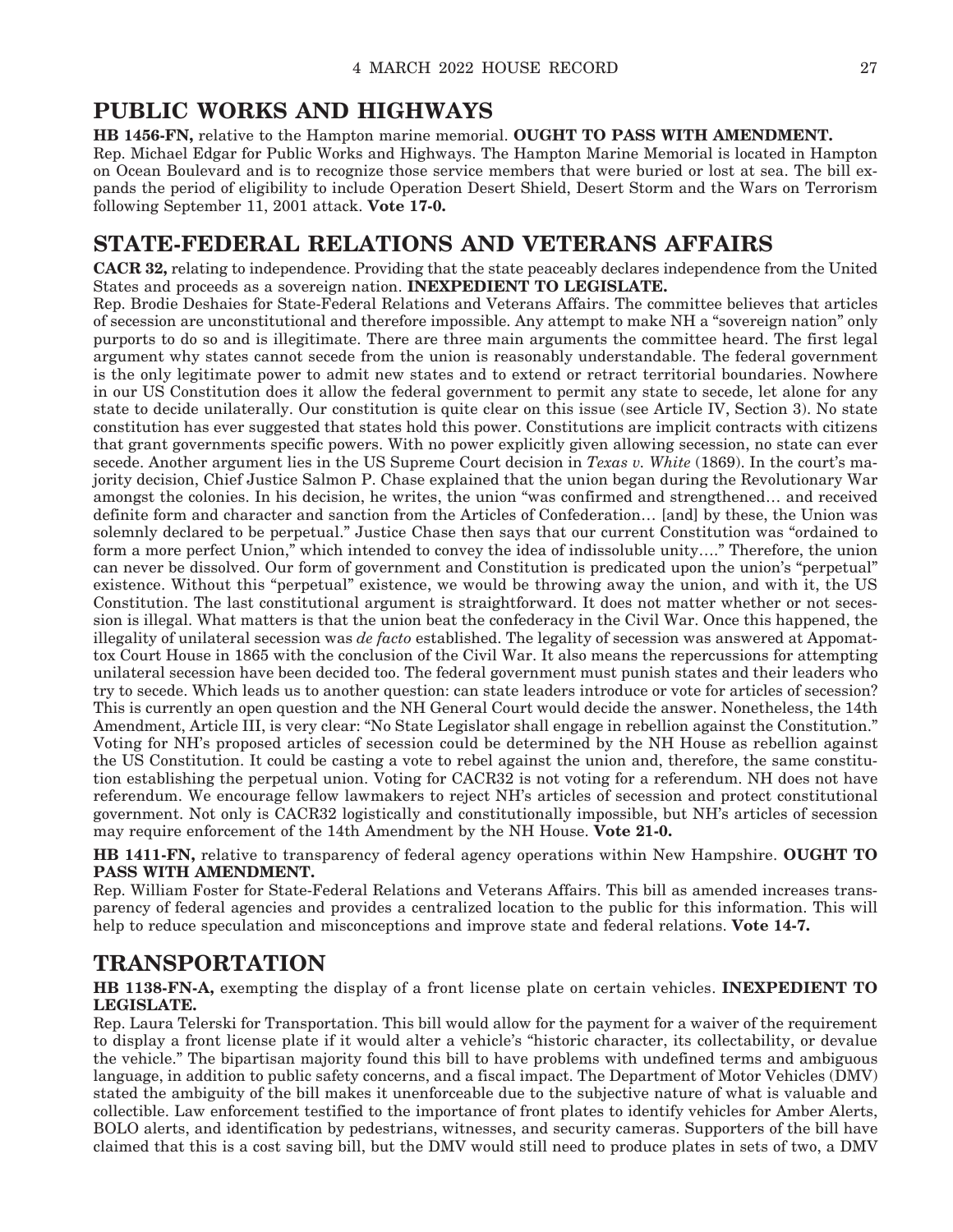staffer would be needed to handle waiver requests, and the state would see an indeterminable amount of lost revenue since there are still tollbooths that are equipped with front plate cameras only. For these reasons we recommend this bill be found Inexpedient to Legislate. **Vote 15-3.**

### **COMMITTEE MEETINGS FRIDAY, MARCH 4**

#### **MOUNT WASHINGTON COMMISSION (RSA 227-B:3), Mt. Washington Cog Railway Maintenance Shop 3168 Base Station Rd. Mount Washington, NH 03589**

9:30 a.m. Regular meeting.

#### **WAYS AND MEANS, Room 210-211, LOB**

9:00 a.m. Joint Economic Briefing. The committee will hear from various experts on conditions impacting the state and national economies.

### **MONDAY, MARCH 7**

#### **COMMISSION TO STUDY OFFSHORE WIND AND PORT DEVELOPMENT (RSA 374-F:10), Room 100 Walker Building 21 South Fruit Street Concord, NH**

4:00 p.m. Regular meeting.

#### **EDUCATION, Room 205-207, LOB**

- 9:00 a.m. Subcommittee Work Session on *HB 1530,* relative to bachelor's degrees offered by the community college system of New Hampshire.
- 10:00 a.m. Executive Session on *HB 1530,* relative to bachelor's degrees offered by the community college system of New Hampshire. Executive session on pending legislation may be held throughout the day (time permitting) from the time the committee is initially convened.

#### **EXECUTIVE DEPARTMENTS AND ADMINISTRATION, Room 302-304, LOB**

- 9:30 a.m. Subcommittee Work Session on *HB 1560,* relative to nonresident licensure by the board of barbering, cosmetology, and esthetics; *HB 1171-FN,* exempting certain niche beauty services from licensure requirements.
- 11:00 a.m. *HB 1256-FN,* relative to positions within the department of military affairs and veterans services.
- 11:50 a.m. Executive Session on *HB 1395,* relative to administrative rulemaking authority; *HB 1192,*  relative to the board of acupuncture licensing and relative to the qualifications for licensure as an acupuncturist; *HB 1079-FN,* relative to part-time employment of a retirement system retiree; *HB 1330,* relative to the board of registration of medical technicians; *HB 1135,* requiring a performance audit of the department of education, education freedom account program; *HB 1173,* proclaiming August 9 as Indigenous People's Day; *HB 1182,* relative to the board of court reporters; *HB 1274,* establishing a committee to study the solid waste practices of state agencies; *HB 1312,* relative to water pollution and waste disposal rulemaking; *HB 1344,* relative to the authority of real estate brokers; *HB 1510,* establishing a committee to study the hiring processes used by state agencies; *HB 1018,* relative to the board of medical imaging and radiation therapy; *HB 1061-FN,* relative to the midwifery council; *HB 1171-FN,* exempting certain niche beauty services from licensure requirements; *HB 1560,* relative to nonresident licensure by the board of barbering, cosmetology, and esthetics.

 Executive session on pending legislation may be held throughout the day (time permitting) from the time the committee is initially convened.

#### **HEALTH, HUMAN SERVICES AND ELDERLY AFFAIRS, Room 210-211, LOB**

9:30 a.m. Executive Session on *HB 1022,* permitting pharmacists to dispense the drug ivermectin by means of a standing order; *HB 1035,* relative to exemptions from school vaccine mandates; *HB*  1044, relative to policies required for health facilities and special health care service licenses; *HB 1045,* requiring legislative oversight over the emergency powers of the department of health and human services; *HB 1077,* repealing the prohibition on conversion therapy for minors; *HB 1080,* relative to the rights of conscience for medical professionals; *HB 1139,* relative to ophthalmic prescription requirements; *HB 1180,* relative to state recognition of biological sex; *HB*  1244-L, relative to parental consent to medical and dental treatments of children in schools; *HB 1271,* limiting the authority of the department of health and human services to mandate vaccinations; and relative to quarantine costs; *HB 1290-FN,* establishing a task force on precision medicine and biomarker testing; *HB 1345,* relative to the release of a teenager's medical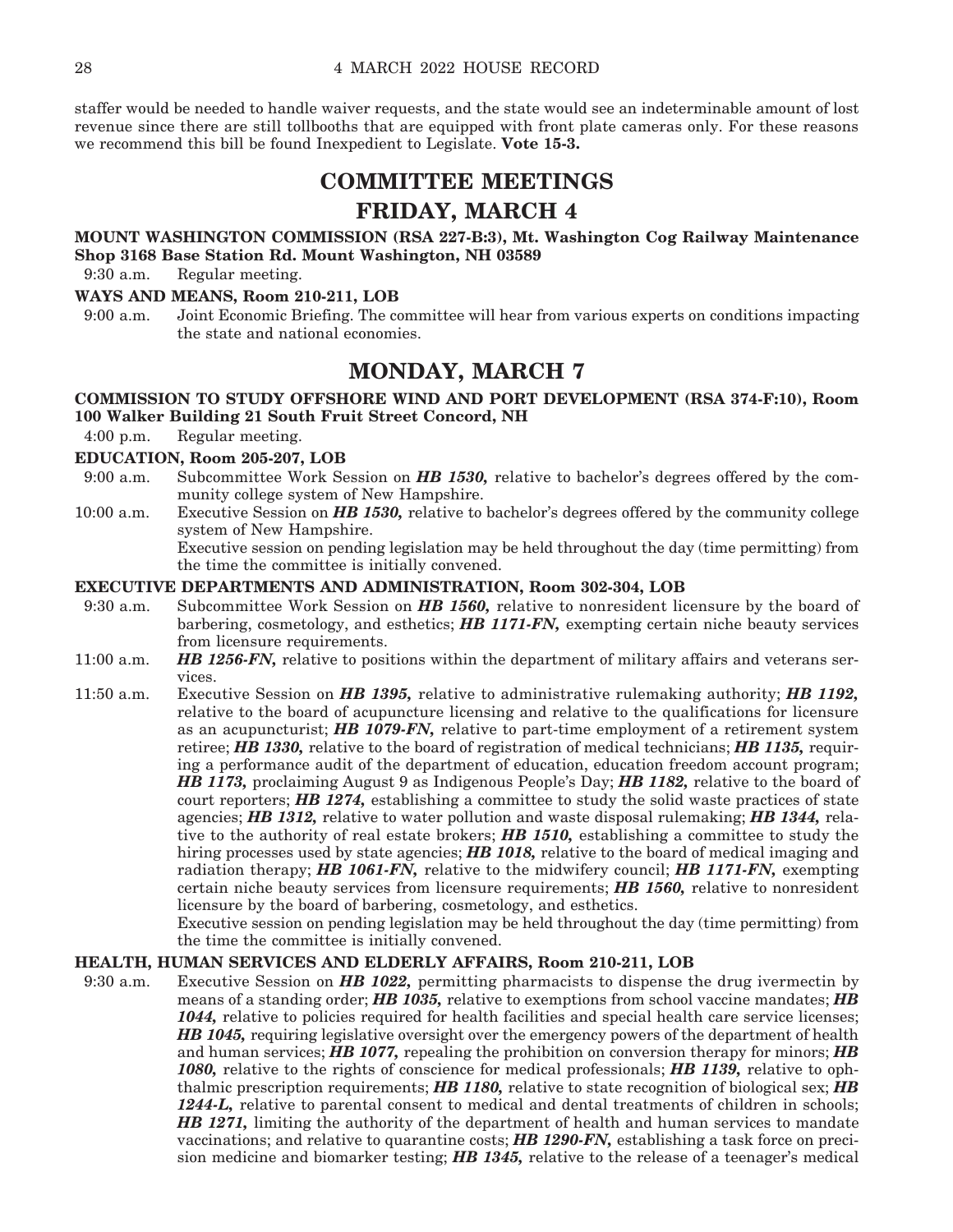records to a parent or guardian; *HB 1347,* relative to licensing requirements for health care facilities that operate on a membership-based business model; *HB 1379,* relative to the department of health and human services' rulemaking authority regarding immunization requirements; *HB 1409,* relative to the age at which a minor may receive mental health treatment without parental consent; *HB 1439,* relative to hospital visitation policies; *HB 1455,* relative to state enforcement of federal vaccination mandates; *HB 1481,* repealing the statute relative to medical freedom in immunizations; *HB 1487,* relative to the procedure for withdrawal from the vaccine registry; *HB 1488,* expanding the prohibition against discrimination based on an individual's election not to participate in the state vaccine registry; *HB 1495-FN,* relative to vaccine mandates for government contractors; *HB 1606,* making the state vaccine registry an opt-in program; *HB 1633-FN,* relative to requiring COVID-19 vaccination for school attendance. Executive session on pending legislation may be held throughout the day (time permitting) from the time the committee is initially convened.

#### **NEW HAMPSHIRE OPIOID ABATEMENT ADVISORY COMMISSION (RSA 126-A:85), DHHS Brown Auditorium 129 Pleasant St. Concord NH 03301**

1:00 p.m. Regular meeting. Join Zoom Meeting: https://nhdhhs.zoom.us/j/3031726939?pwd=ckNDcmNyM1VJdGtsWWlDd2hCWlJVUT09 Meeting ID: 303 172 6939 Passcode: 810055

#### **NEW HAMPSHIRE RECOVERY MONUMENT COMMISSION (RSA 4:9-p), Room 101, LOB**

11:00 a.m. Regular meeting.

#### **SCIENCE, TECHNOLOGY AND ENERGY, Room 306-308, LOB**

- 10:00 a.m. Executive Session on *HB 1459-FN*, relative to recycling solar panels.<br>11:00 a.m. Utility vegetation management by the Arborist at Eversource
- Utility vegetation management by the Arborist at Eversource

### **TUESDAY, MARCH 8**

#### **EDUCATION, Room 205-207, LOB**

9:00 a.m. Continued Executive Session if necessary.

#### **FINANCE, Room 210-211, LOB**

- 10:00 a.m. Executive Session on *HB 1300-FN-A,* making an appropriation to fund the Ash Landfill in Newport; *HB 1054,* requiring an audit of the state police; *HB 103-FN,* establishing a dental benefit under the state Medicaid program; *HB 1677-FN,* relative to the administration and settlement of claims of abuse at the youth development center and making an appropriation therefor.
- 1:00 p.m. Public hearing on non-germane amendment #2022-0875h, to **HB 1627-FN-A**, relative to establishing an education freedom account program administrator in the department of education and making an appropriation therefor. The amendment requires the department of education to seek participation in the Medicaid direct certification methodology for school meals program. Copies of the amendment are available in the Sergeant-at-Arms office, Room 318, State House.

#### **HEALTH, HUMAN SERVICES AND ELDERLY AFFAIRS, Room 201-203, LOB**

9:30 a.m. CONTINUED EXECUTIVE SESSION IF NECESSARY

**NEW HAMPSHIRE DRUG OVERDOSE FATALITY REVIEW COMMISSION (RSA 126-BB:1), DHHS Brown Auditorium 129 Pleasant St. Concord, NH 03301** 

4:00 p.m. Regular meeting. Join Zoom Meeting https://nh-dhhs.zoom.

### **WEDNESDAY, MARCH 9**

#### **ELECTION LAW, Room 306-308, LOB**

9:00 a.m. Executive Session on *HB 1473-FN,* authorizing a forensic audit of the November 3, 2020 election results in Merrimack county for president, governor, and United States senate races; *HB 1522-FN,* requiring the use of ballots with embedded security and relative to chain of custody of absentee ballots; *HB 1527-FN,* relative to the storage of total vote counts produced by electronic ballot counting devices; *HB 1470-FN,* requiring that all ballot counting devices show the number of overvotes for each race on the ballot; *HB 1457-FN,* relative to chain of custody of ballot boxes after an election; *HB 1163,* relative to over voted ballots; *HB 1064-FN,*  requiring the use of hand-marked, durable paper ballots in elections; *HB 1247,* relative to folded ballots; *HB 1467-FN,* requiring partial audits of additional offices on ballots involved in recounts; *HB 1485-FN,* relative to direct recall elections; *HB 1203-FN,* relative to domicile residency, voter registration, and investigation of voter verification letters, and relative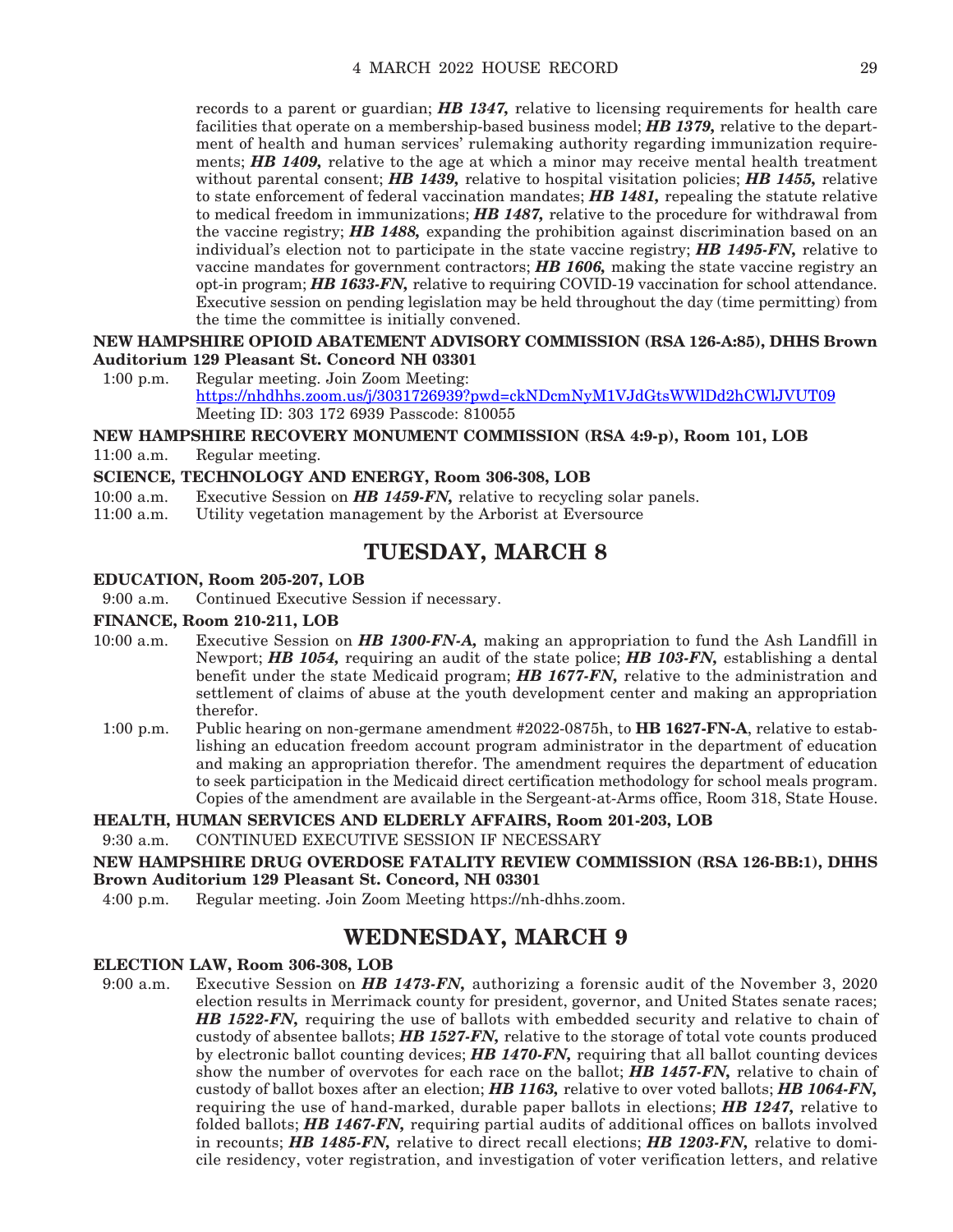to the terms "resident," "inhabitant," "residence," and "residency."; *HB 1542-FN,* relative to documentation required to prove a voter's eligibility to vote; *HB 1543-FN,* relative to the voter registration process; *CACR 15,* relating to elections. Providing that the age to vote in the primary election be reduced to 17 for those who will be 18 by the general election; *HB 1567-FN,* relative to the removal of election officials from office; *HB 1383,* relative to electronic copies of absentee ballot lists.

#### **FINANCE - DIVISION I, Room 212, LOB**

- 11:00 a.m. Work Session on *HB 1235-FN,* relative to compensation paid to a crime victim.
- 1:00 p.m. Work Session on *HB 1535-FN,* relative to cost of living adjustments for retirees in the state retirement system.
- 2:00 p.m. Work Session on *HB 1417-FN-L,* relative to payment by the state of a portion of retirement system contributions of political subdivision employers.

#### **HEALTH, HUMAN SERVICES AND ELDERLY AFFAIRS, Room 201-203, LOB**

9:30 a.m. CONTINUED EXECUTIVE SESSION IF NECESSARY

#### **LABOR, INDUSTRIAL AND REHABILITATIVE SERVICES, Room 305-307, LOB**

10:00 a.m. Executive Session on *HB 1165,* repealing the Granite State paid family leave plan; *HB 1210,*  relative to exemptions from vaccine mandates; *HB 1337,* relative to the duration of unemployment benefits; *HB 1352-FN,* relative to eligibility for workers' compensation for an adverse reaction to a mandatory COVID-19 vaccination; *HB 1529-FN,* requiring prospective employees and volunteers of public libraries to obtain a background check prior to commencing employment or volunteer service.

#### **WAYS AND MEANS, Room 202-204, LOB**

10:00 a.m. Executive Session on *HB 1097,* relative to taxation of income of New Hampshire residents when working remotely for an out of state employer; *HB 1221-FN*, relative to the rates of the business profits tax and the business enterprise tax; *HB 1524-FN,* establishing a national service alumni attraction and retention fund; *HB 1565-FN,* relative to the opioid abatement trust fund.

11:30 a.m. *HB 1584-FN,* establishing a capital improvement grant program for the benefit of state fairs and agricultural fairs. Executive session on pending legislation may be held throughout the day (time permitting) from the time the committee is initially convened.

### **FRIDAY, MARCH 11**

**ASSESSING STANDARDS BOARD (RSA 21-J:14-a), Dept. of Revenue Administration Training Room 109 Pleasant Street Concord, NH**

9:30 a.m. Regular meeting.

#### **COMMISSION ON THE ENVIRONMENTAL AND PUBLIC HEALTH IMPACTS OF PERFLUORI-NATED CHEMICALS (RSA 126-A:79-a)**

10:00 a.m. Regular meeting.

 This meeting will take place by remote conference. To listen in please follow the instructions below:

 Please register for HB 737 Commission Meeting on March 11, 2022 10:00 AM EST at: <https://attendee.gotowebinar.com/register/405406850851758605>

 After registering, you will receive a confirmation email containing information about joining the webinar. The following email address will be monitored throughout the meeting by someone who can assist with and alert the committee to any technical issues: [Amy.E.Rousseau@DES.](mailto:Amy.E.Rousseau@DES.NH.gov) [NH.gov.](mailto:Amy.E.Rousseau@DES.NH.gov) You may also call Amy Rousseau at 603-271-8801.

**COMMISSION TO STUDY THE INCIDENCE OF POST-TRAUMATIC STRESS DISORDER IN FIRST RESPONDERS AND WHETHER SUCH DISORDER SHOULD BE COVERED UNDER WORKERS' COMPENSATION (RSA 281-A:17-d ), NH Fire Academy 98 Smokey Bear Blvd. Classroom 2 Concord, NH 03301**

10:00 a.m. Regular meeting.

**COMMITTEE TO STUDY REQUIRING NEW HAMPSHIRE CHILDREN TO BE PLACED IN REAR FACING RESTRAINTS IN MOTOR VEHICLES (HB 251, Chapter 135:1, Laws of 2021), Dept. of Business & Economic Affairs Kinsman Conference Room 100 North Main St. Concord, NH** 9:00 a.m. Regular meeting.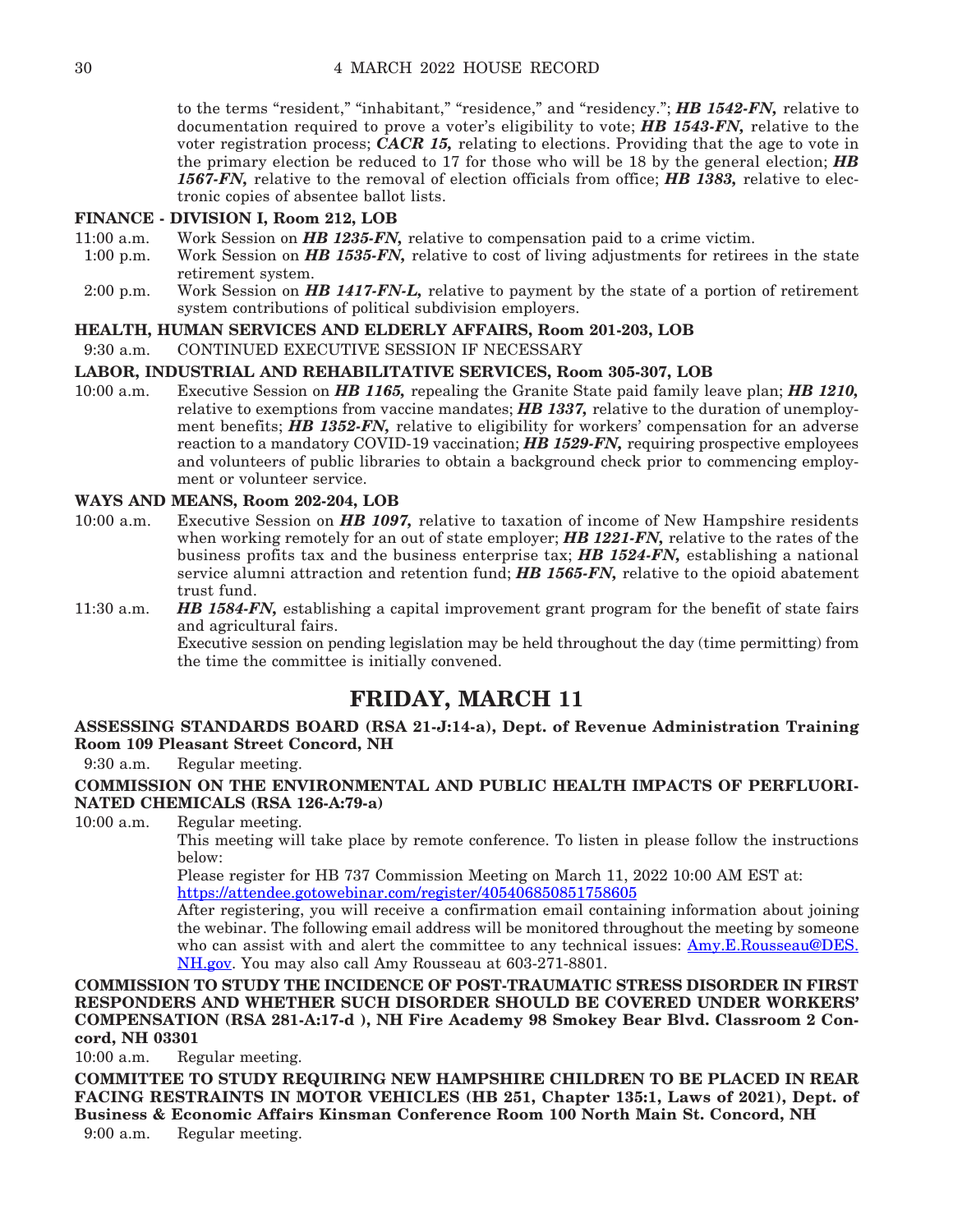#### **LONG-TERM SEACOAST COMMISSION ON DRINKING WATER (RSA 485-F:6)**

2:00 p.m. Subcommittee Work Session meeting.

This work session will be conducted via WEBEX and can be accessed using the information below: https://nhgov.webex.com/nhgov/j.php?MTID=ma58cb5ba6083df593f2724780e2604caM eeting number (access code): 2311 858 4451 Meeting password: water Join by phone +1-415- 655-0001 US Toll

#### **OVERSIGHT COMMISSION ON CHILDREN'S SERVICES (RSA 21-V:10), Room 103, SH**

8:00 a.m. Regular meeting.

**STATE HEALTH ASSESSMENT AND STATE HEALTH IMPROVEMENT PLAN ADVISORY COUNCIL (RSA 126-A:88), UNH Law School, 2 White St, Room 282, Concord, NH 03301**

9:30 a.m. Regular meeting.

### **MONDAY, MARCH 14**

#### **ADVISORY COUNCIL ON CAREER AND TECHNICAL EDUCATION (RSA 188-E:10-b), Room 100 Walker Building 21 South Fruit Street Concord, NH**

9:00 a.m. Regular meeting.

**COMMITTEE TO STUDY RAIL TRAIL MANAGEMENT PRACTICES (HB 311, Chapter 94:2, Laws of 2021), NH DES 29 Hazen Drive Concord, NH**

9:00 a.m. Regular meeting.

#### **FINANCE - DIVISION II, Room 210-211, LOB**

- 1:00 p.m. Division Work Session on *HB 1462-FN,* relative to motorcycle learner's permits.
- 1:30 p.m. Division Work Session on *HB 1682-FN-A,* establishing the law enforcement conduct review committee in the New Hampshire police standards and training council and making an appropriation therefor.
- 2:00 p.m. Division Work Session on *HB 1547-FN,* setting maximum contaminant levels for perfluorochemicals in the soil.

#### **NH BRAIN AND SPINAL CORD INJURY ADVISORY COUNCIL (RSA 137-K:2),**

2:00 p.m. Regular meeting.

Join Zoom Meeting:

<https://us02web.zoom.us/j/84327646605?pwd=R0lwOWFVK0w2U2FKYTVybXM1MjNhdz09> Meeting ID: 843 2764 6605 Passcode: 731679

#### **NH COLLEGE TUITION SAVINGS PLAN ADVISORY COMMISSION (RSA 195-H:2), University System of NH 5 Chenell Drive, Suite 301 Concord, NH 03301**

10:00 a.m. Regular meeting.

### **TUESDAY, MARCH 15**

#### **FINANCE - DIVISION II, Room 210-211, LOB**

- 10:00 a.m. Work Session on *HB 1624-FN-A,* relative to students with disabilities participating in cocurricular activities and making an appropriation therefor.
- 10:30 a.m. Work Session on *HB 1627-FN-A,* establishing an education freedom account program administrator in the department of education and making an appropriation therefor.
- 11:00 a.m. Work Session on *HB 1661-FN-L,* relative to regional career technical education agreements.

### **FRIDAY, MARCH 18**

#### **ADMINISTRATIVE RULES (RSA 541-A:2), Room 306-308, LOB**

9:00 a.m. Regular meeting. The streaming video of the JLCAR Meeting for March 18 2022 can be found by using the link listed below to the YouTube channel: https://youtu.be/Q0Y2Ft8YRMM

#### **FISCAL COMMITTEE (RSA 14:30-a), Room 210-211, LOB**

10:00 a.m. Regular meeting.

The You Tube link to view the meeting livestream is; <https://youtu.be/7cNuOfO78kk>

#### **LEGISLATIVE YOUTH ADVISORY COUNCIL (RSA 19-K:1), Back Room, Upham Walker House**

10:00 a.m. Regular meeting.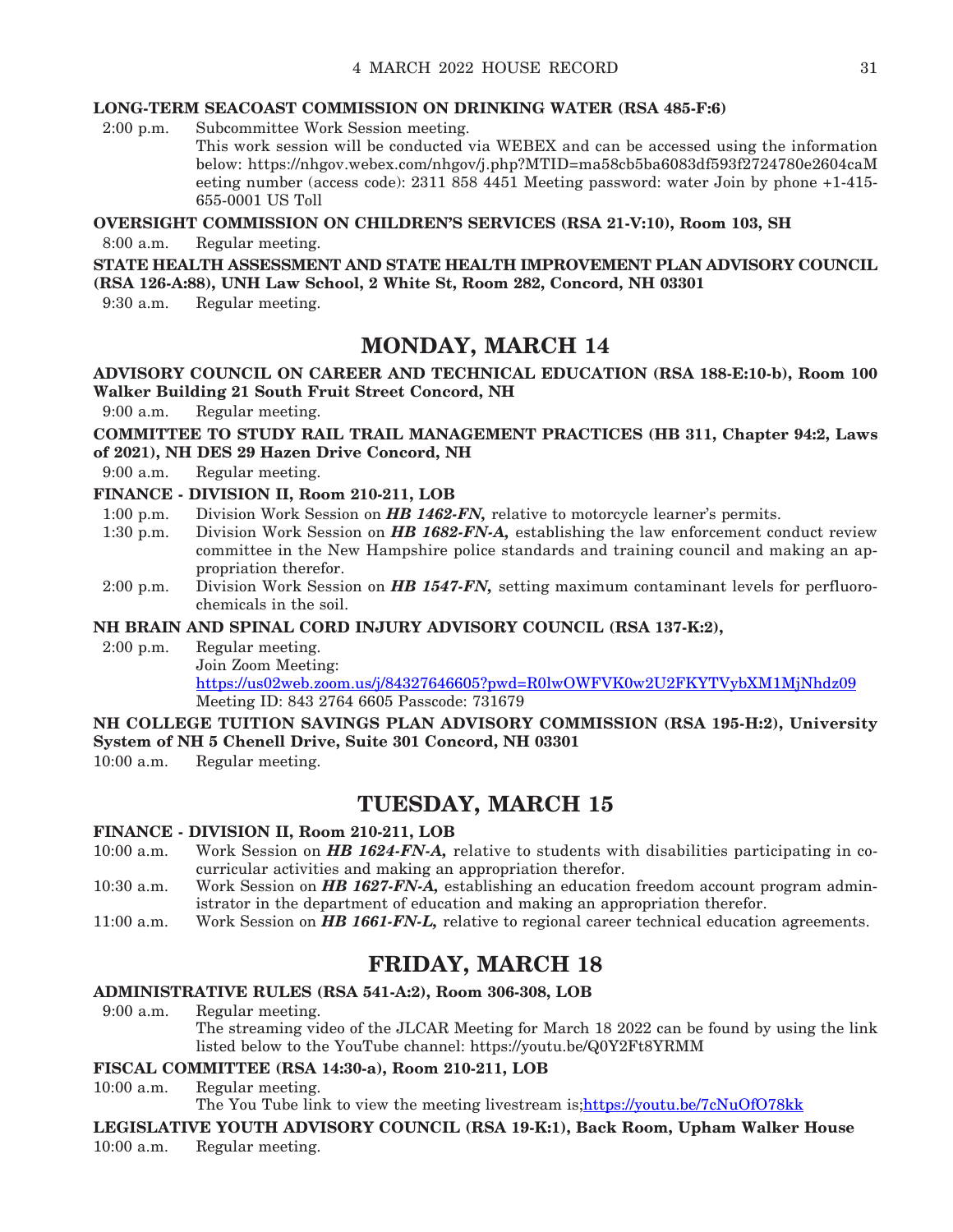#### **NEW HAMPSHIRE RARE DISEASE ADVISORY COUNCIL (RSA 126-A:79), DHHS Public Health Training Room 3rd Floor 29 Hazen Drive Concord, NH**

3:00 p.m. Regular meeting.

Join Zoom Meeting: [https://nh-hhs.zoom.us/j/9833055343?pwd=TWNLYTh3SDBIUW9IaXBaNDRjQ3Yzdz09](https://nh-dhhs.zoom.us/j/9833055343?pwd=TWNLYTh3SDBIUW9IaXBaNDRjQ3Yzdz09%20)  Meeting ID: 983 305 5343 Passcode: 780875

### **MONDAY, MARCH 21**

**COMMISSION ON HOLOCAUST AND GENOCIDE EDUCATION (RSA 193-E:2-f), Room 103, SH** 4:00 p.m. Regular meeting.

**FRIDAY, MARCH 25**

**JOINT COMMITTEE ON LEGISLATIVE FACILITIES (RSA 17-E:1), Room 100, SH** 

10:10 a.m. Regular meeting.

**HOUSE LEGISLATIVE FACILITIES SUBCOMMITTEE (RSA 17-E), Room 100, SH**

10:20 a.m. (Or immediately following the Joint Facilities meeting.) Regular meeting.

**NEW HAMPSHIRE TRANSPORTATION COUNCIL (RSA 238-A:2), IPOC 110 Smokey Bear Blvd. Room 213 Concord, NH**

9:00 a.m. Regular meeting.

Join Zoom Meeting <https://us06web.zoom.us/j/86360415500?pwd=ZVR6cDFVUFNBb2JETHpIWkhtZC8vZz09> Meeting ID: 863 6041 5500 Passcode: 550137

### **MONDAY, MARCH 28**

#### **CAPITAL BUDGET OVERVIEW COMMITTEE (RSA 17-J:2), Room 201-203, LOB**

10:15 a.m. Regular meeting. The YouTube link to view the meeting livestream is: [https://youtu.be/Z9B\\_wjrnUYE](https://youtu.be/Z9B_wjrnUYE)

**COMMISSION TO STUDY TELEHEALTH SERVICES (RSA 329:1-f), Room 103, SH**

1:00 p.m. Regular meeting.

**LONG RANGE CAPITAL PLANNING AND UTILIZATION COMMITTEE (RSA 17-M:1), Room 201- 203, LOB**

9:30 a.m. Regular meeting. The YouTube link to view the meeting livestream is: <https://youtu.be/5Az4iNBhH08>

**NEW HAMPSHIRE PRESCRIPTION DRUG AFFORDABILITY BOARD (RSA 126-BB:2), Brown Building Auditorium, Health and Human Services, 129 Pleasant St. Concord NH 03301** 

10:00 a.m. Regular meeting. Please see the Board website for additional information regarding this meeting**[:https://www.dhhs.nh.gov/ombp/medicaid/nhpdab/index.htm](https://www.dhhs.nh.gov/ombp/medicaid/nhpdab/index.htm)**

### **REVISED FISCAL NOTES**

The following bills have a revised fiscal note: HB103, HB347, HB591, HB611, HB620, HB624, HB1064, HB1228, HB1423, HB1456, HB1526, HB1587, HB1621, HB1628, HB1629, HB1632, HB1635, HB1677, HB1681, SB59, SB92, SB160, SB202, SB366.

Paul C. Smith, Clerk of the House

### **OFFICIAL NOTICES**

**\*\*\*\*\*\***

Pursuant to RSA 24:23, there will be a public hearing for **Merrimack** County before the County Delegation at **10:00a.m. on Friday, March 11, 2022** in person/Zoom at the Old Courthouse, 2nd floor conference room, 163 North Main Street, Concord, New Hampshire. The purpose of the meeting is: 1. To consider funding for the Teamsters Union Collective Bargaining Agreement for Department of Corrections. 2. To consider 2022 budget appropriations for Merrimack County. 3. To consider Annual Adoption of Grant Resolution. 4. To consider any other business that may appropriately come before them. At this time, any member of the public may present oral or written testimony regarding the 2022 budget as proposed by the Merrimack County Executive Committee.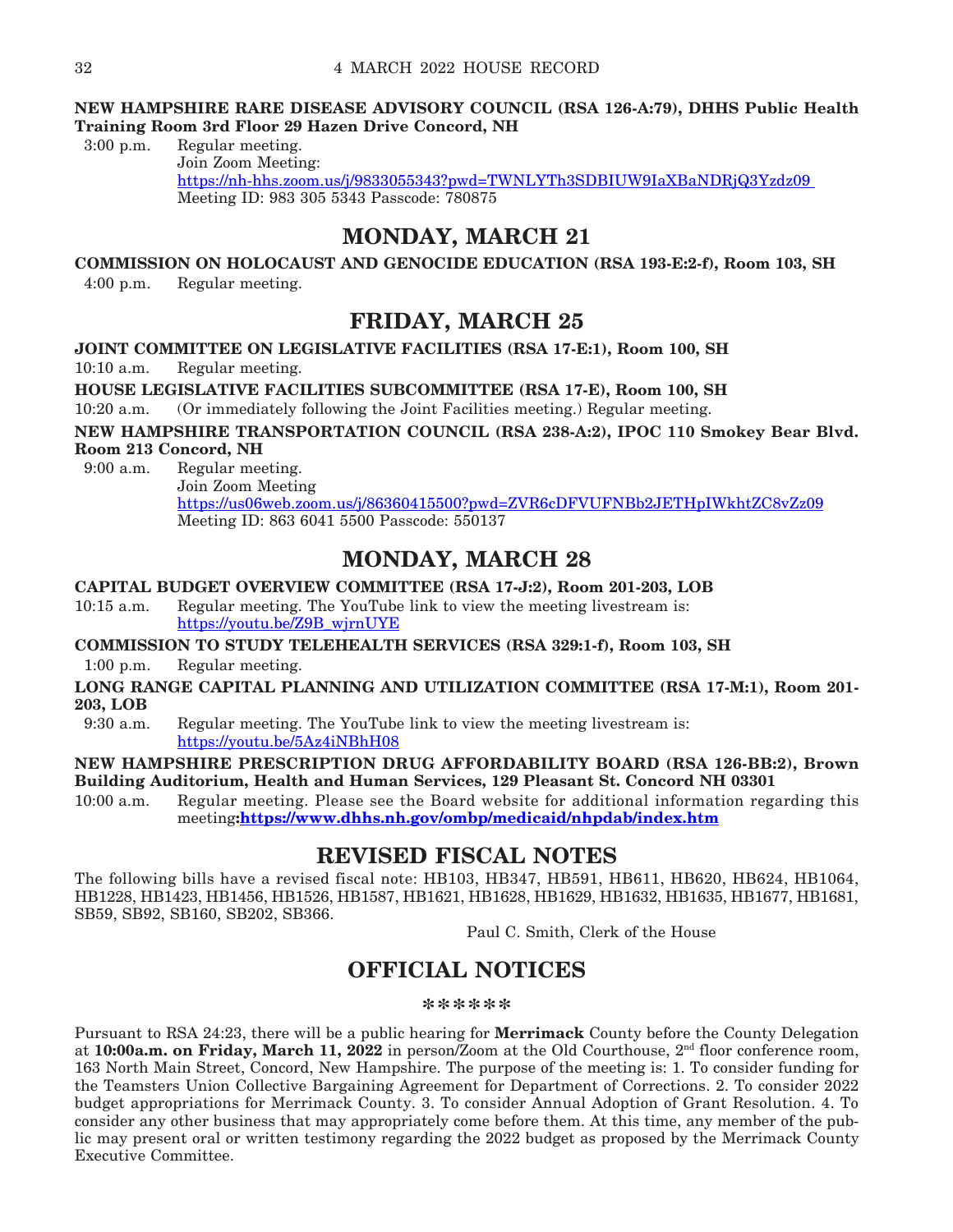For more information, including how to attend the Zoom meeting, please visit the County website at [www.](http://www.merrimackcounty.net) [merrimackcounty.net](http://www.merrimackcounty.net) or contact Office Manager, Melinda Harrison at 796-6872.

Rep. Dianne Schuett, Chairman

#### **\*\*\*\*\*\***

Immediately following the Public Hearing to be held on **Friday, March 11, 2022** in person/Zoom **at 10:00a.m.,** there will be a meeting of the **Merrimack** County Delegation at the Old Courthouse,  $2<sup>nd</sup>$  floor conference room, 163 North Main Street, Concord, New Hampshire. The purpose of the meeting is: 1. Approval of Funding for Teamsters Union Collective Bargaining Agreement for Department of Corrections. 2. Approval of the 2022 Merrimack County Proposed Budget. 3. Annual Adoption of Grant Resolution. 4. To consider any other business that may appropriately come before them.

For more information, including how to attend the Zoom meeting, please visit the County website at [www.](http://www.merrimackcounty.net) [merrimackcounty.net](http://www.merrimackcounty.net) or contact Office Manager, Melinda Harrison at 796-6872

Rep. Dianne Schuett, Chairman

#### **MEMBERS' NOTICES**

The following notices are published in the House Record as a courtesy to the member(s) requesting publication. These are not official public notices and will be limited to legislative policy or legislative social activities and political meetings or events. Publication should not be construed as support for either the events listed or the views espoused by the individual or organization sponsoring the event.

#### **\*\*\*\*\*\***

Come try free ice cream on March 10 in the cafeteria during break, and vote for your favorites! We'll have a mock ranked choice voting election on various ice cream flavors and a presentation on RCV. Join the bipartisan and independent cosponsors of the enabling bill HB1264, and get your questions about RCV answered, as well as watch a hand count of ice cream results!

Reps. Ellen Read, Kurt Wuelper, Matt Wilhelm, Tony Lekas

### **STATE HOUSE VISITATION SCHEDULE**

As a convenience to the members of the NH General Court, the Visitor Center offers the following schedule of schools and other groups visiting the State House. These listings are to ensure all members be notified in a timely manner of visitors from their district. Our schedule books for the school year and subject to changes.

**Please contact the Visitor Center concerning school tour booking information**. Legislators planning to meet with students should notify the Visitor Center. Thank you for your continued participation with your School Visitation Program.

Virginia J. Drew, Director

Margaret Waterhouse, Public Information Administrator

| <b>DATE</b> | <b>TIME</b> | <b>GROUP</b>                         | #/GRADE      |
|-------------|-------------|--------------------------------------|--------------|
| March 7     | 10:00       | Granite State Home Educators         | 40           |
| March 9     | 10:00       | River Woods Durham                   | 16/Srs       |
| March 11    | 10:00       | Daughters of the American Revolution | 50/HS        |
| March 15    | 10:00       | Broken Ground School – Concord       | 42/4         |
| March 16    | 10:00       | Broken Ground School – Concord       | 42/4         |
| March 16    | 1:30        | City Year/AmeriCorps volunteers      | 10/adults    |
| March 17    | 11:45       | Richards Elementary School - Newport | 50/4         |
| March 18    | 9:30        | Dondero School - Portsmouth          | 55/4         |
| March 21    | 10:00       | Broken Ground School – Concord       | 20/4         |
| March 21    | 1:00        | Granite Home Educators               | 40           |
| March 23    | 8:15        | Concord Area Student Leadership      | 25/HS        |
| March 24    | 9:30        | South Merrimack Christian Academy    | 40/4         |
| March 28    | 10:00       | Lincoln Street School – Exeter       | 50/4         |
| March 29    | 10:00       | Lincoln Street School – Exeter       | 50/4         |
| March 30    | 9:30        | American Legion guests               | $10$ /adults |
| March 30    | 10:00       | Lincoln Street School – Exeter       | 50/4         |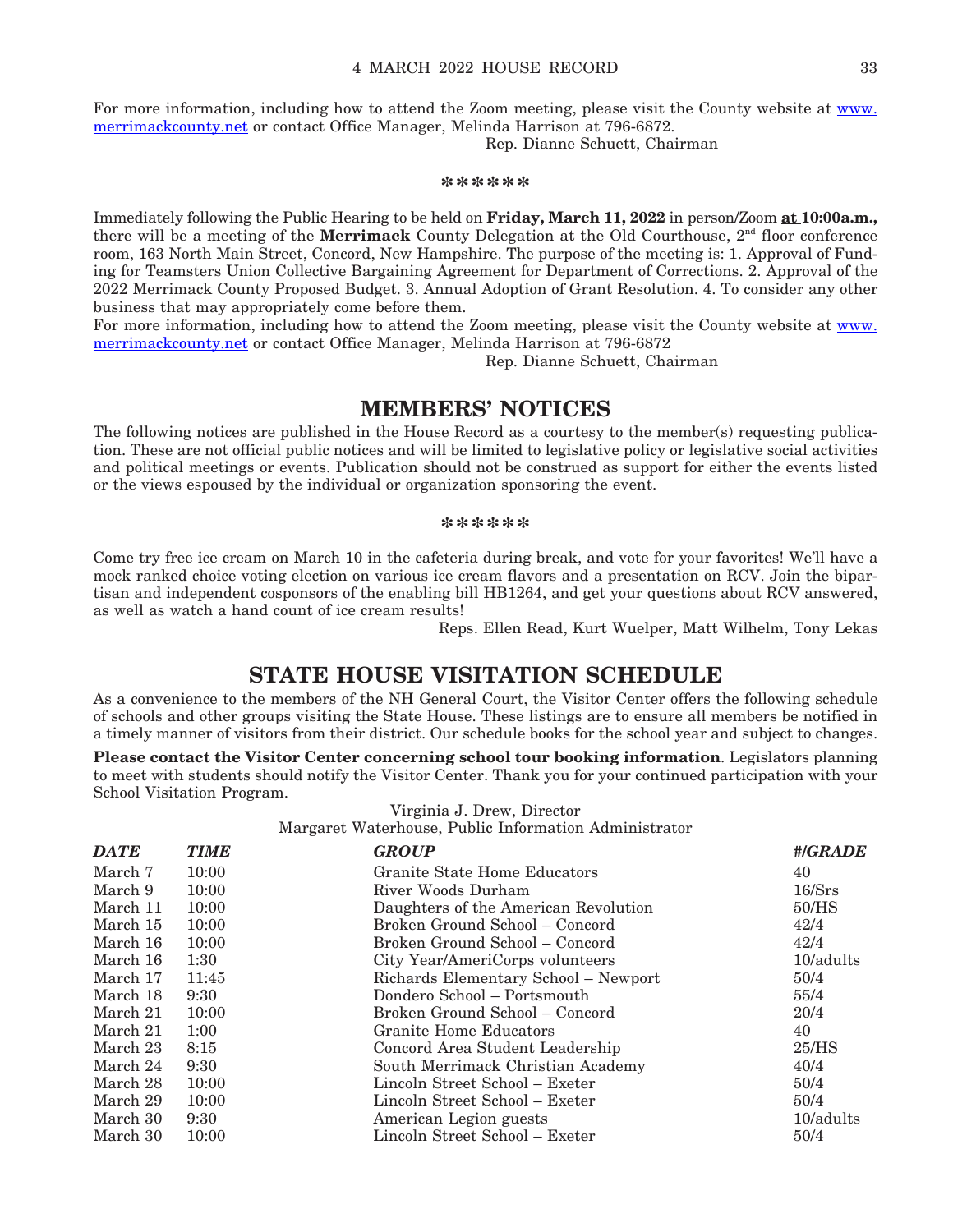### **AMENDMENTS**

#### **(LISTED IN NUMERICAL ORDER)**

#### **Amendment to HB 1003 (2022-0702h)**

#### **Proposed by the Committee on Health, Human Services and Elderly Affairs – c**

Amend the bill by replacing all after the enacting clause with the following:

1 New Paragraph; Patients' Bill of Rights; Vaccination Status. Amend RSA 151:21 by inserting after paragraph XXI the following new paragraph:

 XXII. The patient shall not be denied admission, care, or services based solely on the patient's vaccination status.

2 Effective Date. This act shall take effect upon its passage.

#### 2022-0702h

#### AMENDED ANALYSIS

This bill provides that a patient shall not be denied admission, care, or services based solely on the patient's vaccination status.

#### **Amendment to HB 1010-FN (2022-0113h)**

#### **Proposed by the Committee on Election Law – c**

Amend the bill by replacing section 1 with the following:

1 Availability of Checklist and Voter Information; Municipal Voter History. Amend RSA 654:31, IV to read as follows:

 IV. The secretary of state shall, upon request, provide to a political party, as defined in RSA 664:2, IV, or to a political committee, as defined in RSA 664:2, III, a list of the name, domicile address, mailing address, town or city, voter history, and party affiliation, if any, of every registered voter in the state. The secretary of state shall, upon request, provide to a candidate for county, state, or federal office a list of the name, domicile address, mailing address, town or city, voter history, and party affiliation, if any, of every registered voter in the state or in the candidate's district. In this section, "voter history" means whether the person voted and, for primary elections, in which party's primary the person voted, in each state election *and municipal election* for the preceding 2 years. The secretary of state shall charge a fee of \$25 plus \$0.50 per thousand names or portion thereof in excess of 2,500 plus shipping charges for each copy of the list provided under this section. In addition, the secretary of state shall charge and collect on behalf of and remit to the supervisors of the checklist of each city and town the amount that such supervisors would have charged had the public checklist of their city or town been purchased from them. The secretary of state may provide lists as prescribed in this section on paper, computer disk, computer tape, electronic transfer, or any other form.

#### **Amendment to HB 1037 (2022-0071h)**

#### **Proposed by the Committee on Executive Departments and Administration – r**

Amend the bill by replacing section 1 with the following:

1 Homeland Security; Governor Duty. Amend RSA 21-P:43-a to read as follows:

21-P:43-a Governor Duty. The governor shall provide a list of all expenditures pursuant to this subdivision under a state of emergency to the executive council [for informational purposes only] within 30 days of the expenditure, in order to ensure transparency.

#### **Amendment to HB 1066 (2022-0505h)**

#### **Proposed by the Committee on Resources, Recreation and Development – c**

Amend the title of the bill by replacing it with the following:

AN ACT requiring the commissioner of the department of environmental services to prepare a plan relative to cyanobacterial blooms in New Hampshire.

Amend the bill by replacing all after the enacting clause with the following:

1 Report Required; Commissioner of Environmental Services. The commissioner of the department of environmental services shall prepare a plan to prevent the increase of, and eventually control, cyanobacterial blooms in New Hampshire's lakes and other waters. Such plan shall be supported by scientific data and shall include measurable milestones. The commissioner shall determine the organizational structure, foci, personnel, and resources needed to execute the plan. The commissioner shall also coordinate with appropriate stakeholders as may be required to execute the plan. Any budgetary request necessary to execute the plan shall be submitted as part of the department's total funding request for the fiscal years ending June 30,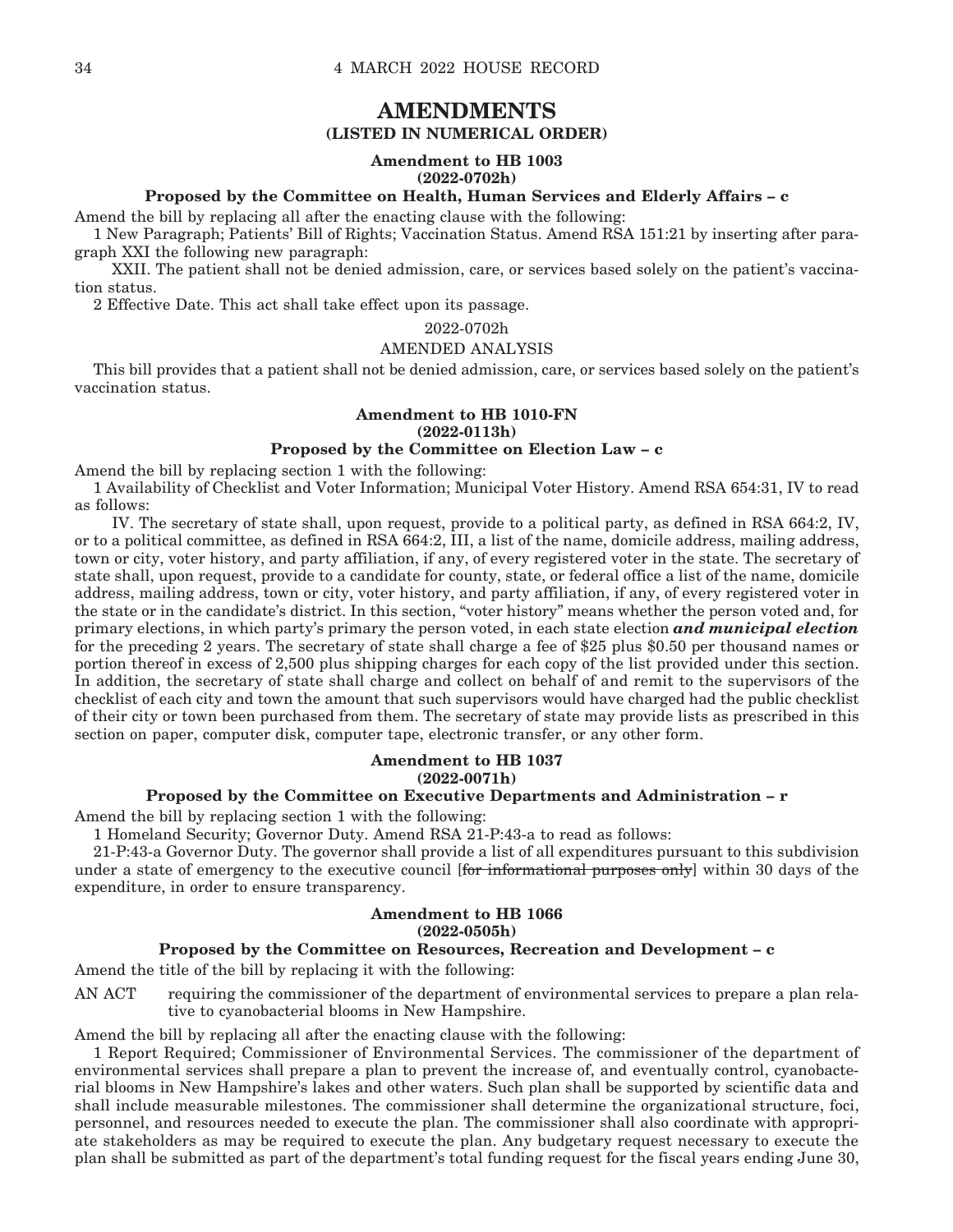2024 and June 30, 2025. The plan shall be submitted in writing to the governor, the speaker of the house of representatives, and the president of the senate no later than November 1, 2023.

2 Effective Date. This act shall take effect upon its passage.

#### 2022-0505h

#### AMENDED ANALYSIS

This bill requires the commissioner of the department of environmental services to prepare a plan relative to cyanobacterial blooms in New Hampshire.

#### **Amendment to HB 1099 (2022-0491h)**

#### **Proposed by the Committee on Health, Human Services and Elderly Affairs – c**

Amend the title of the bill by replacing it with the following:

AN ACT relative to medical freedom in immunizations.

Amend the bill by replacing section 1 with the following:

1 Communicable Disease; Medical Freedom in Immunizations. Amend RSA 141-C:1-a, I to read as follows: I. Every person has the natural, essential, and inherent right to bodily integrity, free from any threat or compulsion by government to accept an immunization. Accordingly, no person may be compelled to receive an immunization for COVID-19 in order to secure, receive, or access any public facility, any public benefit, or any public service from the state of New Hampshire, *the New Hampshire department of health and human services,* or any political subdivision [thereof] *of the state of New Hampshire*, including but not limited to counties, cities, towns, precincts, water districts, school districts, school administrative units, or quasi-public entities.

#### 2022-0491h

#### AMENDED ANALYSIS

This bill clarifies that no person shall be required to receive a Covid-19 vaccination in order receive benefits or services from the department of health and human services.

#### **Amendment to HB 1109 (2022-0775h)**

#### **Proposed by the Committee on Resources, Recreation and Development – c**

Amend the title of the bill by replacing it with the following:

AN ACT relative to approval for off highway recreational vehicles use on class IV, class V, and class VI roads.

Amend the bill by replacing section 1 with the following:

1 Operation of All OHRVs; OHRV Operation on Sidewalks, Class IV, Class V, and Class VI Roads. Amend RSA 215-A:6, IX to read as follows:

 IX.*(a)* Pursuant to RSA 215-A:15, and following a duly noticed public hearing advertised at least 14 days in advance in a public location in the city or town and notification to abutters by verified mail pursuant to RSA 21:53, city or town councils and boards of selectmen may authorize the use of sidewalks [and class IV, class V or class VI highways and bridges, or portions thereof, for use by OHRVs. The operation of OHRVs may also be allowed on sidewalks adjacent to class I, II, III, or III-a highways pursuant to RSA 236:56, II(e). [Operators of OHRVs using said roads, or portions thereof, shall keep to the extreme right and shall yield to all conventional motor vehicle traffic.] The bureau, or its designee, shall so post such highways where authorized. Following a duly noticed public hearing, except in the case of an emergency closure, such city or town authorities may change the allowable usage of [a class IV, class V, or class VI highway] *sidewalks* by OHRVs by giving notification to the supervisor of the bureau and removing any signs that no longer apply. The petitioner shall bear the expense of verified mail notification to abutters of property for which OHRV use is sought under this paragraph.

 *(b) By a majority vote of the legislative body of a city or town at any legal meeting after notice and hearing, and following notification to abutters by verified mail pursuant to RSA 21:53, a city or town may authorize the use of class IV, class V, and class VI highways for use by OHRVs. Operators of OHRVs using said roads, or portions thereof, shall keep to the extreme right and shall yield to all conventional motor vehicle traffic. The bureau, or its designee, shall so post such highways where authorized. Except in the case of an emergency closure, by a vote of the legislative body of a city or town at any legal meeting after notice and hearing, and following notification to abutters by verified mail pursuant to RSA 21:53, such city or town may rescind a previous authorization and may change the allowable usage of a class IV, class V, or class VI highway by OHRVs by giving notification to the supervisor of the bureau and removing any signs that no longer apply. The petitioner shall bear the expense of verified mail notification to abutters of property for which OHRV use is sought under this paragraph.*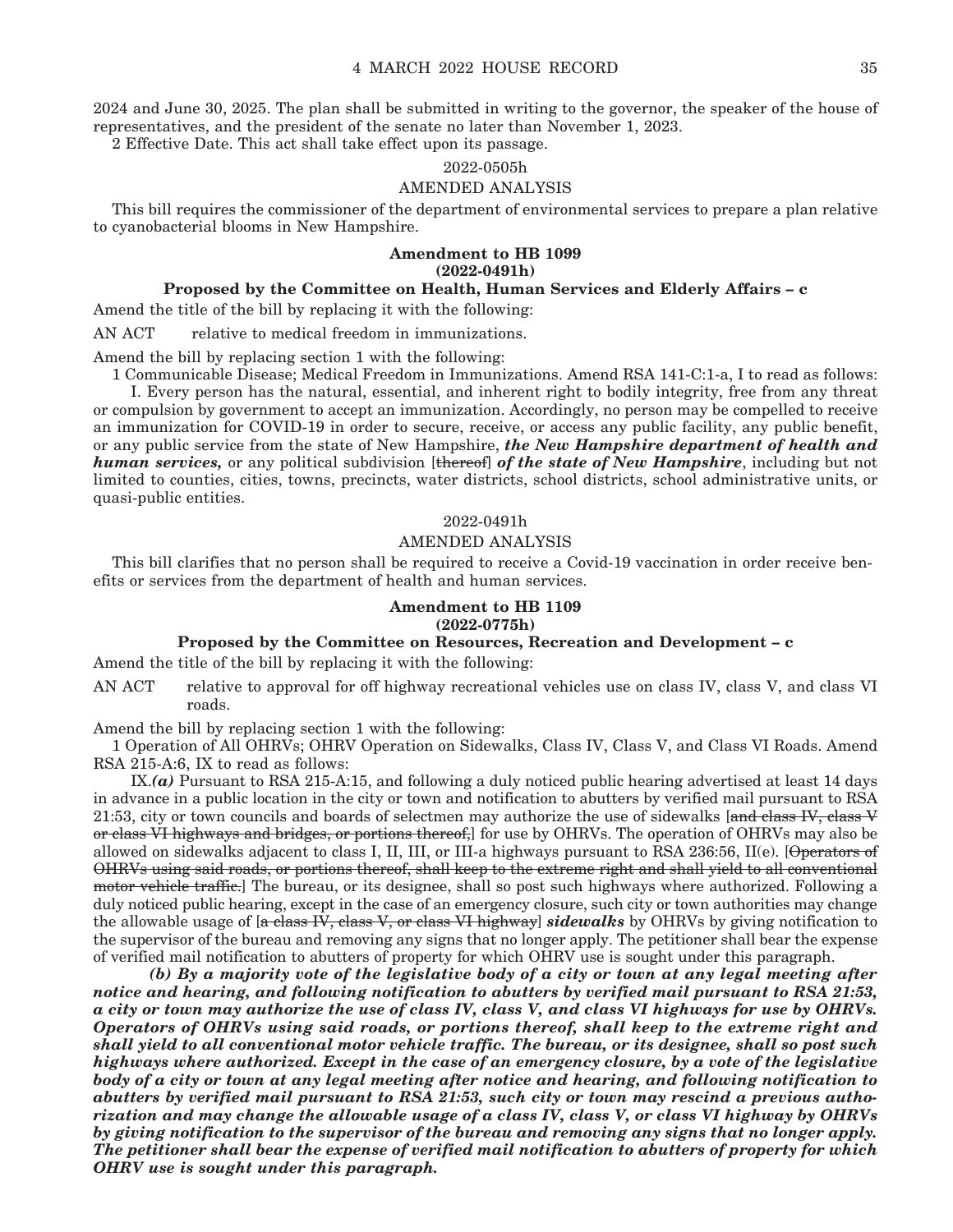#### 2022-0775h

#### AMENDED ANALYSIS

This bill changes the approval procedure for OHRV use of class IV, class V, and class VI roads.

#### **Amendment to HB 1160 (2022-0493h)**

#### **Proposed by the Committee on Transportation – c**

Amend the bill by replacing all after the enacting clause with the following:

1 Rules of the Road; Obedience to Signal Indicating Approach of Train. Amend RSA 265:48 to read as follows:

265:48 Obedience to Signal Indicating Approach of Train *or Other Maintenance of Way On-Track Equipment*.

 I. Whenever any person driving a vehicle approaches a railroad grade crossing under any of the circumstances stated in this section, the driver of such vehicle shall stop within 50 feet but not less than 15 feet from the nearest rail of such railroad, and shall not proceed until he can do so safely. The foregoing requirements shall apply when:

 (a) A clearly visible electric or mechanical signal device gives warning of the immediate approach of a railroad train *or other maintenance of way on-track equipment*;

 (b) A crossing gate is lowered or a flagman gives or continues to give a signal of the approach or passage of a railroad train *or other maintenance of way on-track equipment*;

 (c) A railroad train *or other maintenance of way on-track equipment* approaching within approximately 1500 feet of the way crossing emits a signal audible from such distance and such railroad train *or other maintenance of way on-track equipment*, by reason of its speed or nearness to such crossing, is an immediate hazard;

 (d) An approaching railroad train *or other maintenance of way on-track equipment* is plainly visible and is in hazardous proximity to such crossing.

 II. No person shall drive any vehicle through, around or under any crossing or barrier at a railroad crossing while such gate or barrier is closed or is being opened or closed.

2 Rules of the Road; Certain Vehicles Must Stop at All Railroad Grade Crossings. Amend RSA 265:50, I to read as follows:

 I. The driver of any vehicle carrying passengers for hire, or of any school bus carrying any school child, or of any vehicle carrying explosive substances, before crossing at grade any track or tracks of a railroad, shall stop such vehicle within 50 feet but not less than 15 feet from the nearest rail of such railroad and while so stopped shall listen and look in both directions along such track for any approaching train *or other maintenance of way on-track equipment*, and for signals indicating the approach of a train *or other maintenance of way on-track equipment*, except as hereinafter provided, and shall not proceed until he *or she* can do so safely. After stopping as required herein and upon proceeding when it is safe to do so the driver of any said vehicle shall cross only in such gear of the vehicle that there will be no necessity for changing gears while traversing such crossing and the driver shall not shift gears while crossing the track or tracks.

3 Rules of the Road; Moving Heavy Equipment at Railroad Grade Crossing. Amend RSA 265:51, III-IV to read as follows:

 III. Before making any such crossing the person driving or moving any such vehicle or equipment shall first stop the same not less than 15 feet nor more than 50 feet from the nearest rail of such railroad and while so stopped shall listen and look in both directions along such track for any approaching train *or other maintenance of way on-track equipment* and for signals indicating the approach of a train *or other maintenance of way on-track equipment*, and shall not proceed until the crossing can be made safely.

 IV. No such crossing shall be made when warning is given by automatic signal or crossing gates or a flagman or otherwise of the immediate approach of a railroad train or car *or other maintenance of way on-track equipment*. If a flagman is provided by the railroad, movement over the crossing shall be under his *or her* direction.

4 Effective Date. This act shall take effect 60 days after its passage.

#### **Amendment to HB 1174 (2022-0649h) Proposed by the Committee on Election Law – c**

Amend the bill by replacing section 1 with the following:

1 New Section; Provisions for the Purity of Elections; Challengers. Amend RSA 666 by inserting after section 5 the following new section:

666:5-a Challengers; Where Positioned. Notwithstanding any other provision of law to the contrary, appointed challengers shall be permitted to observe the hand counting of ballots for the tabulation of votes from a distance of not more than 6 feet, and shall be permitted to maintain a line of sight on any electronic ballot counting device.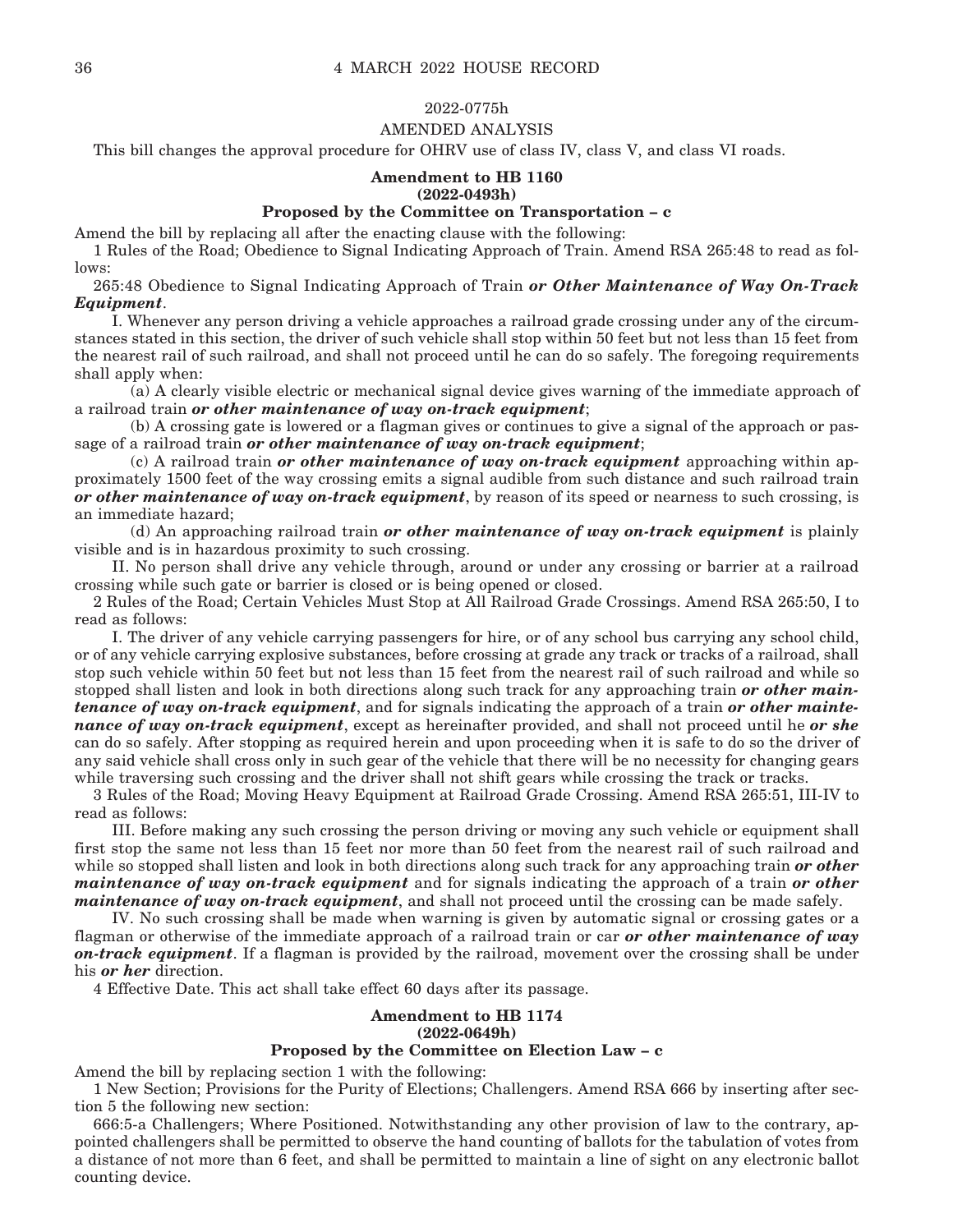#### 2022-0649h

#### AMENDED ANALYSIS

This bill permits election challengers to observe the hand counting of ballots and tabulation of votes from a distance of not more than 6 feet and to maintain a line of sight on any electronic ballot counting device.

#### **Amendment to HB 1185 (2022-0583h)**

#### **Proposed by the Committee on Resources, Recreation and Development – c**

Amend the bill by replacing all after the enacting clause with the following:

1 Statement of Findings and Purpose. The general court hereby finds that:

 I. Per fluorinated chemicals (PFAS) are widely used, long lasting chemicals, components of which break down very slowly over time.

 II. Because of their widespread use and their persistence in the environment, many PFAS are found in the blood of people and animals all over the world and are present at low levels in a variety of food products and in the environment.

 III. Scientific studies have shown that exposure to some PFAS in the environment may be linked to harmful health effects in humans and animals.

 IV. The state of New Hampshire has regulated the amount of PFAS that may be present in drinking water.

 V. Identification of the source of PFAS is critical to prevent continued exposure by New Hampshire's citizens.

VI. It is unknown how many and which industrial and commercial processes use PFAS.

 VII. Enhancing the knowledge of where PFAS enters the water cycle will enable New Hampshire to prevent future and continued exposure.

 VIII. It is necessary to statutorily clarify that wastewater treatment plants have the authority to require producers of discharge to their plants to sample for PFAS.

2 New Section; Wastewater Treatment Plant; PFAS Testing. Amend RSA 485-A by inserting after section 5-d the following new section:

485-A:5-e Wastewater Treatment Plant; Per fluorinated Chemical (PFAS) Testing.

 I. A wastewater treatment plant may require any industrial or commercial facilities or septic haulers contributing discharge to its plant to test such discharge to determine the level of PFAS in the discharge. A wastewater treatment plant that makes this requirement shall notify any industrial or commercial facilities or septic haulers contributing discharge to its plant in writing of such testing requirements including:

(a) Identification of potential sources of PFAS using safety data sheets or other specification sheets.

 (b) Sample test result of the discharge measuring levels of PFAS in the discharge provided to the wastewater treatment plant.

 (c) Submission of an annual report to the municipality in which the wastewater treatment plant containing a list of the test results.

 II. An industrial or commercial facility or septic hauler that receives a notification from a wastewater treatment plant under paragraph I shall have 90 days from the receipt of such notification to comply with the testing requirements.

 III. A wastewater treatment plant may refuse discharge from an industrial or commercial facility or septic hauler that has reported a level of PFAS in its discharge above the level the wastewater treatment plant determines to be acceptable.

 IV. In accordance with RSA 485-A:5-b, each municipality shall enter into an agreement to assure access to an approved septage facility for the disposal of domestic septage. Such agreements shall ensure that domestic septage has an outlet approved by the municipality. Municipalities may enter into agreements with other municipalities to assure access to an approved septage facility if such municipalities do not have a wastewater treatment facility.

 V. Wastewater treatment facilities may collect samples for PFAS analysis from septage loads originating from residential sources. Non-residential septage loads from commercial or industrial sources shall have prior approval by the municipality before discharging to a wastewater treatment facility.

3 Effective Date. This act shall take effect upon its passage.

#### **Amendment to HB 1188 (2022-0582h)**

#### **Proposed by the Committee on Resources, Recreation and Development – c**

Amend RSA 215-A:44-a, II as inserted by section 1 of the bill by replacing it with the following: II. Membership and Compensation.

(a) The members of the commission shall be as follows:

 (1) Four members of the house of representatives, appointed by the speaker of the house of representatives: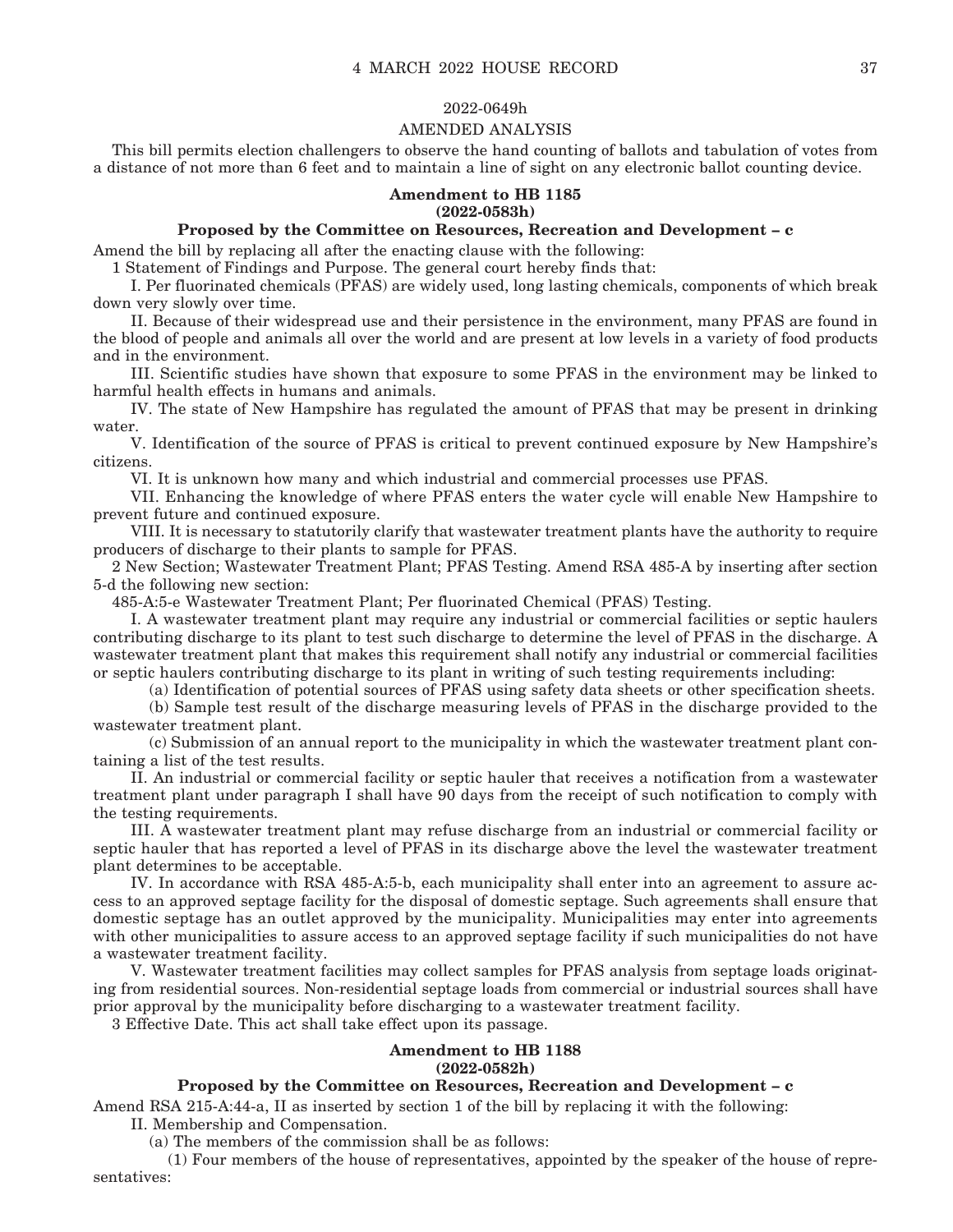(A) Two of whom shall be members of the house resources, recreation and development committee, one of whom shall be from the majority party and one of whom shall be from the minority party.

(B) One of whom shall be a member from the house transportation committee.

(C) One of whom shall be a member from Coos county.

(2) One member of the senate, appointed by the president of the senate.

 (3) One representative of the fish and game department, appointed by the executive director of the fish and game department.

 (4) The chief supervisor of the bureau of trails of the department of natural and cultural resources, or designee.

 (5) One representative of municipal police departments, appointed by the New Hampshire Association of Chiefs of Police.

(6) One representative of the department of transportation, appointed by the commissioner.

 (7) One representative of the New Hampshire state police, appointed by the director of the state police.

 (8) One representative of the New Hampshire Off Highway Vehicle Association, appointed by the association.

(9) One representative of the New Hampshire Municipal Association, appointed by the association.

 (10) One member representing landowners, appointed jointly by the New Hampshire Timberland Owners Association and New Hampshire Farm Bureau.

 (11) One representative of the New Hampshire Auto Dealers Association, appointed by the association.

 (12) One member representing the New Hampshire Society for the Protection of Forests, the Appalachian Mountain Club, and the Nature Conservancy, appointed jointly by those organizations.

(13) One representative of the New Hampshire Rail Trail Coalition, appointed by the coalition.

 (14) Two members of the public, one of whom shall be appointed by the New Hampshire Association of Conservation Commissions, and one of whom shall be appointed by the North Country Council.

### **Amendment to HB 1195 (2022-0455h)**

#### **Proposed by the Committee on Judiciary – c**

Amend the title of the bill by replacing it with the following:

AN ACT relative to public comment periods at school board or school administrative unit public meetings.

Amend the bill by replacing all after the enacting clause with the following:

1 New Paragraph; Access to Governmental Records and Meetings; Meeting Open to the Public; Public Comment. Amend RSA 91-A:2 by inserting after paragraph III the following new paragraph:

 IV. All meetings of a school board or school administrative unit board open to the public under this chapter shall include an opportunity for public comment after the meeting has been opened and prior to the board addressing any substantive agenda issues. Individual public comment time may be limited but not to less than 3 minutes per person. The meeting can proceed into substantive issues once all public participants have been given the opportunity to speak, provided however that the total time to hear all members of the public may be limited, but not to less than one hour. The content of the public comment shall not be limited except for purposes of maintaining decorum. Nothing shall prevent a school board or school administrative unit board from having additional public comment at other times during the meeting.

2 Effective Date. This act shall take effect 60 days after its passage.

#### 2022-0455h

#### AMENDED ANALYSIS

This bill requires that all open meetings of school boards or school administrative unit boards have a period designated for public comment.

#### **Amendment to HB 1205 (2022-0404h)**

#### **Proposed by the Committee on Judiciary – r**

Amend the bill by replacing section 2 with the following:

2 Sheriffs, Constables, and Police Officers; Enhanced 911 System; Information Not Subject to Right-to-Know Law. Amend RSA 106-H:14 to read as follows:

106-H:14 Information Not Subject to Right-to-Know Law.

 *I.* Any information or records compiled under this chapter shall not be considered a public record for the purposes of RSA 91-A regardless of the use of such information under paragraph II.

 *II.* Notwithstanding [any provision of law to the contrary] *paragraph I*, the [bureau] *division* shall [only] make information or records compiled under this chapter available *only* as follows: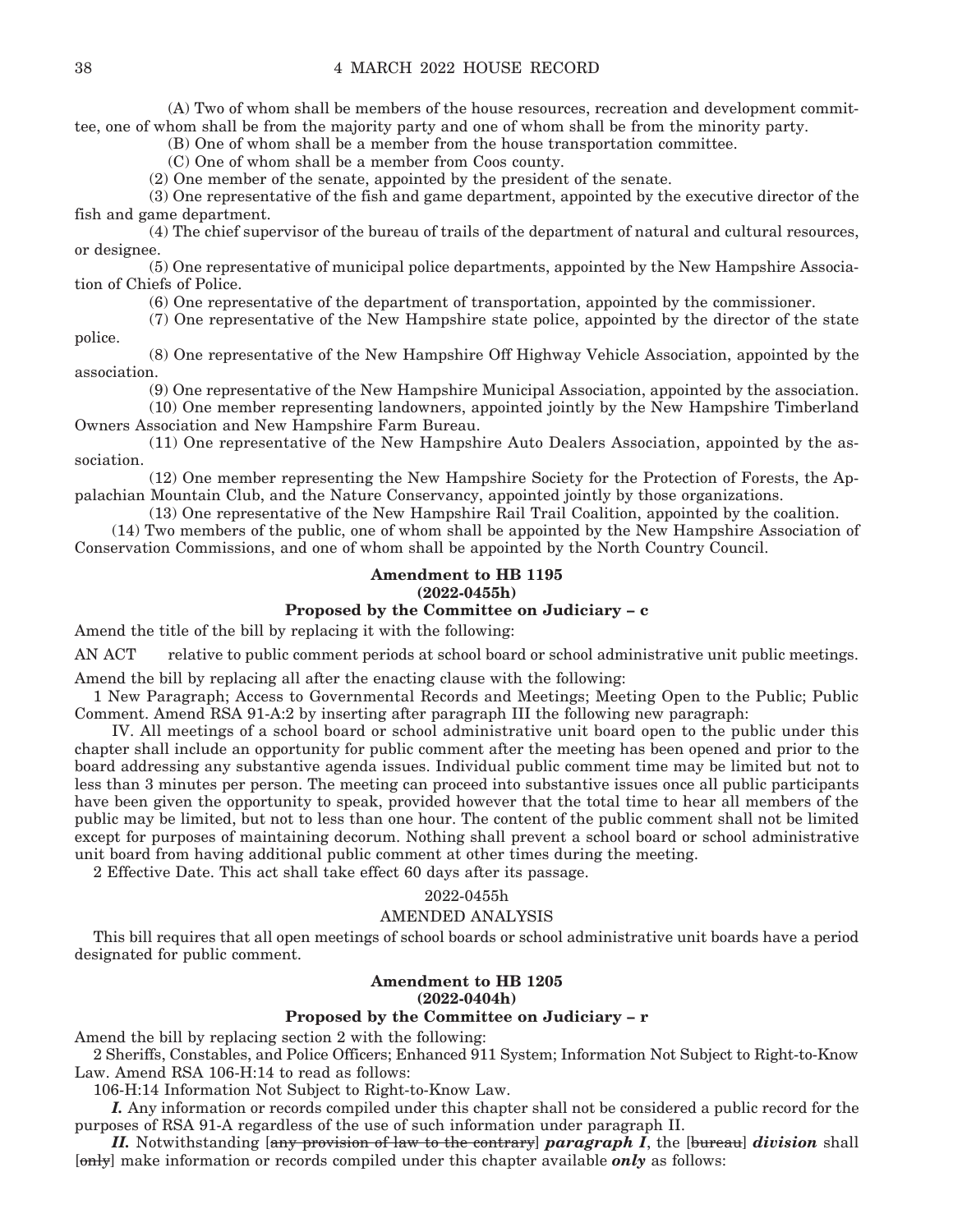[I.]*(a)* On a case-by-case basis to a law enforcement agency that requires the information or records for investigative purposes; and

 [II.] *(b)* To the department of environmental services solely for the [purpose] *purposes* of estimating the location of wells subject to RSA 482-B *and for creating and maintaining an inventory of drinking water sampling sites and the materials used for water system service lines needed to comply with the Federal Safe Drinking Water Act. The department of environmental services shall not be required to release such data under RSA 91-A*.

#### 2022-0404h

#### AMENDED ANALYSIS

This bill allows the department of environmental services to have access to certain enhanced 911 information relative to addresses across the state.

#### **Amendment to HB 1239-FN (2022-0508h)**

#### **Proposed by the Committee on Transportation – c**

Amend the bill by replacing section 1 with the following:

1 Habitual Offender Certification. Amend RSA 262:19, I to read as follows:

 I. When the director determines that any person is an habitual offender within the meaning of RSA 259:39, [he] *the director* shall issue an order requiring that person to appear for a hearing to show cause why he *or she* should not be barred from driving a motor vehicle upon the ways of this state. The show cause [order] *hearing* shall incorporate a certified transcript or abstract of the person's conviction record, which shall be prima facie evidence that the person named therein was duly convicted, by the court in which such conviction or holding was made, of each offense shown by such transcript or abstract. If any person shall deny any of the facts stated in the transcript or abstract, he *or she* shall have the burden of proving that such is untrue. For the purposes of this chapter, a plea of nolo contendere shown on such transcript or abstract shall not make the same inadmissible. *The department shall send notice for the show cause hearing by first class mail to the address of record with the division of motor vehicles. A person who fails to appear for the show cause hearing shall be defaulted and certified as an habitual offender, effective 30 days from the date of the hearing. The default order shall be served in-hand.*

#### **Amendment to HB 1265 (2022-0619h)**

#### **Proposed by the Committee on Children and Family Law – c**

Amend the title of the bill by replacing it with the following:

AN ACT relative to the waiver of rules in family court proceedings and requiring the establishment of a family division rule waiver database.

Amend the bill by replacing all after the enacting clause with the following:

1 New Section; Judicial Branch Family Division; Judicial Waiver of Family Division Rules. Amend RSA 490-D by inserting after section 3 the following new section:

490-D:3-a Judicial Waiver of Family Division Rules.

 I. If a judge or referee waives a rule of the circuit court family division, pursuant to family court rule 1.2, the judge or referee shall enter into the court record the rule waived by number and title, the reason for which the rule was waived, and who the waiver favored by identifying if it was the plaintiff or the defendant.

 II.(a) Not more than 60 days after the effective date of this section, the chief justice of the circuit court, or designee, shall develop and implement a family division rule waiver database. At a minimum, the database shall contain the family division in which the rule was waived, the judge or referee who waived the rule, the rule that was waived by name and title, and the cause for which the rule was waived and for whom the rule change favored.

 (b) The clerk of the family division in which the rule was waived, or his or her designee, shall enter the rule waiver information required in subparagraph (a) into the database not more than 30 days after the hearing in which the rule was waived. The clerk shall be responsible for ensuring the information is entered into the database accurately.

 III. The circuit court family division shall have access to the database of rule waivers. The speaker of the house of representatives, the senate president, and the chairpersons, vice-chairpersons, and clerks of the house and senate judiciary committees, the house children and family law committee, and the office of legislative services shall also have access to the database.

 IV. The chief justice of the circuit court, or designee, shall submit a quarterly report on the status of the family division rule waiver database to the speaker of the house of representatives, senate president, and the chairpersons of the house and senate judiciary committees and the chairperson of the house committee on children and family law.

2 Effective Date. This act shall take effect January 1, 2023.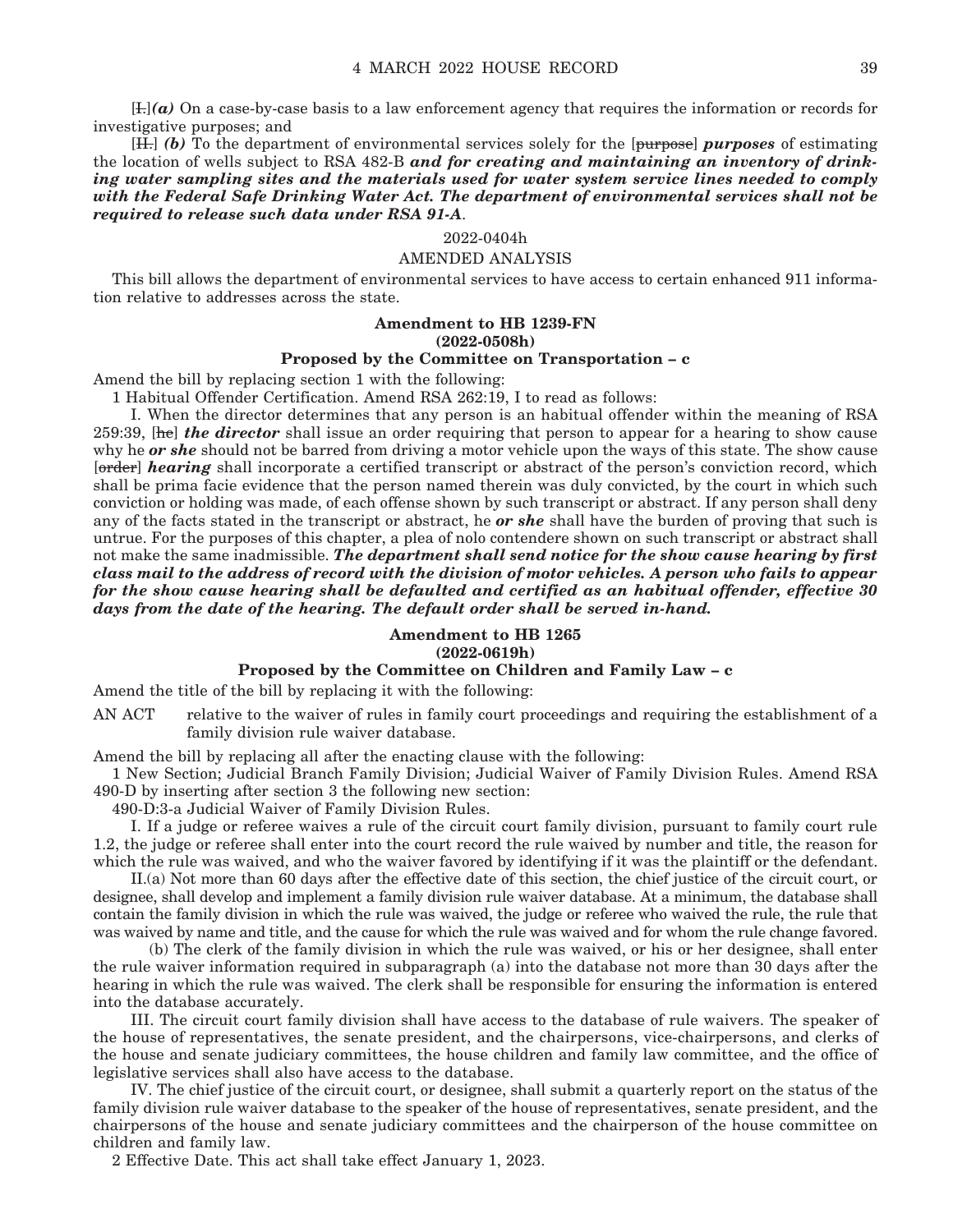#### 2022-0619h

#### AMENDED ANALYSIS

This bill requires the circuit court family division to establish a family division rule waiver database containing all rule waivers granted in the family division courts.

#### **Amendment to HB 1299 (2022-0150h)**

#### **Proposed by the Majority of the Committee on Fish and Game and Marine Resources– r**

Amend the bill by replacing section 2 with the following:

2 General Provisions as to Fish and Game; Import, Possession or Release of Wildlife. Amend RSA 207:14, I to read as follows:

 I.*(a)* [No person shall import, possess, sell, exhibit, or release any live marine species or wildlife, or the eggs or progeny thereof, without first obtaining a permit from the executive director except as permitted under title XVIII. The executive director shall have the authority to determine the time period and any other conditions governing the issuance of such permit. The executive director may refuse to issue a permit if he determines that such issuance may pose significant disease, genetic, ecological, environmental, health, safety, or welfare risks to persons, marine species or wildlife] *A person may import, possess, sell, exhibit, or release any live marine species or wildlife, or the eggs or progeny thereof, after first obtaining a permit from the executive director, except as otherwise provided in Title XVIII. The permit shall be granted within 60 days of the request, unless the executive director determines that issuing a permit may pose a direct and significant disease, genetic, ecological, environmental, health, safety, or welfare risks to persons, marine species, or wildlife*.

 *(b) Any person who is denied a permit under subparagraph (a) may appeal the decision in writing to the fish and game commission within 60 days of the denial.* 

 *(c) The executive director shall adopt rules pursuant to RSA 541-A to implement the provisions of this paragraph.* 

#### **Amendment to HB 1325 (2022-0230h)**

#### **Proposed by the Committee on Judiciary – c**

Amend the bill by inserting after section 1 the following and renumbering the original section 2 to read as 3: 2 Guardians and Conservators; Termination of Guardianship; Release of Records to Ward. Amend RSA  $464-A:40$ ,  $II(c)$  to read as follows:

 (c) *The guardian shall provide medical, financial, or other records to the ward upon the ward's request so that the ward may prepare and pursue a guardianship termination motion or request. The guardian may file a petition with the court for an order permitting the guardian to withhold such records based on a finding that the records would not be relevant to the termination of the guardianship or that their release to the ward would be harmful to the interests of the ward. The guardian shall bear the burden of establishing to the court that the records should not be released to the ward.* 

 *(d)* Unless the motion is without merit, the court shall hold a hearing similar to that provided for in RSA 464-A:8 and RSA 464-A:9 at which the guardian shall be required to prove that the grounds for appointment of a guardian provided in RSA 464-A:9 continue to exist.

#### 2022-0230h

#### AMENDED ANALYSIS

This bill provides that a person appointed a guardian shall retain the right to access and consent to the release of his or her confidential records unless the terms of the appointment provide otherwise. The bill also provides that the guardian shall provide records to the ward so that the ward may pursue a termination of guardianship request unless the court determines release of such records would be harmful to the ward.

#### **Amendment to HB 1333-FN (2022-0813h)**

#### **Proposed by the Committee on Criminal Justice and Public Safety – c**

Amend RSA 265-A:18, V(b) as inserted by section 3 of the bill by replacing it with the following:

 *(b) Any person convicted of a violation of RSA 265-A:2, I(a) and the conviction is based upon a complaint which alleges a prior conviction under RSA 265-A:2, I or RSA 265-A:3, or RSA 630:3, II, or under a reasonably equivalent offense in an out-of-state jurisdiction, occurring within 10 years of the date of the present offense, shall be guilty of a class A misdemeanor.*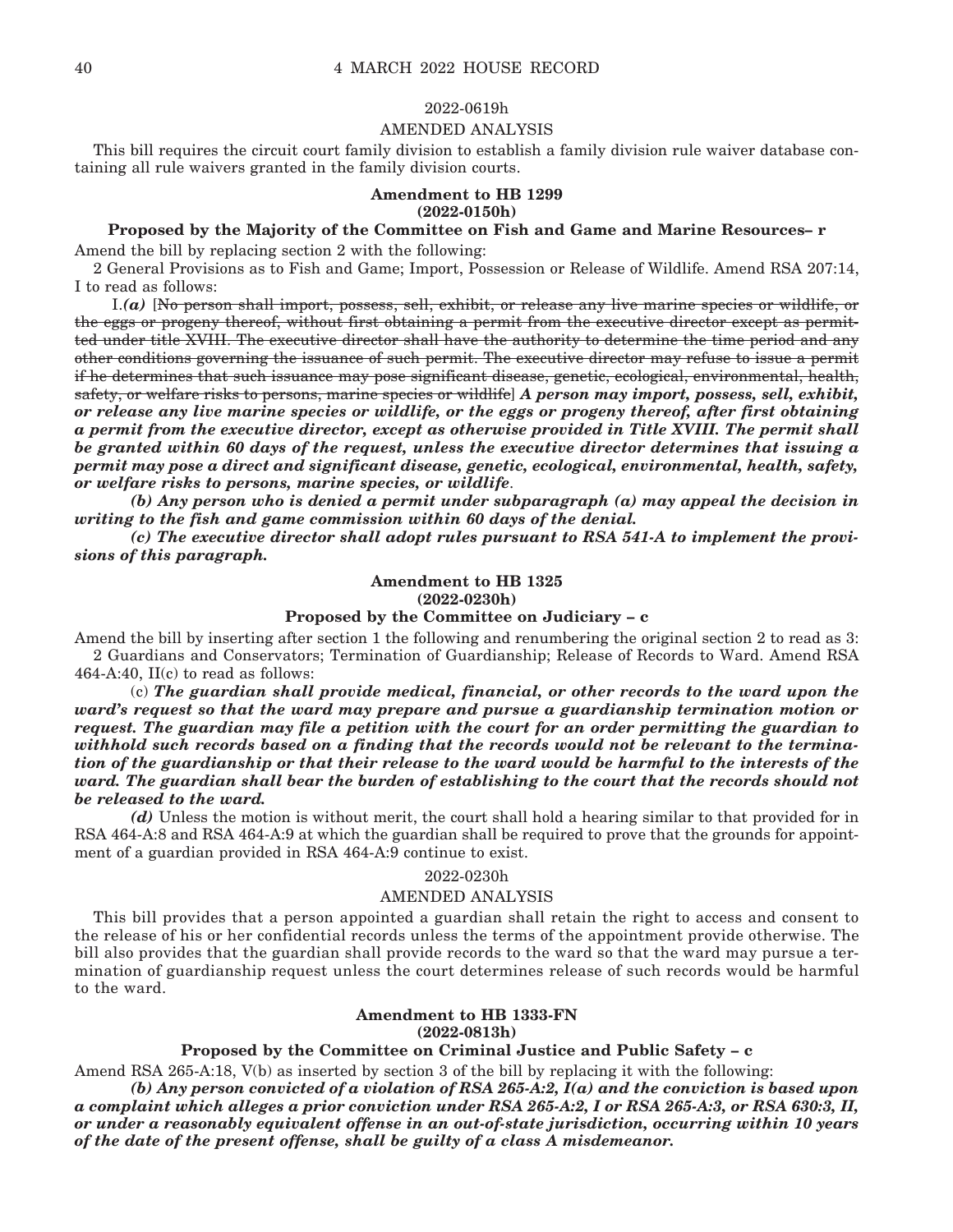#### **Amendment to HB 1346 (2022-0625h)**

#### **Proposed by the Committee on Children and Family Law – c**

Amend the bill by replacing all after the enacting clause with the following:

1 New Section; Commission to Study the New Hampshire Family Court System. Amend RSA 490-D by inserting after section 15 the following new section:

490-D:16 Commission Established. There is established a commission to study the New Hampshire family court system.

I. The members of the commission shall be as follows:

 (a) Two members of the house children and family law committee, appointed by the speaker of the house of representatives.

 (b) Two members of the house judiciary committee, appointed by the speaker of the house of representatives.

(c) One member of the senate, appointed by the president of the senate.

 (d) One family violence prevention specialist employed by a member agency of the New Hampshire Coalition Against Domestic and Sexual Violence, appointed by the governor.

 (e) One employee of the division for children, youth and families who is experienced in family court, appointed by the commissioner of the department of health and human services.

 (f) One member of the New Hampshire Bar Association with significant experience in family law and courts within the judicial branch family division, appointed by the governor.

 (g) An attorney who is currently or has been a member of the Domestic Violence Emergency (DOVE) Project, appointed by the governor.

 II. Legislative members of the commission shall receive mileage at the legislative rate when attending to the duties of the commission.

 III. The commission shall study parenting cases and decisions by courts within the judicial branch family division. The study shall include consideration of the following:

(a) Frequency of equally shared custody decisions.

 (b) Effect of delay enforcement of the financial support of children has on the children meant to be supported by the order.

(c) The effect of the court's rules being waived on the number of appeals.

(d) The effect of the court's process on people who suffered trauma.

(e) The ability for children to be permitted to speak to the judge in chambers or in court.

(f) The effect of the court's rules being waived on the opposing party.

(g) Guardian ad litem (GAL) training and responsibility, including:

(1) If favoritism toward one parent by a GAL impacted the best interest of the child;

(2) How much time children spend with each parent during the evaluation of a GAL; and

(3) A minimum of how much time GALs should spend with the children.

 (h) Anything which the commission finds the court does which may negatively impact outcomes for families.

 IV. The commission shall hold monthly publicly noticed hearings to provide an opportunity for members of the public to testify.

 V. The commission may solicit information and testimony from any individual or entity the commission deems relevant to its study.

 VI. The members of the commission shall elect a chairperson from among the members. The first meeting of the commission shall be called by the first-named house member with the second-named house member as an alternate. The first meeting of the commission shall be held within 45 days of the effective date of this section. Five members of the commission shall constitute a quorum.

 VII. The commission shall report its findings and any recommendations for proposed legislation to the speaker of the house of representatives, the president of the senate, the house clerk, the senate clerk, the governor, the executive council, and the state library on or before November 1, 2023, and November 1, 2024.

2 Repeal. RSA 490-D:16, relative to the commission to study the New Hampshire family court system, is repealed.

3 Effective Date.

I. Section 2 of this act shall take effect November 1, 2024.

II. The remainder of this act shall take effect upon its passage.

### **Amendment to HB 1354**

#### **(2022-0487h)**

**Proposed by the Committee on Executive Departments and Administration – c**

Amend the bill by replacing section 2 with the following: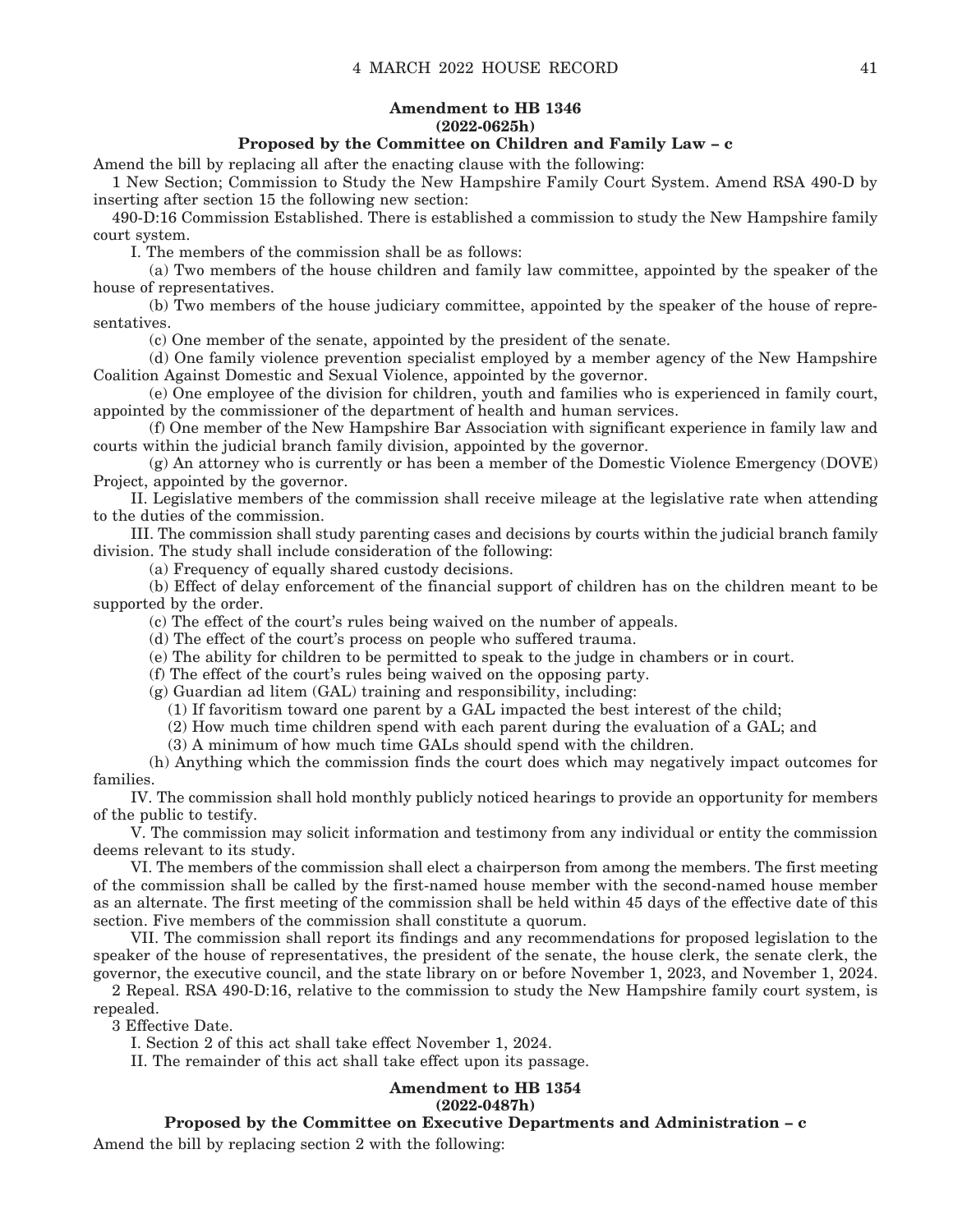2 Real Estate Practice; Recognition for Licensure. RSA 331-A:11-a is repealed and reenacted to read as follows:

331-A:11-a Recognition for Licensure. If an applicant holds an active real estate license in good standing, issued by passing the national and state examinations in accordance with the laws of another jurisdiction, that applicant may apply for a New Hampshire license with the same equivalent status as currently licensed in the qualifying jurisdiction by first passing the New Hampshire portion of the licensing examination, provided that other requirements of the commission have been met. If an applicant holds an active real estate license in good standing issued by passing only the state examination in accordance with the laws of another jurisdiction, that applicant may apply for a New Hampshire license with the same equivalent status as currently licensed in the qualifying jurisdiction by first passing the New Hampshire and national portions of the licensing examination, provided that other requirements of the commission have been met. This section shall apply to salesperson and broker applicants only when such applicants are applying for a New Hampshire license with same equivalent status as currently licensed in the qualifying jurisdiction.

Amend the bill by replacing section 4 with the following:

4 Effective Date. This act shall take effect 90 days after its passage.

#### **Amendment to HB 1385 (2022-0209h)**

#### **Proposed by the Minority of the Committee on Labor, Industrial and Rehabilitative Serices – r** Amend the bill by replacing section 1 with the following:

1 New Section; Labor; Protective Legislation; Use of Credit History Prohibited. Amend RSA 275 by inserting after section 37-d the following new section:

275:37-e Use of Credit History Prohibited. No employer, labor organization or employment agency, or independent contractor doing business in this state shall use or request information in the credit history of a job applicant, employee, or independent contractor in connection with or as a criterion for employment decisions related to hiring, termination, promotion, demotion, discipline, compensation, or the terms, conditions, or privileges of employment in this state, unless the employer, labor organization, employment agency, or independent contractor complies with the notice and consent requirements of the Federal Fair Credit Reporting Act, 15 U.S.C. section 1681 et seq. and one or more of the following apply:

 I. The employer or independent contractor is required by state or federal law to use individual credit history for employment purposes.

 II. The applicant's, employee's, or independent contractor's job duties involve financial management or responsibility.

 III. The position may render the applicant, employee, or independent contractor vulnerable to bribery, fraud, or other financial mismanagement.

 IV. The employer or independent contractor has a bona fide purpose related to addressing a threat of harm to the business for requesting or using information in the credit history report and is substantially related to the applicant's or employee's current or potential job.

#### **Amendment to HB 1411-FN (2022-0194h)**

#### **Proposed by the Committee on State-Federal Relations and Veterans Affairs – r**

Amend the bill by replacing section 2 with the following:

2 Effective Date. This act shall take effect January 1, 2023.

#### **Amendment to HB 1456-FN (2022-0039h)**

#### **Proposed by the Committee on Public Works and Highways – r**

Amend the bill by replacing section 2 with the following:

2 Effective Date. This act shall take effect upon its passage.

#### 2022-0039h

#### AMENDED ANALYSIS

This amendment changes the effective date from 60 days after passage to upon passage.

#### **Amendment to HB 1466**

**(2022-0406h)**

#### **Proposed by the Committee on Health, Human Services and Elderly Affairs – c**

Amend the bill by replacing all after the enacting clause with the following:

1 New Paragraph; Physicians and Surgeons; Disciplinary Action; Off-Label Use of Prescription Drug. Amend RSA 329:17 by inserting after paragraph VI-a the following new paragraph: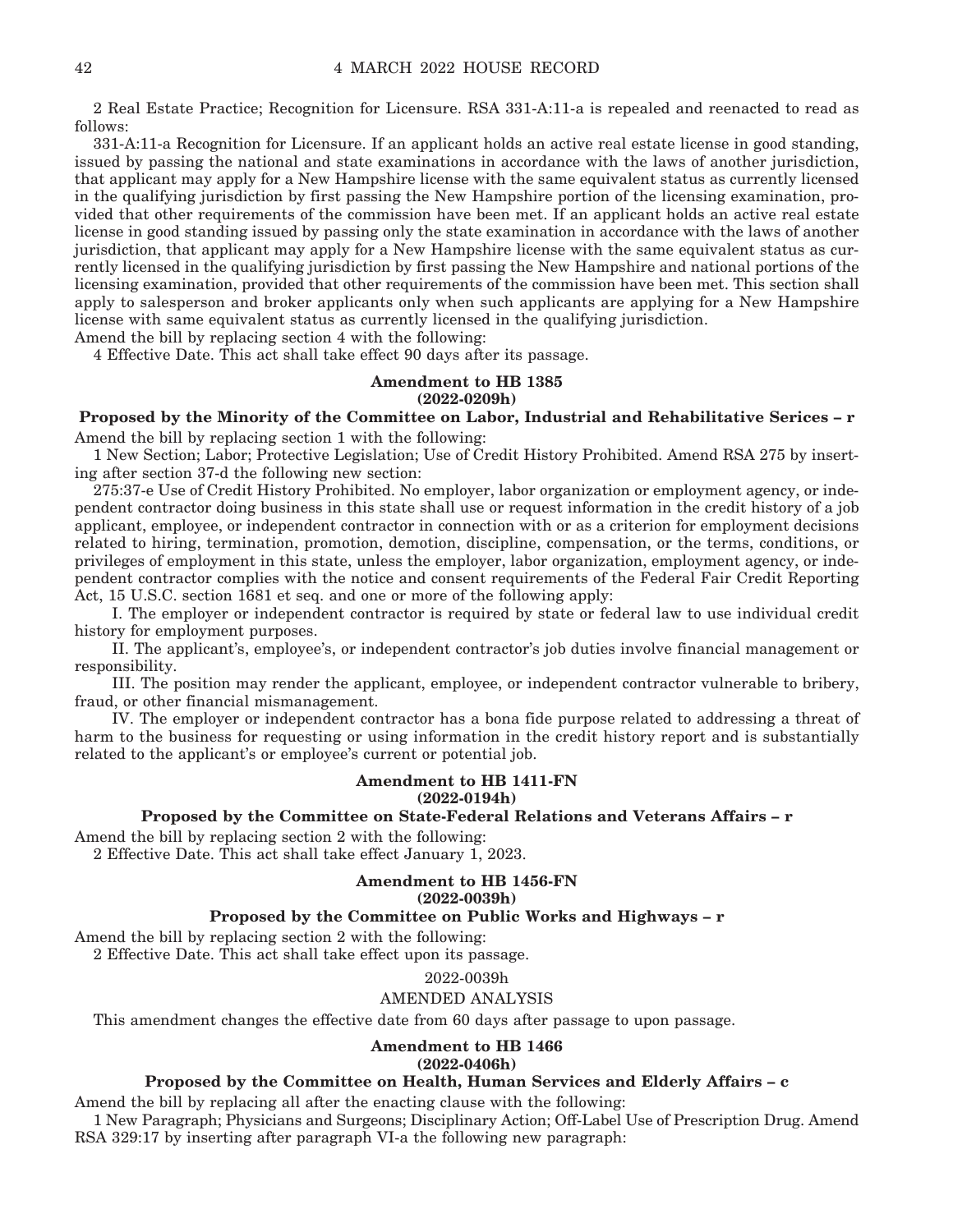VI-b. The state of New Hampshire confirms its strong support for shared decision making between healthcare professionals and their patients. A licensee may lawfully prescribe an FDA approved drug product for an off-label indication where there is sound scientific medical evidence or when the licensee has provided and documented informed consent for the patient including a disclosure that a prescription is for an off-label indication. A licensee shall be held to the same standard of care as when prescribing for on-label indications.

2 New Paragraph; Nurse Practice Act; Advanced Practice Registered Nurse; Disciplinary Action; Off-label Use of Prescription Drug. Amend RSA 326-B:37 by inserting after paragraph III the following new paragraph:

 III-a. The state of New Hampshire confirms its strong support for shared decision making between healthcare professionals and their patients. A licensee may lawfully prescribe an FDA approved drug product for an off-label indication where there is sound scientific medical evidence or when the licensee has provided and documented informed consent for the patient including a disclosure that a prescription is for an off-label indication. A licensee shall be held to the same standard of care as when prescribing for on-label indications.

3 New Section; Physician Assistant; Disciplinary Action; Off-label Use of Prescription Drug. Amend RSA 328-D by inserting after section 6 the following new section:

328-D:6-a Off-label Use of Prescription Drugs; When Permitted. The state of New Hampshire confirms its strong support for shared decision making between healthcare professionals and their patients. A licensee may lawfully prescribe an FDA approved drug product for an off-label indication where there is sound scientific medical evidence or when the licensee has provided and documented informed consent for the patient including a disclosure that a prescription is for an off-label indication. A licensee shall be held to the same standard of care as when prescribing for on-label indications.

4 New Section; Pharmacists and Pharmacies; Prescriptions. Amend RSA 318 by inserting after section 13 the following new section:

318:13-a Filling of Prescriptions. No licensed pharmacist shall face non-disciplinary or disciplinary action by the pharmacy board for filling a valid prescription for an off-label use.

5 Effective Date. The act shall take effect upon its passage.

2022-0406h

#### AMENDED ANALYSIS

This bill clarifies circumstances under which a physician, physician assistant, and advanced practice registered nurse may prescribe a drug for an off-label indication. The bill also prohibits disciplinary action against a pharmacist for filling a valid prescription for off-label use.

#### **Amendment to HB 1515 (2022-0319h)**

#### **Proposed by the Committee on Children and Family Law – c**

Amend the title of the bill by replacing it with the following:

AN ACT relative to the guardian ad litem report requirements.

Amend the bill by replacing all after the enacting clause with the following:

1 Parental Rights and Responsibilities; Guardian ad Litem. Report Requirements Modified. Amend RSA 461-A:16, I-c to read as follows:

 I-c. The guardian ad litem shall file a report of his or her investigation no later than the date of the final pretrial hearing. The report shall *include only factual information and shall not propose any recommendations [not propose any of the following unless specifically requested by the court:* 

(a) An allocation of decision-making responsibility;

(b) A parenting plan; or

(c) A specific parenting schedule].

2 Effective Date. This act shall take effect January 1, 2023.

2022-0319h

#### AMENDED ANALYSIS

This bill modifies the requirements of the guardian ad litem report.

#### **Amendment to HB 1534 (2022-0908h)**

#### **Proposed by the Committee on Transportation – c**

Amend the bill by replacing section 1 with the following:

1 New Section; Equipment Authorized for Antique Motor Vehicles. Amend RSA 266 by inserting after section 116 the following new section:

266:117 Equipment Authorized for Antique Motor Vehicles. Exhaust systems discharging along the side of the vehicle shall be allowed on antique motor vehicles, provided the exhaust discharge point is to the rear edge of either door if the vehicle has 2 doors and to the rear edge of either rear door if the vehicle has 4 doors, and any such system shall direct exhaust gas away from the vehicle.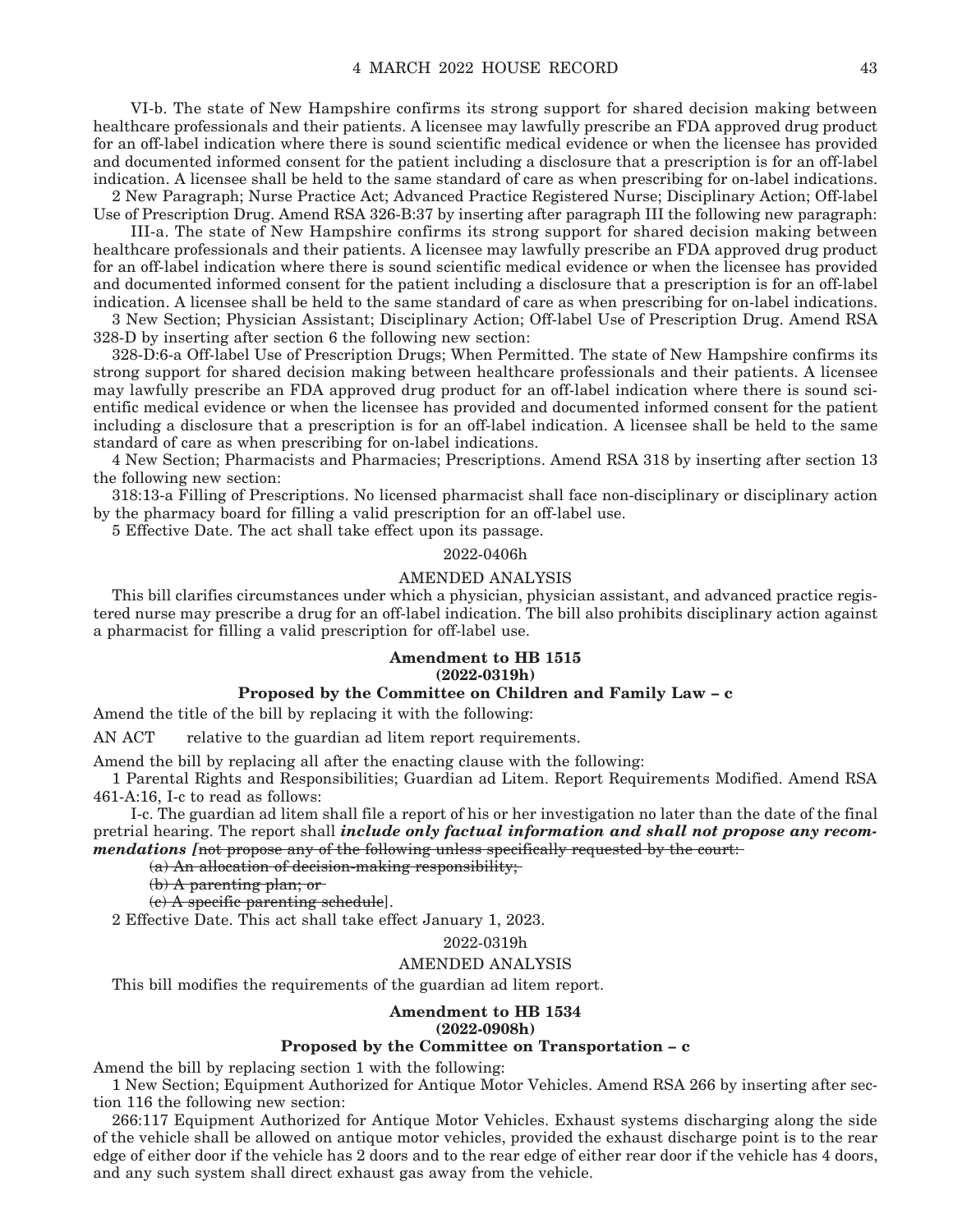#### **Amendment to HB 1548-LOCAL (2022-0756h)**

#### **Proposed by the Committee on Public Works and Highways – c**

Amend the bill by replacing section 1 with the following:

1 New Paragraph; Sale of Lakes Region; Restrictions. Amend RSA 10:11 by inserting after paragraph II the following new paragraph:

 III. If the sale of the Lakes Region Facility includes the portion that includes the parcel identified as 50- 67 Communication Drive containing a state 911 call center and Lakes Region Mutual Fire Aid then a portion of the proceeds of the sale shall be used to relocate this facility to a new location. Relocation shall include purchase of land, if necessary, and the renovation or construction of a new facility.

#### 2022-0756h

#### AMENDED ANALYSIS

This bill makes provisions for the state 911 call center and Lakes Region Mutual Fire Aid upon the sale of the Lakes Region Facility.

#### **Amendment to HB 1554-FN (2022-0548h)**

#### **Proposed by the Committee on Resources, Recreation and Development – c**

Amend the title of the bill by replacing it with the following:

AN ACT relative to online payment of fees relating to the operation of off highway recreational vehicles and snowmobiles.

Amend the bill by replacing all after the enacting clause with the following:

1 New Section; Off Highway Recreational Vehicles; Online Payment. Amend RSA 215-A by inserting after section 44 the following new section:

215-A:45 Online Payment of Fees. The executive director shall establish any procedures that may be necessary to enable the online payment of registration fees required or imposed under this chapter.

2 New Section; Snowmobiles; Online Payment. Amend RSA 215-C by inserting after section 58 the following new section:

215-C:59 Online Payment of Fees. The executive director shall establish any procedures that may be necessary to enable the online payment of registration fees required or imposed under this chapter.

3 Effective Date. This act shall take effect 60 days after its passage.

#### 2022-0548h

#### AMENDED ANALYSIS

This bill requires the executive director of fish and game to establish procedures for enabling online payment of registration fees.

#### **Amendment to HB 1681-FN (2022-0422h)**

#### **Proposed by the Committee on Executive Departments and Administration – c**

Amend the title of the bill by replacing it with the following:

AN ACT relative to the state building code and the state fire code.

Amend the bill by replacing all after section 8 with the following:

9 New Hampshire Fire Code. Amend RSA 153:1, VI-a to read as follows:

 VI-a. "New Hampshire fire code" or "state fire code" means the adoption by reference of the Life Safety Code*,* [2015] *NFPA 101, 2018* edition*,* and the Uniform Fire Code NFPA 1, [2015] *2018* edition, as published by the National Fire Protection Association and as amended by the state board of fire control and ratified by the general court pursuant to RSA 153:5. The provisions of any other national code, model code, or standard referred to within a code listed in this definition shall be included in the state fire code unless amended in accordance with RSA 153:5.

10 State Fire Code; Ratification of Amendments; State Board of Fire Control. Pursuant to RSA 153:5, I, the general court hereby ratifies all amendments reviewed and approved by the board of fire control as of January 30, 2021.

11 Effective Date. This act shall take effect 60 days after its passage.

#### 2022-0422h

#### AMENDED ANALYSIS

This bill:

I. Revises the definition of the state building code.

II. Addresses the version of the building code applicable immediately following adoption of an updated edition, and clarifies the role of the state building code review board.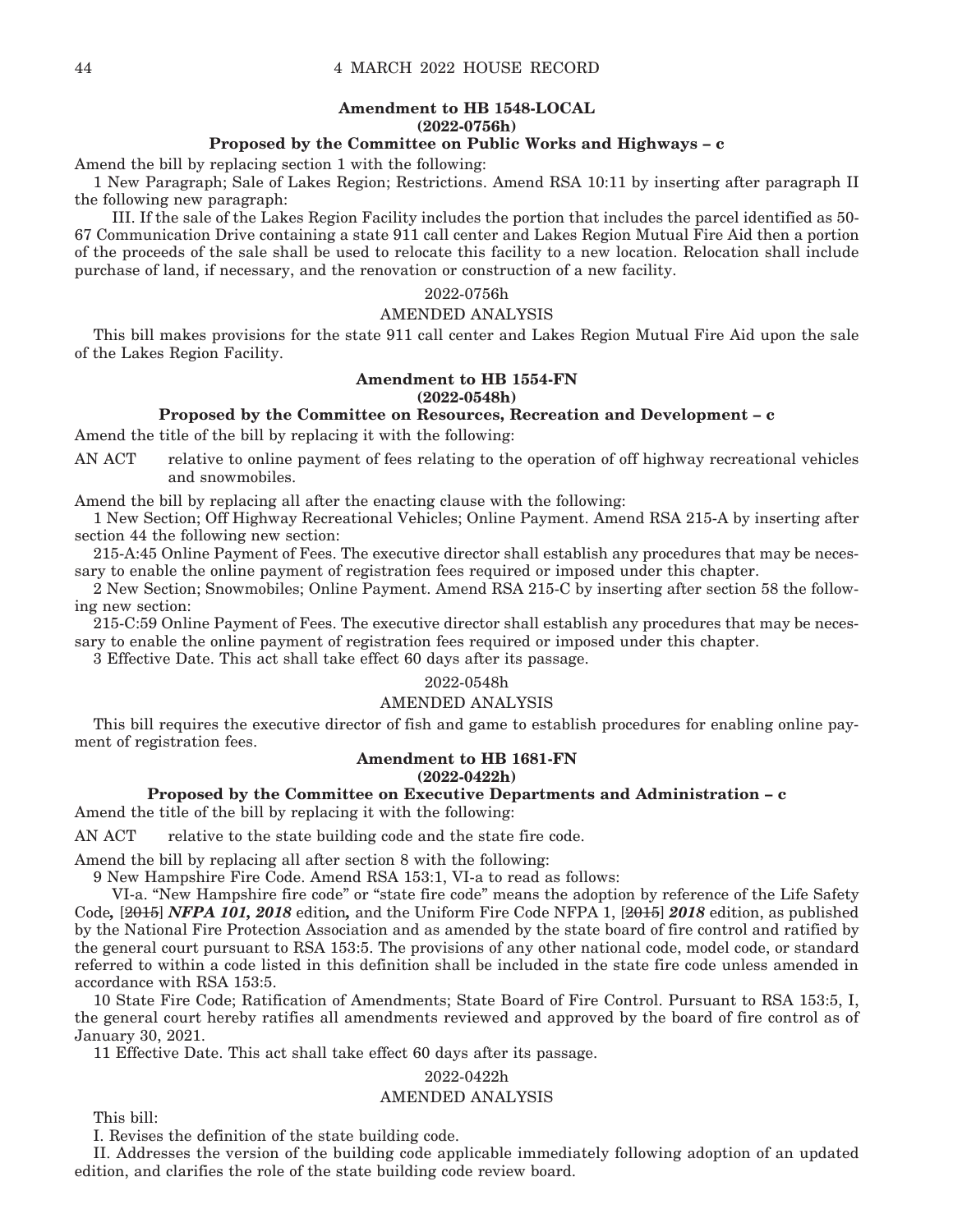III. Requires municipalities to submit local building ordinances to the state building code review board for informational purposes.

IV. Revises the definition of the New Hampshire fire code.

V. Ratifies amendments to the state fire code.

### **SESSION DAY LOGISTICS MARCH 10, 2022**

The House will meet on Thursday, March 10th at 9:00 a.m. in Representative's Hall.

#### **PARKING**

All legislators should park where they are assigned to park. Those with assigned street spaces should only park in the space assigned to them. Only those with assigned LOB garage spaces will be permitted to access the LOB garage. All others should park in the Storrs Street garage. There will be a shuttle operating to bring legislators from the Storrs Street garage to the State House. The shuttle will pick up and drop off passengers at the ground level of the garage.

#### **HEALTH SELF-SCREENING**

Members are recommended to utilize the antigen self-tests provided by the General Court prior to attendance. Test kits were mailed in advance. To provide you with the timeliest results, the test should be administered as close to session day as possible. You do not need to report your results to the General Court. However, if your test is positive, please stay home and immediately follo[w NH DHHS guidelines for isolation](https://www.covid19.nh.gov/sites/g/files/ehbemt481/files/inline-documents/sonh/isolation-and-quarantine-recommendations_0.pdf).

All attendees are asked t[o screen themselves](https://www.cdc.gov/coronavirus/2019-ncov/symptoms-testing/symptoms.html) prior to arrival at the State House for fever, symptoms of CO-VID-19, and additional risk factors. See questions below for screening:

Do you have any symptoms of COVID-19 or fever of 100.4 degrees Fahrenheit or higher? The symptoms of COVID–19 can include:

Fever, or feeling feverish; Respiratory symptoms such as runny nose, nasal congestion, sore throat, cough, or shortness of breath; General body symptoms such as muscle aches, chills, and severe fatigue; Gastrointestinal symptoms such as nausea, vomiting, or diarrhea; and Changes in a person's sense of taste or smell.

Do you share a household with someone who is suspected or confirmed to have COVID-19 in the prior 10 days and are unvaccinated?

Any Non-Member with a positive answer to any of the above questions is not to attend the House session. Any Member with a positive answer to the above questions are recommended not to attend the session.

#### **LUNCH**

The House will break for lunch. You are responsible for your own lunch and snacks. The State House cafeteria will be open and serving a limited menu to accommodate a high volume of patrons. There are a number of restaurants within walking distance to the State House.

#### **SEATING/VOTING**

Members should sit only in their assigned seats when in Representatives Hall.

Division and roll call votes will require use of the voting buttons at your assigned seat.

#### **MICROPHONES**

All speakers will need to use the microphones at the well, on either side of the Speaker's rostrum. Please remember to not cross in front of the rostrum as you make your way to a microphone.

Sanitizing wipes will be located at each podium so microphones may be cleaned in between speakers, if desired.

#### **RESTROOMS**

There are restrooms available on each of the 4 floors (B through 3) of the State House for your convenience.

#### **LEAVING/RETURNING TO REPS HALL**

Following past practice, Members may leave the hall and monitor debates in via audio feeds in other rooms\*, the House Gallery, the anteroom, or via live stream on their mobile device at a place of their choosing within close proximity of the chamber.